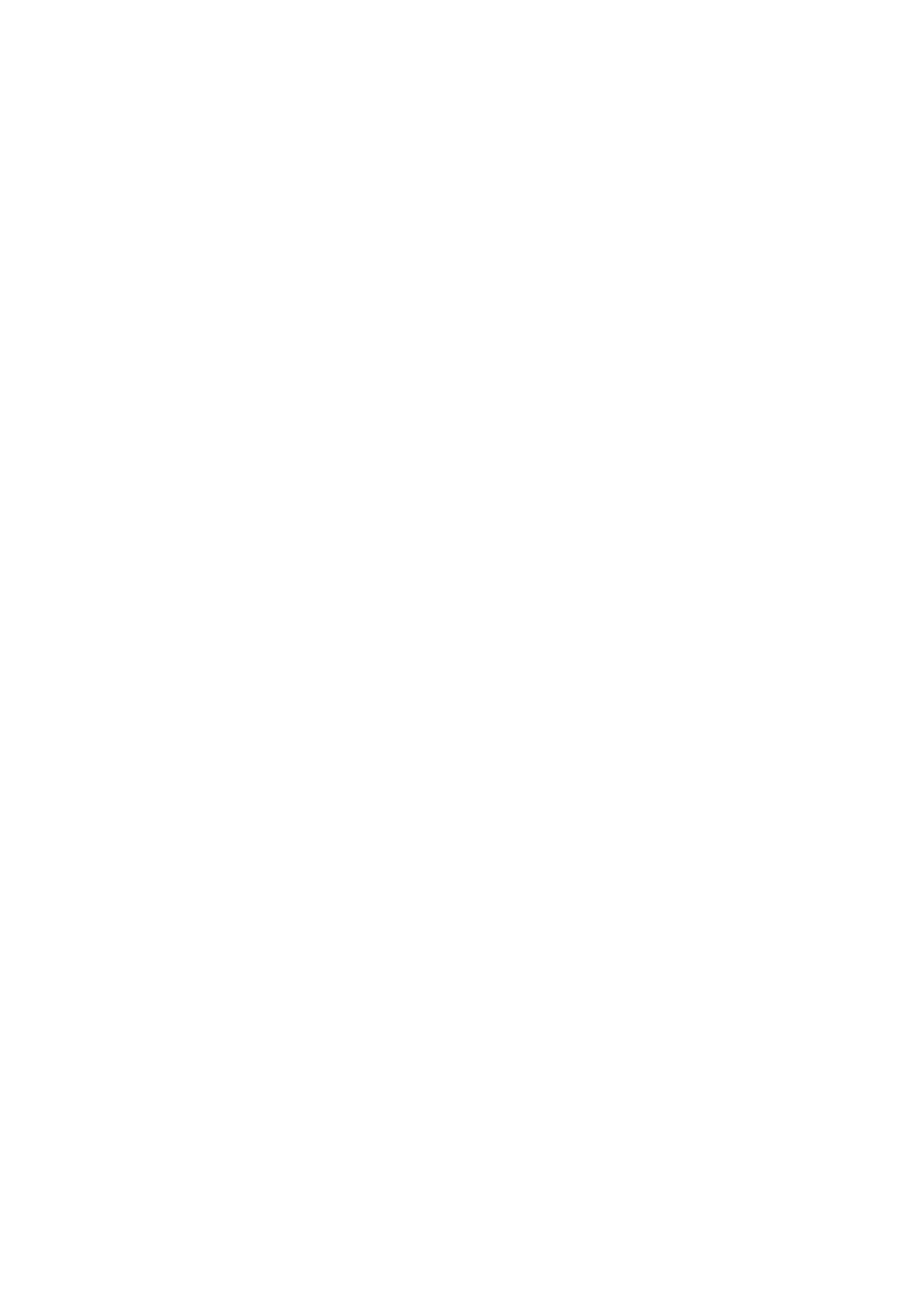#### $1.3$ **1.3 Notices**

 Any Notice required under these Council Procedure Rules may be given to the Director for Communities by email to: democratic.services@adur-worthing.gov.uk

 The listing of names as signatories on such documents shall be deemed to be signatures.

# **1.4 Person Presiding's Decision Final**

 Any ruling of the person presiding at any meeting on any point of order, interpretation of these Council Procedure Rules, matters arising during the debate or with regard to the admissibility of an explanation, or otherwise, including any logistical arrangements for any meetings, shall be final and not open to discussion. However, in reaching their decision, the person presiding must give due consideration to the advice of professional Officers.

# **2.0 ANNUAL MEETING OF THE FULL COUNCIL**

#### $21$ **2.1 Timing**

 In a year when there is an ordinary election of Councillors, the Annual Meeting will take place within 21 days of the retirement of the outgoing Councillors. In any other year, the Annual Meeting will take place in March, April or May.

#### **2.2 Business**

The Annual Council will:

- $(a)$ Elect a person, other than a Member of the Executive, to be the Mayor of the Borough;
- $(b)$  Mayor of the Borough; Appoint a person, other than a Member of the Executive, to be the Deputy
- $(c)$  come to an end; Elect the Leader of the Council, if the term of office of the previous Leader has
- (d) Appoint the Leader of the Opposition;
- (e) Elect a person, other than a Member of the Executive, to preside if the Mayor is not present, remotely or otherwise;
- (f) Receive apologies for absences and where members are attending remotely, take a roll call of attendees;
- (g) Receive any declarations of disclosable pecuniary or personal interests;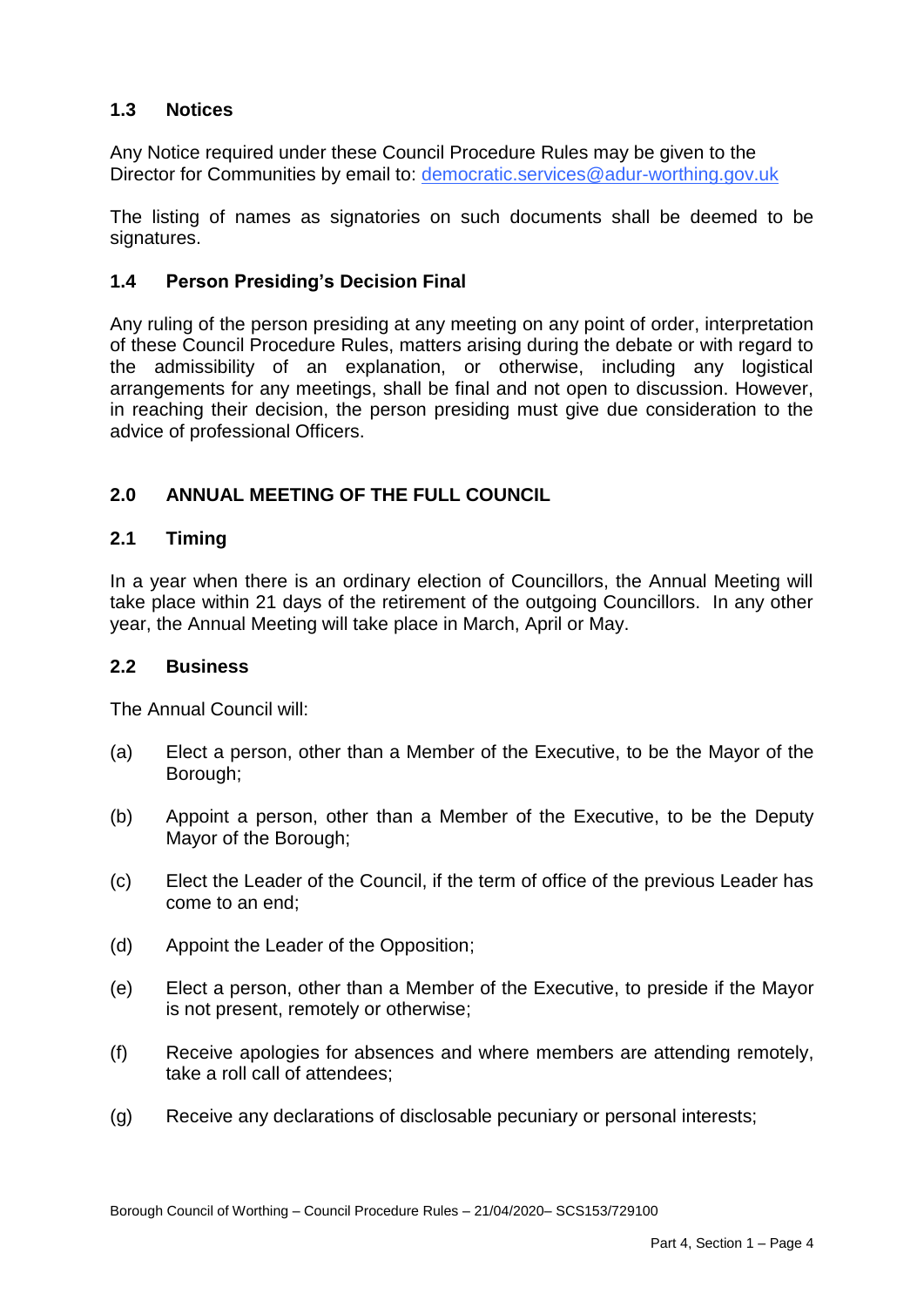- (h) Approve the Minutes of the last meeting;
- (i) Receive any announcements from the Mayor and/or Head of Paid Service;
- $(i)$ Give a vote of thanks to the retiring Mayor and presentation of retiring Mayor's insignia;
- $(k)$  In an election year, receive the return of the Returning Officer;
- (l) Establish such Committees as the Full Council considers appropriate to deal with matters which are neither reserved to the Full Council nor are Executive functions, including a Committee to consider Standards issues and an Overview and Scrutiny Committee, in accordance with Council Procedure Rule 2.3 below;
- (m) Appoint Members to the Committees of the Council in accordance with Council Procedure Rules 2.3 and 2.4 below;
- other than those relating to Executive functions, as set out in Part 4 of this (n) Adopt the Council's Constitution and agree the Scheme of Officer Delegations, Constitution;
- (o) Approve a programme of Ordinary Meetings of the Council for the year, if not already agreed;
- (p) Consider any other business set out in the summons convening the meeting; and
- (q) Consider any business that the Mayor believes to be urgent, in that the matter to be determined has arisen since the publication of the agenda and failure to determine it at this meeting would cause significant adverse impact on the Council.

 There is no opportunity for the public or Members question time at an Annual Meeting of the Full Council.

# **2.3 Selection of Councillors on Committees**

At the Annual Meeting, the Council will:

- (a) Decide which Committees to establish for the Municipal Year;
- (b) Decide the size and Terms of Reference of those Committees;
- $(c)$  implementation of political balance rules, decide the allocation of the number Having received a report from the Director for Communities concerning the of seats of those Committees to each political group.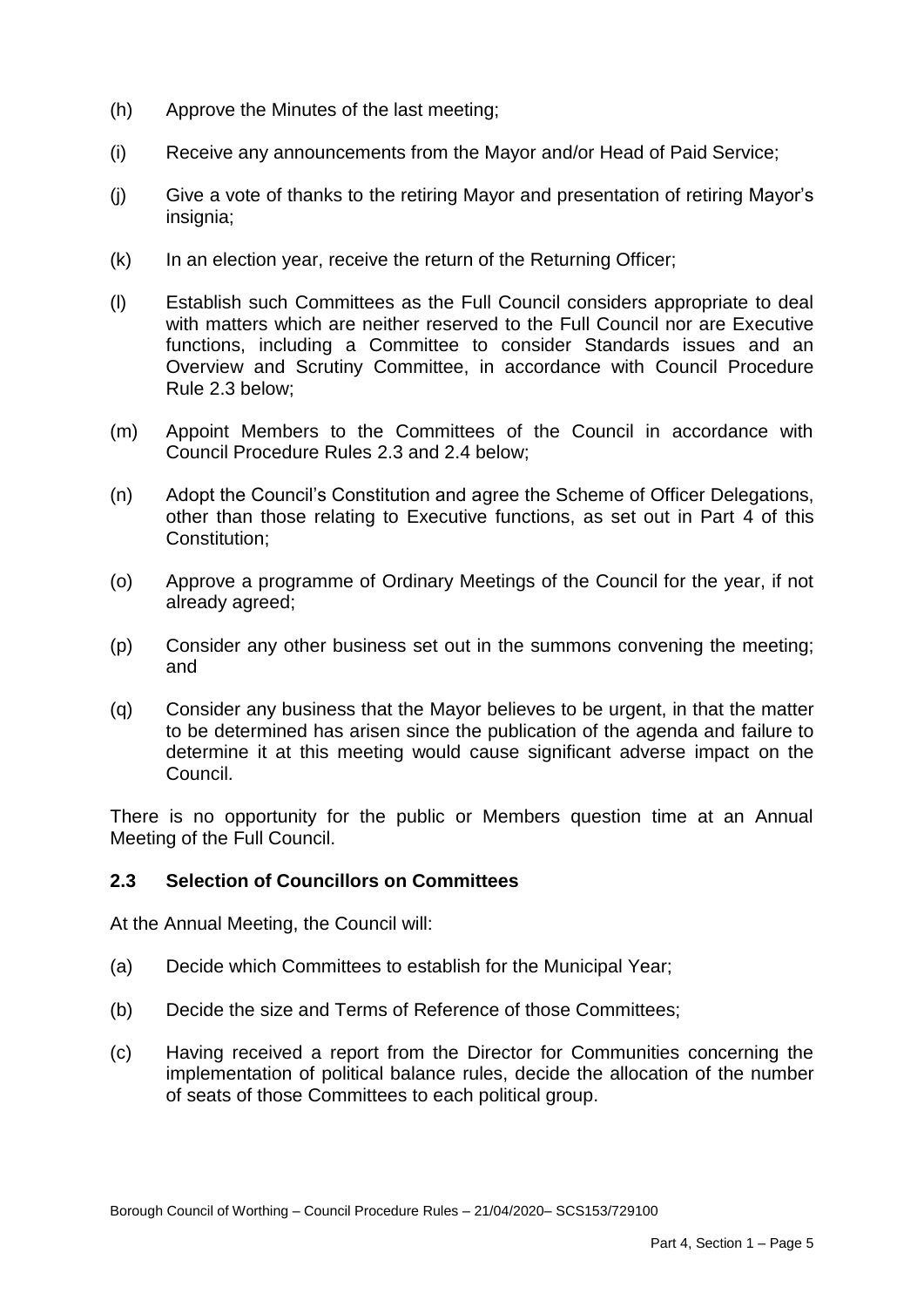- (d) Receive nominations of Councillors, and where appropriate co-optees, to serve on each Committee; and
- $(e)$ Appoint Members to seats on those Committees;
- (f) Appoint the Chairperson and Vice-Chairperson of the Council's Committees.

 In a year when there is no Election, Council Procedure Rules 2.3 (a), (b) and (c) above may not apply.

## **2.4 Appointment of Substitute Members to Committees and Sub-Committees.**

 The Full Council may appoint as many substitutes as it wishes, subject to the following:

- (a) No substitutes will be appointed for Licensing and Control Committee 'B' or any of its Sub-Committees;
- (b) Substitutes may only substitute for Members of the same political party except where a substitution is necessary for the Committee to operate effectively, and or the substitute is not able to attend. In these circumstances the Director for Communities may, having regard to the rules of political proportionality, and in consultation with the Member who is unable to attend, remotely or otherwise, invite any other Member who has been designated as a substitute for that Committee, to attend, remotely or otherwise, the Committee or Subthe political group does not have sufficient membership to appoint a substitute, Committee;
- (c) Substitutes must be identified at the time of their appointment, but this can be by:
	- appointing 'all Members' as substitutes for a particular Committee; or
	- appointing named Members as substitutes for a particular Committee.

 Any Member sitting, remotely or otherwise, as a substitute on a regulatory Committee, or Sub-Committee, must have undertaken appropriate training within the preceding 2 years. Any Member sitting, remotely or otherwise, as a substitute on any other Committee must have undertaken training as appropriate.

- (d) Executive Members may not be substituted on the Executive;
- (e) Substitute Members will have all the powers and duties of any Ordinary Member of the Committee. The Substitute Member will not be able to exercise any special powers or duties exercisable by the person for whom they are substituting (e.g. if they substitute for the Chairperson, they shall not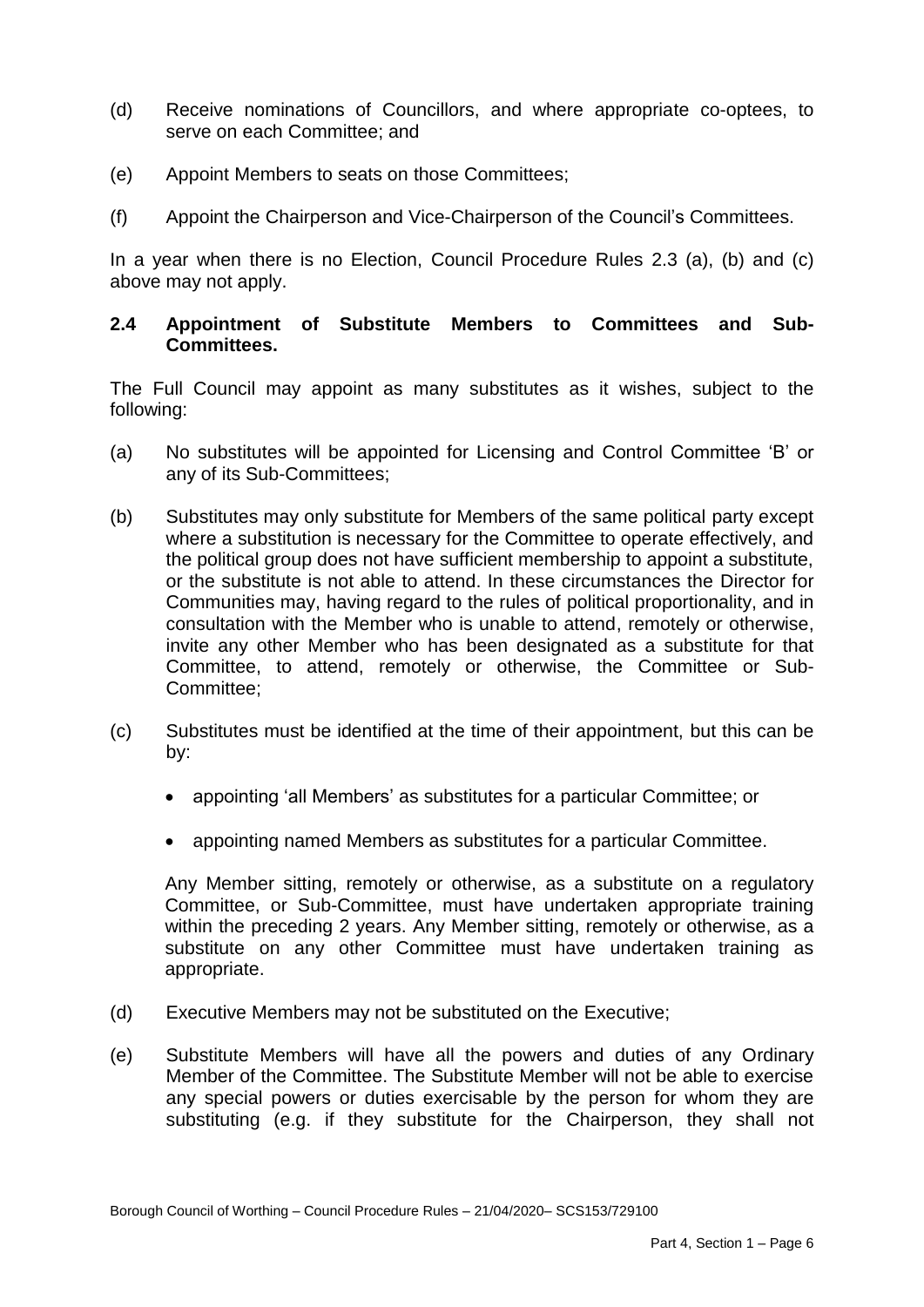automatically have the powers of the Chairperson, unless voted as Chairperson by that Committee);

- (f) Substitute Members may attend meetings, remotely or otherwise, in that capacity only:
	- $(i)$ To take the place of an Ordinary Member for whom they are the substitute;
	- (ii) Where the Ordinary Member will be absent for the whole of the meeting;
	- (iii) After notifying the Solicitor to the Council, or his/her representative, prior to them joining the meeting of the Committee, of the intended substitution.
- $(q)$  provided with documents relating to the meeting, the Appointed Member is responsible for providing the Substitute Member with access to those Where substitutions take place after the Appointed Member has been documents.

# **3.0 ORDINARY MEETINGS OF FULL COUNCIL**

## **3.1 Full Council**

Ordinary Meetings of the Full Council will take place in accordance with a programme decided by the Full Council at its Annual Meeting, or at any other time.

Ordinary Meetings will:

- $(a)$ Elect a person, who is not a Member of the Executive, to preside if the Mayor and Deputy Mayor are not present, remotely or otherwise;
- (b) Receive apologies for absence, and where Members are attending remotely, take a roll call of attendees;
- (c) Receive any declarations of disclosable pecuniary or personal interests from Members;
- (d) Approve the Minutes of the last meeting;
- $(e)$ In accordance with Council Procedure Rule 11.0, receive questions from, and provide answers to, the public;
- (f) Deal with any issues arising under the Council's Petition Scheme;
- (g) Receive any announcements from the Mayor, Leader, Members of the Executive or the Head of Paid Service;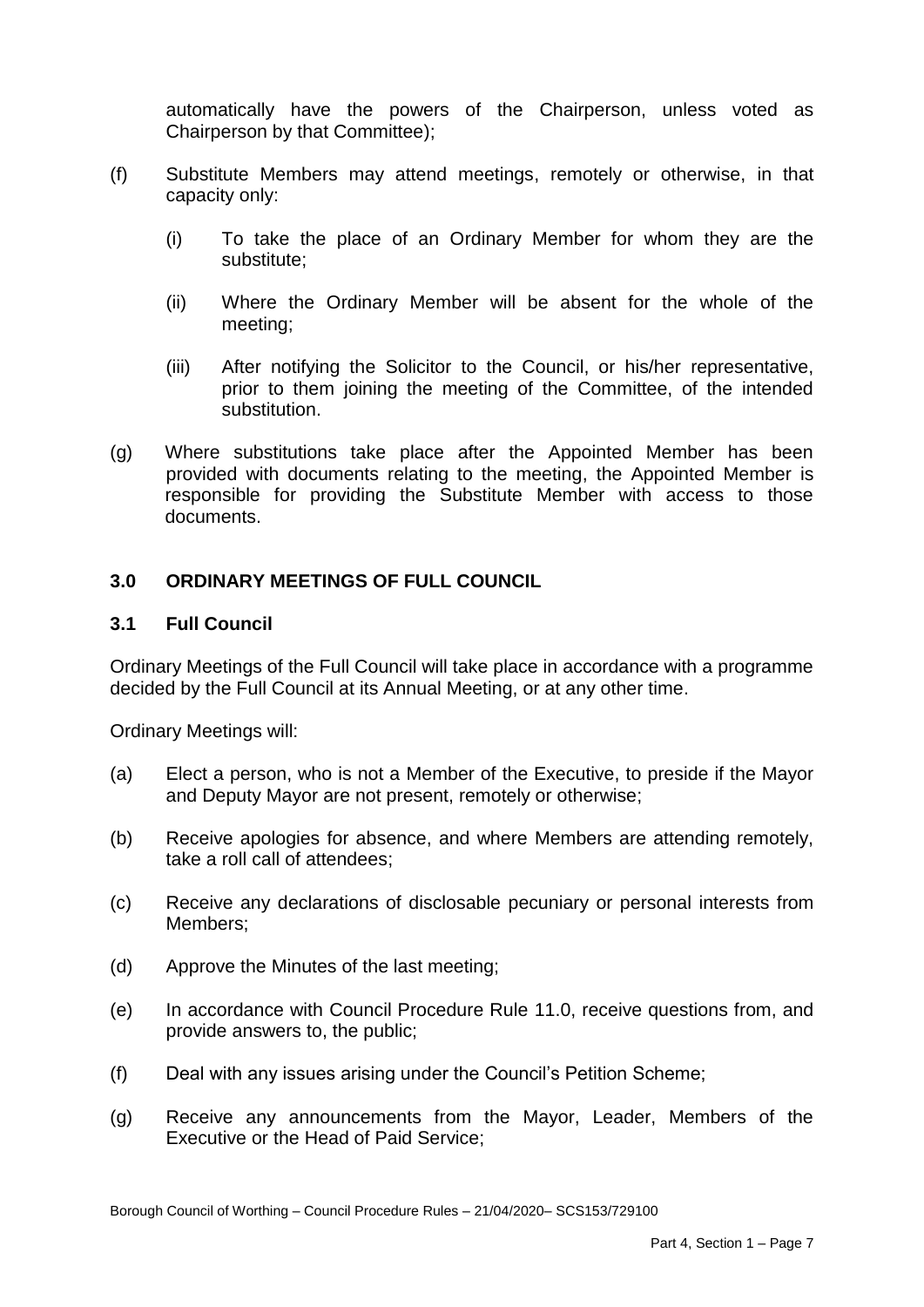- (h) Receive any announcements from any Group Leader as to changes to appointment of Members on Committees, for the Council to note;
- (i) Deal with any business from the last Council meeting;
- (j) Consider any business that the Mayor believes to be urgent, in that the matter to be determined has arisen since the publication of the agenda and failure to determine it at this meeting would cause significant adverse impact on the Council;
- (k) Consider the business specified in the summons to the meeting, including consideration of proposals from the Executive in relation to the Council's Budget and Policy Framework and reports of the Overview and Scrutiny Committee for debate;
- $(I)$  on Executive decisions and receive questions and answers on that report; In accordance with Council Procedure Rule 13.0, receive the Leader's report
- $(m)$ In accordance with Council Procedure Rule 12.0, receive questions from, and provide answers to, Elected Members;
- (n) Consider motions on notice in accordance with Council Procedure Rules 14 and 15.

## **3.2 Executive and Committees**

 Ordinary Meetings of the Executive and Committees will take place in accordance with a programme of dates decided by themselves and noted by Full Council.

Ordinary Meetings will:

- $(a)$ Elect a person to preside if the Chairperson and Deputy Chairperson are not present, remotely or otherwise;
- (b) Receive any declarations of substitute membership in accordance with Council Procedure Rule 2.4 above;
- (c) Receive any declarations of disclosable pecuniary or personal interests from Members;
- (d) Approve the Minutes of the previous meeting;
- $(e)$ In accordance with Council Procedure Rule 11.0, receive questions from, and provide answers to, the public;
- (f) Deal with any business from the last meeting;
- (g) Consider any other business specified on the agenda for the meeting; and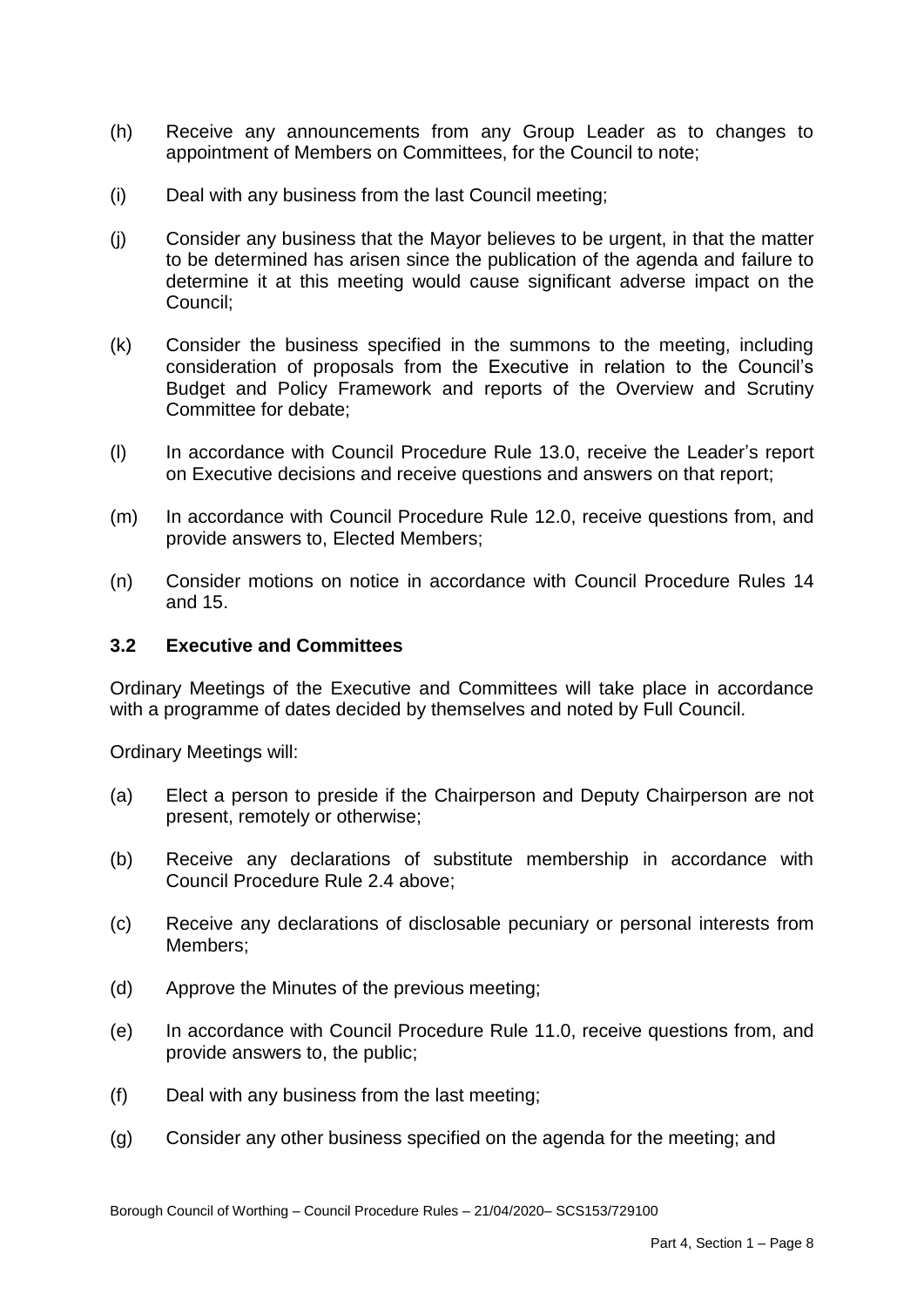(h) Consider any business that the Chairperson believes to be urgent, in that the matter to be determined has arisen since the publication of the agenda and failure to determine it at this meeting would cause significant adverse impact on the Council.

# **4.0 EXTRAORDINARY MEETINGS OF FULL COUNCIL**

# **4.1 Full Council**

 Those listed below may require the Director for Communities to summons Members to Full Council Meetings in addition to Ordinary Meetings:

- (a) The Full Council by resolution;
- (b) The Mayor;
- $(c)$ The Head of Paid Service;
- (d) Monitoring Officer;
- (e) Section 151 Officer;
- $(f)$  the Mayor and he/she has refused to call a meeting or has failed to call a meeting within 7 calendar days of presentation of the requisition. Any such requisition will be deemed to have been presented to the Mayor, if emailed to Any 5 Members of the Council, if they have signed a requisition presented to the Director for Communities at: democratic.services@adur-worthing.gov.uk

Extraordinary Meetings will:

- $(i)$ Elect a person, who is not a Member of the Executive, to preside if both the Mayor and Deputy Mayor are not present, remotely or otherwise;
- $(ii)$ Where members are attending remotely, take a roll call of those Members present.
- $(iii)$ Receive any declarations of disclosable pecuniary or personal interests from Members;
- $(iv)$ In accordance with Council Procedure Rule 11.0, receive questions from, and provide answers to, the public;
- $(v)$  meeting (a single item may be made up of more than one part provided they all relate to a single subject); and Consider the single item of business specified in the summons to the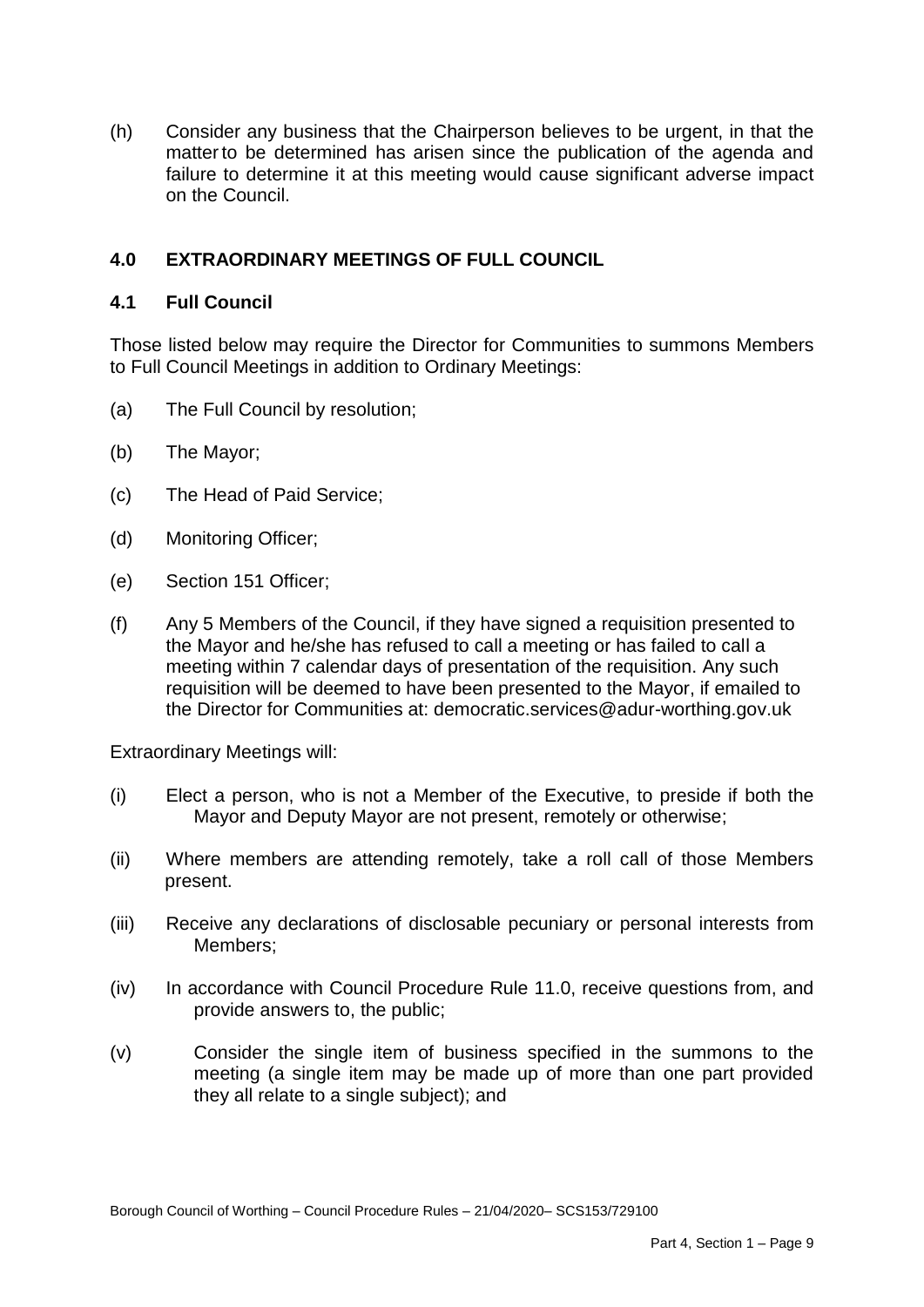(vi) (Consider any business that the Mayor believes to be urgent, in that the matter to be determined has arisen since the publication of the agenda and failure to determine it at this meeting would cause significant adverse impact on the Council.

# **4.2 Executive and Committees**

 Those listed below may request the Director for Communities to call meetings of the Executive or Committees in addition to Ordinary Meetings:

- $(a)$ The Leader, in respect of Executive Meetings, and the Chairperson of the Committee, in respect of their Committee Meetings, at any time.
- $(b)$  voting Members of the Executive, whichever is the greater, has been presented to the Leader, and either he/she has refused to call a meeting or no such Meeting has been called within 7 calendar days of the presentation of the requisition, then any 2, or one quarter of the number, of the voting Members of the Executive, whichever is the greater, may call an Extraordinary Meeting of the Executive by notice in writing to the Director for Communities at democratic.services@adur-worthing.gov.uk specifying the business proposed to be transacted. The Director for Communities shall give notice to all Members of the Executive and all persons entitled to receive papers. Timeframes set out in the Access to Information Procedure Rules must be If a requisition signed by at least 2, or one quarter of the total number, of the complied with.
- $(c)$  voting Members of the Committee, whichever is the greater, has been presented to the Chairperson of the Committee, and either he/she has refused to call a meeting or no such Meeting has been called within 7 calendar days of the presentation of the requisition, then any 2, or one quarter of the number, of the voting Members of the Committee, whichever is the greater, may call an Extraordinary Meeting of the Committee by notice in writing to the Director for Communities at democratic.services@adur-worthing.gov.uk specifying the business proposed to be transacted. The Director for Communities shall give notice to all Members of the Committee and all persons entitled to receive papers. Timeframes set out in the Access to Information Procedure Rules If a requisition signed by at least 2, or one quarter of the total number, of the must be complied with.

Extraordinary Meetings will:

- $(a)$ Elect a person to preside if the Chairperson and Deputy Chairperson are not present, remotely or otherwise;
- (b) Receive any declaration of Substitute Members in accordance with Council Procedure Rule 2.4;
- (c) Receive any declarations of disclosable pecuniary or personal interests from Members;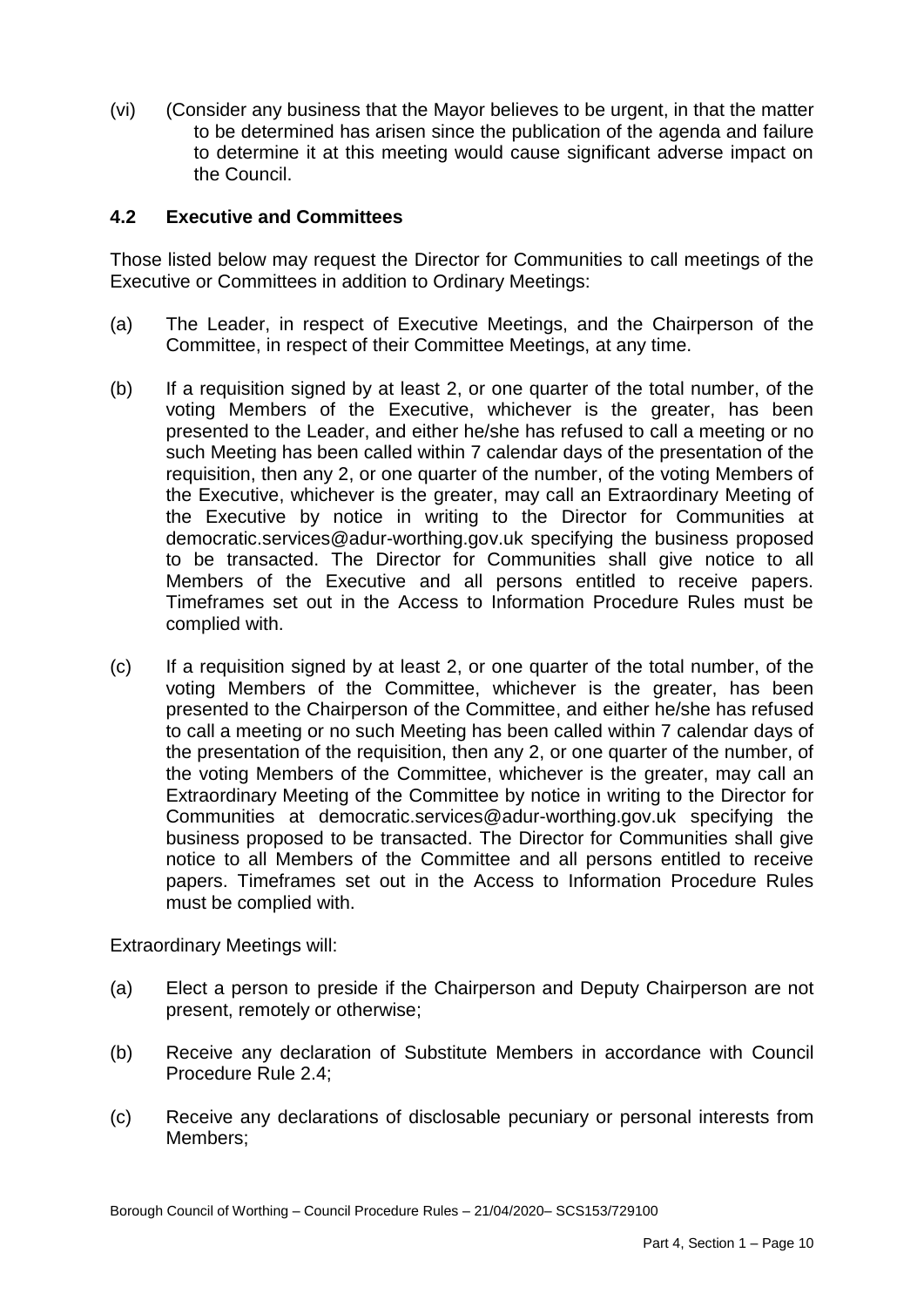- $(d)$ In accordance with Council Procedure Rule 11.0, receive questions from, and provide answers to, the public;
- (e) Consider any other business specified in the agenda for the meeting;
- (f) Consider any business that the Chairperson believes to be urgent, in that the matter to be determined has arisen since the publication of the agenda and failure to determine it at this meeting would cause significant adverse impact on the Council.

# **5.0 SPECIAL MEETINGS**

#### **5.1 Full Council**

 A Special Meeting of the Full Council is one that is required by statute or by the Council and shall only consider a single substantive item of business. The meeting shall be convened for the specific statutory purpose which shall be contained in the summons. No other business may be transacted at that meeting.

 Those listed below may require the Director for Communities to call a Special Meeting of the Full Council:

- (a) The Full Council by resolution;
- (b) The Mayor; and
- $(c)$ The Solicitor to the Council.

Special meetings will:

- $(i)$ Elect a person, who is not a Member of the Executive, to preside if the Mayor and Deputy Mayor are not present, remotely or otherwise;
- (ii) Where members are attending remotely, take a roll call of those present;
- $(iii)$ Members: Receive any declarations of disclosable pecuniary or personal interests from
- $(iv)$  provide answers to, the public relating to the specific single item of business In accordance with Council Procedure Rule 11.0, receive questions from, and on the agenda; and
- (v) Consider the specific item of business for which the meeting has been convened.

#### **5.2 Executive and Committees**

There shall be no Special Meetings of the Executive or any Committee.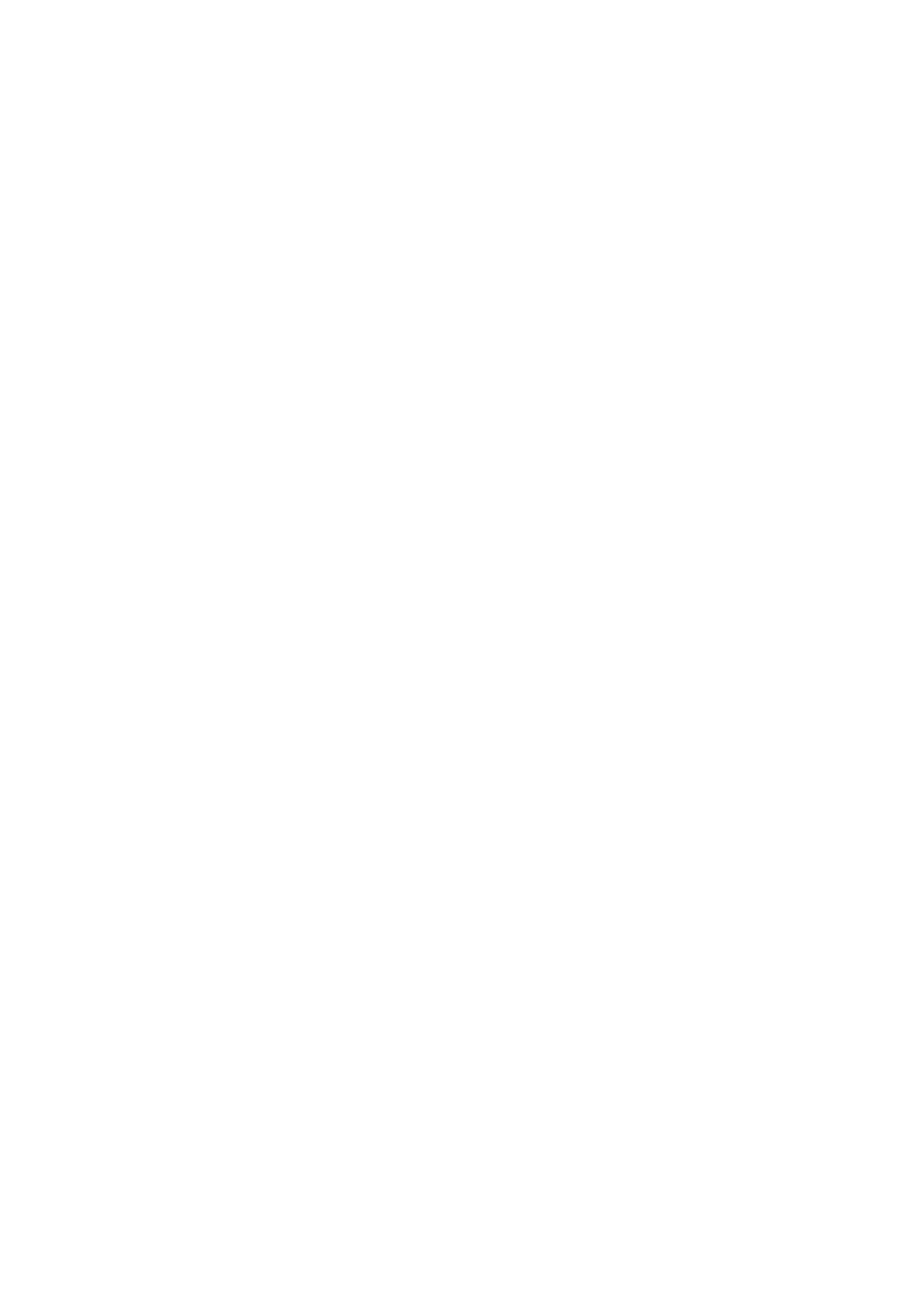maintained for the duration of any item on the agenda for a meeting held 7A.3 Where the conditions set out in CPR 7A.2 above are not satisfied and remotely, the Member will not be able to participate in the vote on any decision relating to that agenda item. This applies, for example, should a Member lose electronic connection to the meeting for a period of time.

#### **8.0 CHAIRING OF MEETINGS**

# **8.1 Full Council**

- $(a)$ The person presiding at a meeting of Full Council may exercise any power or duty of the Mayor.
- $(b)$  Member of the Executive) to preside in the absence of the Mayor or their Deputy, the Director for Communities, or the Solicitor to the Council, or their representatives, shall preside and call for a motion that a Member of the If it is necessary to choose a Member of the Council (who cannot be a Council take the Chair.
- $(c)$  Solicitor to the Council, or their representatives, shall have all the powers of the Mayor for the purposes of that debate. If there is any debate on this motion, then the Director for Communities, or the

# **8.2 The Executive and Committees**

- $(a)$ The person presiding at a meeting of the Executive and Committees may exercise any power or duty of the Chairperson.
- $(b)$  case may be, to preside in the absence of the Chairperson or their Deputy, the Director for Communities, or the Solicitor to the Council, or their representatives, shall preside and call for a motion that a Member of the If it is necessary to choose a Member of the Executive or Committee, as the Council take the Chair.
- $(c)$  Solicitor to the Council, or their representatives, shall have all the powers of If there is any debate on this motion, then the Director for Communities, or the the Chairperson for the purposes of that debate.

# **9.0 QUORUM**

# **9.1 Full Council**

(a) The Quorum of a meeting will be 10 Members.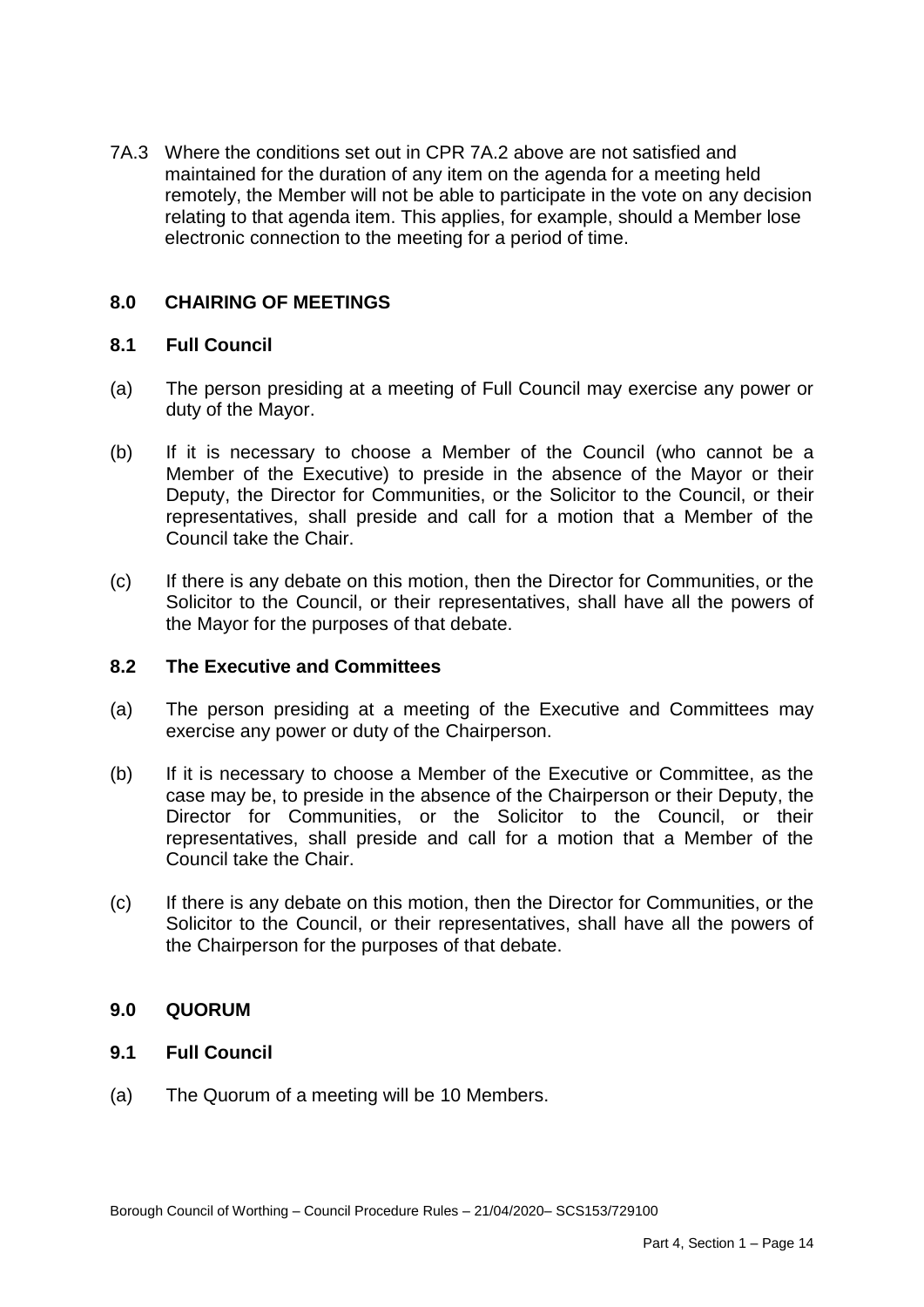- $(b)$  present, remotely or otherwise, the meeting shall stand adjourned for 15 If during any meeting the person presiding declares that there is not a quorum minutes.
- (c) If, after 15 minutes, the person presiding declares that there is still no quorum present, remotely or otherwise, the meeting shall end.
- (d) Notwithstanding any provision in these rules that notices of questions or motions shall lapse, the consideration of all business which is on the agenda of a meeting brought to an end under the previous paragraph, and which has not been completed before the meeting is brought to an end, shall be postponed to the next meeting, whether Ordinary or Extraordinary, insofar as is allowed by law.

# **9.2 The Executive and Committees**

- $(a)$  the Executive or Committee, as the case may be, (rounded up where The Quorum of a meeting will be one third of the whole number of Members of necessary to the next whole number), save that:
	- In the case of the Licensing Committee the quorum will be one quarter of the whole number of Members of the Committee (rounded up where necessary to the next whole number);
	- In no case shall the quorum of a Committee be less than 3; and
	- In no case shall the quorum of a Sub-Committee be less than 2.
- $(b)$  present, remotely or otherwise, the meeting shall stand adjourned for 15 If during any meeting the person presiding declares that there is not a quorum minutes.
- (c) If, after 15 minutes, the person presiding declares that there is still no quorum present, remotely or otherwise, the meeting shall end.
- (d) Notwithstanding any provision in these rules that notices of questions or motions shall lapse, the consideration of all business which is on the agenda of a meeting brought to an end under the previous paragraph, and which has not been completed before the meeting is brought to an end, shall be postponed to the next meeting, whether Ordinary or Extraordinary, insofar as is allowed by law.

#### **9.3 Joint Committees**

 The quorum of a Joint Committee shall be determined in accordance with the Joint Committee Agreement or arrangement under which it is constituted. However, if no such arrangements are set out within the Joint Committee Agreement, or arrangement under which a Joint Committee is convened, then Council Procedure Rule 9.2 above will apply.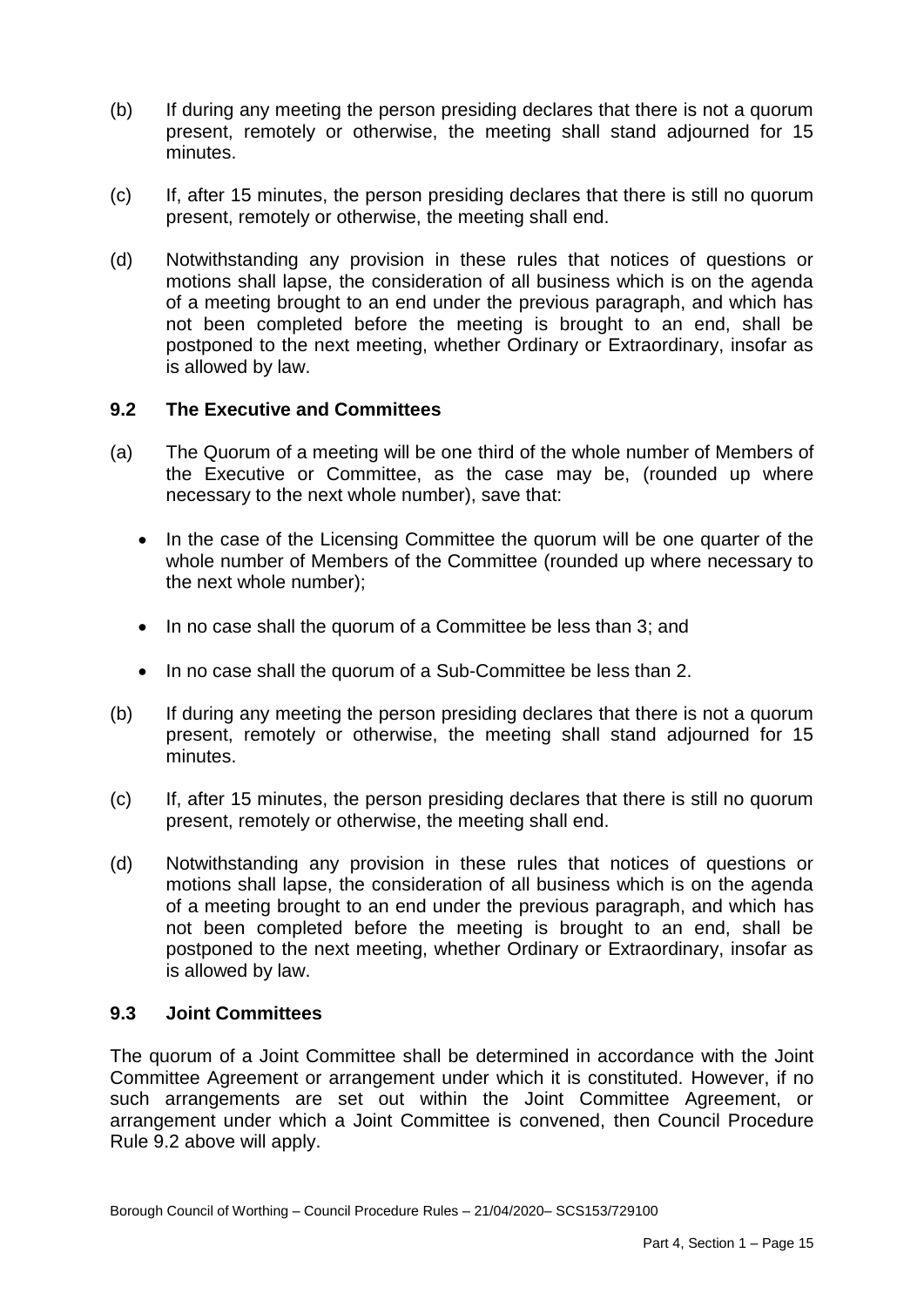# **10.0 DURATION OF MEETINGS**

# **10.1 General**

- $(a)$  presiding shall interrupt the proceedings and any Member speaking shall stop speaking. The person presiding shall, without discussion, take a vote on Subject to (d) below, where any meeting has lasted for 4 hours, the person whether or not the Members wish the meeting to continue.
- $(b)$  continue the meeting, then the person presiding shall, without further discussion, take a vote on the item under discussion and then the meeting shall stand adjourned. The remaining business shall be considered at a time and date fixed at that time by the person presiding and if no such date is fixed, If the majority of Members present, remotely or otherwise, do not vote to at the next Ordinary Meeting.
- $(c)$  meeting, then a further vote on whether or not to continue the meeting will take place on an hourly basis thereafter. If the majority of Members present, remotely or otherwise, vote to continue the
- $(d)$  with matters arising under the Licensing Act 2003 and the Gambling Act 2005, Committee meetings dealing with staff appointments or staff appeals and Standards Committee meetings dealing with code of conduct determination Council Procedure Rule 10.1 (a), (b) and (c) do not apply to meetings dealing hearings.

# **11.0 QUESTIONS BY THE PUBLIC**

#### **11.1 Full Council**

## 11.1.1 General

 Members of the public, who live, work or own property in the Borough, may ask questions of any Member of the Executive at any meeting of the Council (other than Annual Council) and will be allowed a maximum of 5 minutes per person. This provision is subject to a maximum of 30 minutes being available for all public questions.

No discussion will take place in respect of any question.

 Where notice has been given of the question in accordance with Council Procedure Rule 11.1.3, the questioner and the Member to whom the question is put are both present, remotely or otherwise, and there is sufficient time, then a verbal response will be provided. If not, a written response will be provided within 3 working days.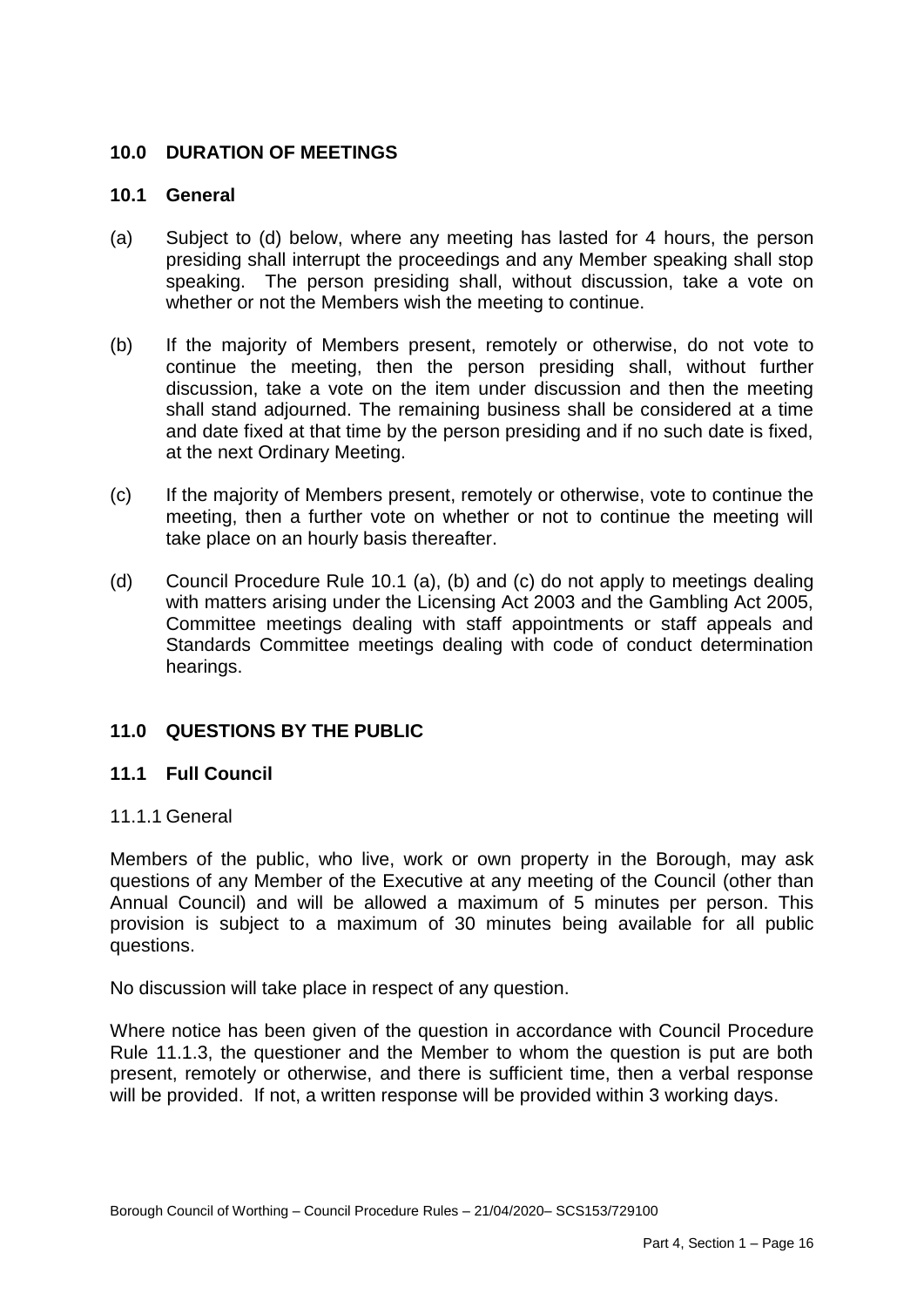There will be no opportunity for the public to ask questions at an Annual Meeting of the Full Council.

## 11.1.2 Order of Questions

 The questions will be put in the order in which notice of them was received, except that the Mayor may group similar questions together.

#### 11.1.3 Notice of Questions

 $(a)$ Remote Meetings held by Electronic Means

> Where a meeting is to be held remotely, by electronic means, as confirmed in the Summons to the meeting, notice that it is to be asked, together with a copy of it, must be provided to the Director for Communities by email at [democratic.services@adur-worthing.gov.uk](mailto:democratic.services@adur-worthing.gov.uk) to be received no later than midday on the second working day prior to the day of the meeting. Notice of questions must include the questioner's name, address and contact details.

> Where meetings are held remotely, no question will be permitted from the public unless such notice has been given.

#### $(b)$ Meetings held at a Physical Location

 For meetings held at a physical location, to enable the Member of the Executive to provide the fullest and most accurate answer, notice that it is to be asked, together with a copy of it, should still be given to the Director for Communities in writing by email to be received no later than midday on the second working day prior to the day of the meeting. Notice should be given by email to the Director for Communities, at [democratic.services@adur](mailto:democratic.services@adur-worthing.gov.uk)[worthing.gov.uk.](mailto:democratic.services@adur-worthing.gov.uk) Notice of questions must include the questioner's name, address and contact details.

 Where a member of the public has failed to give notice of a question in accordance with this provision, the question may still be put, but the Member of the Executive to whom it is addressed may either choose to give a full response or respond by undertaking to provide a written response within 3 working days.

#### 11.1.4 Number of Questions

 At any one meeting, no person may make or ask more than a total of 2 questions, to the same subject. No more than 2 questions can be asked on behalf of one organisation. The member of the public may only ask questions for a maximum of 5 minutes, regardless of whether 1 or 2 questions are raised. although each question may have more than one part, provided that each part relates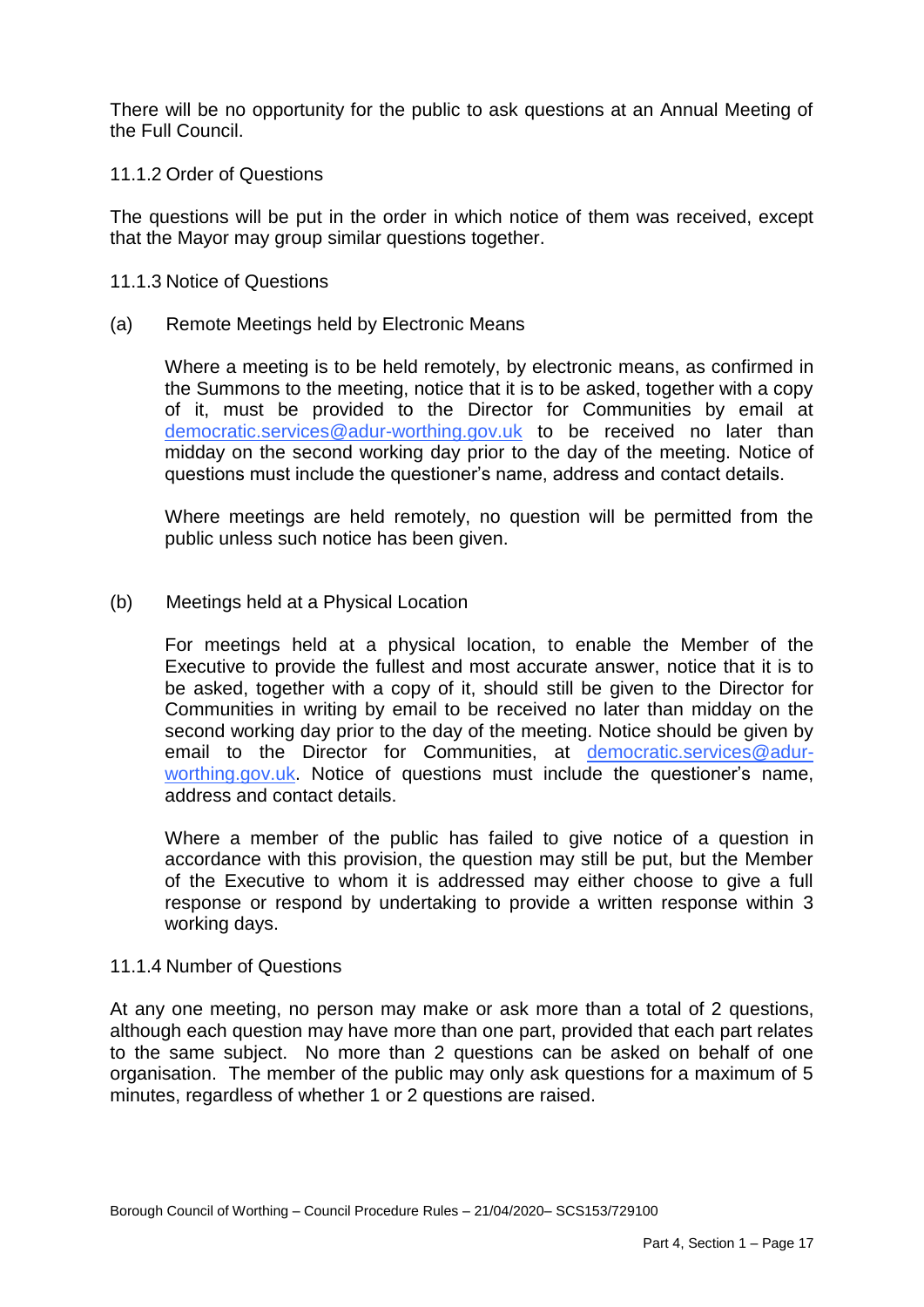# 11.1.5 Scope of Questions

 Every question must relate to a matter for which the Council has responsibility and/or which affects the Borough.

 Where notice of a question is provided, The Director for Communities may reject a question if, in his/her opinion, it:

- (a) does not relate to a matter for which the Council has responsibility or does not affect the Borough;
- $(b)$ is not a question for the Executive (in which case, it may be referred to the relevant Committee);
- (c) is defamatory, frivolous, vexatious or offensive;
- (d) refers to legal proceedings taken or anticipated by or against the Council;
- (e) is substantially the same as a question which has been put to a meeting of the Full Council in the past 6 months;
- (f) requires the disclosure of confidential or exempt information; or
- $(a)$ (g) Would more appropriately be responded to by the Council under the Freedom of Information Act 2000 or the Data Protection Act 1998.
- 11.1.6 Record of Questions
- $(a)$  soon as possible send a copy of the question to the Member of the Executive to whom it is to be put. If the Director for Communities has rejected the question in accordance with 11.1.5 above, a copy of the question will still be sent to the relevant Member of the Executive, with reasons as to why it has Where notice of a question is provided. The Director for Communities will as been rejected.
- $(b)$  save for those that have been rejected, will be circulated to all Members of the Council, and will be made available to the public attending the meetings via the Council's website. Where notice of a question has been provided, copies of all such questions,
- $(c)$ Where a question is asked, without notice, the Director for Communities or his / her representative will record a summary of the question in the minutes of the meeting.
- 11.1.7 Asking the Question at the Meeting
- (a) Remote meetings held by Electronic Means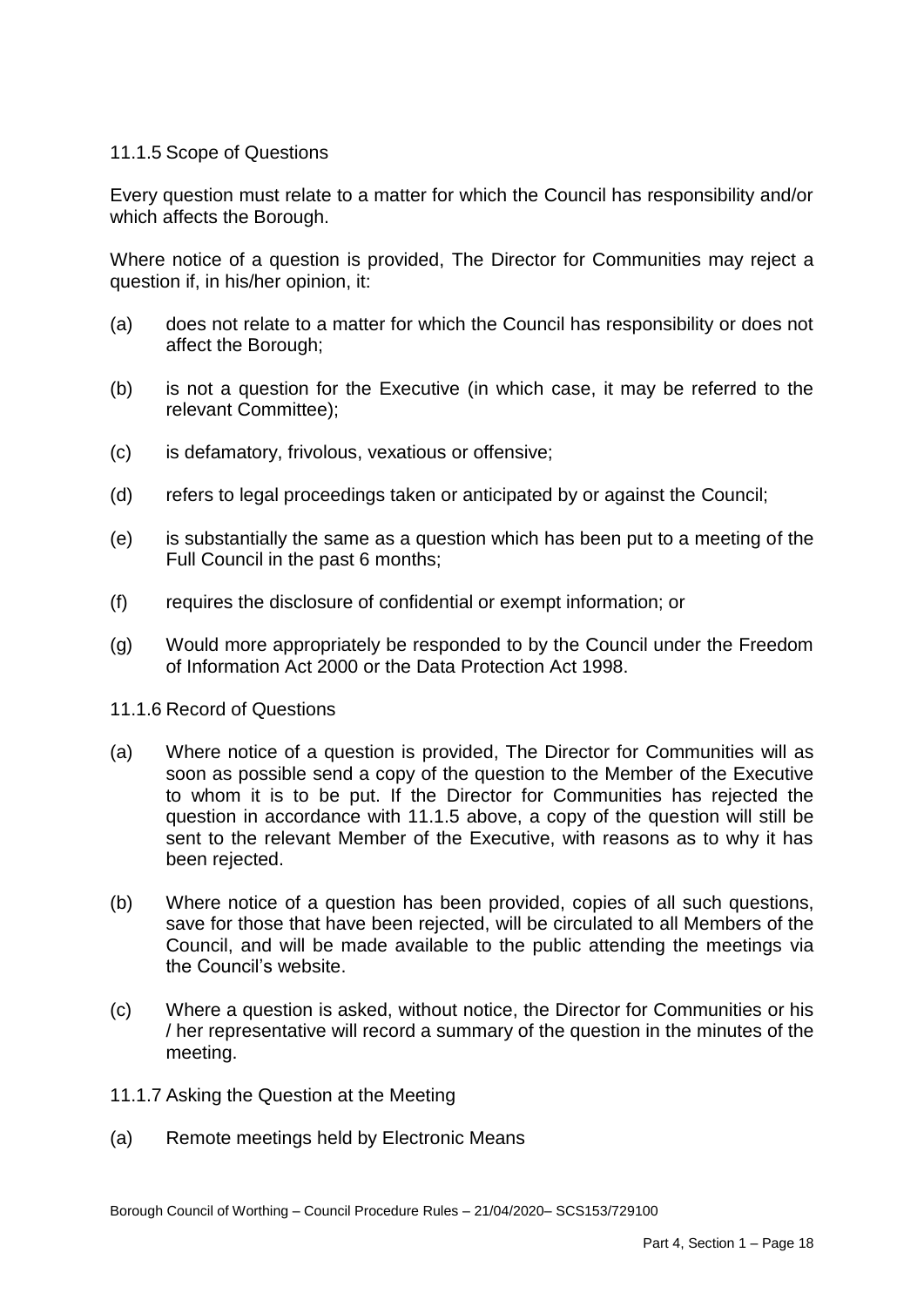For a remotely held meeting, where such notice has been given, and the question accepted, the member of the public will be provided with details of how to join the remote meeting by electronic means and will be entitled to join the meeting for the agenda item on public questions, when they have a right to speak. This will enable them to participate in the meeting by asking their question in person when invited to do so by the Mayor. Officers will ensure that they leave the remote meeting at the end of public question time and can continue to listen to the remainder of the meeting by non-interactive live stream.

 Where the member of the public does not wish to join the meeting by electronic means, or is unable to do so, their question will be read out to the meeting either by the Mayor or an Officer present.

 The provisions of Council procedure Rule 11.1.5 apply and the Mayor may reject a question at the remote meeting on those same grounds.

(b) Meetings held at a Physical Location

 The Mayor will invite the questioner to put the question to the relevant Executive Member.

 If a member of the public who has submitted notice of a question is unable to be present at the meeting, they may ask the Mayor to put the question on their behalf. If the Mayor puts the question, he/she will indicate either that a written reply will be given within 3 working days, or that, in the absence of the questioner, the question will not be dealt with.

 The provisions of Council Procedure Rule 11.1.5 apply and the Mayor may reject a question at the meeting on those same grounds.

- 11.1.8 Supplemental Question
- (a) Remote meetings held by electronic means

 For a remotely held meeting, where the member of the public has joined the meeting electronically and asked their question in person, they may also put one supplementary question, without notice, to the Executive Member, who has replied to his or her original question. A supplementary question can be for a maximum of 2 minutes, subject to the overall 30 minutes allowed for public question time.

question time.<br>A supplementary question must arise directly out of the original question or the reply.

 The Mayor may reject a supplementary question on any of the grounds in Council Procedure Rule 11.1.5 above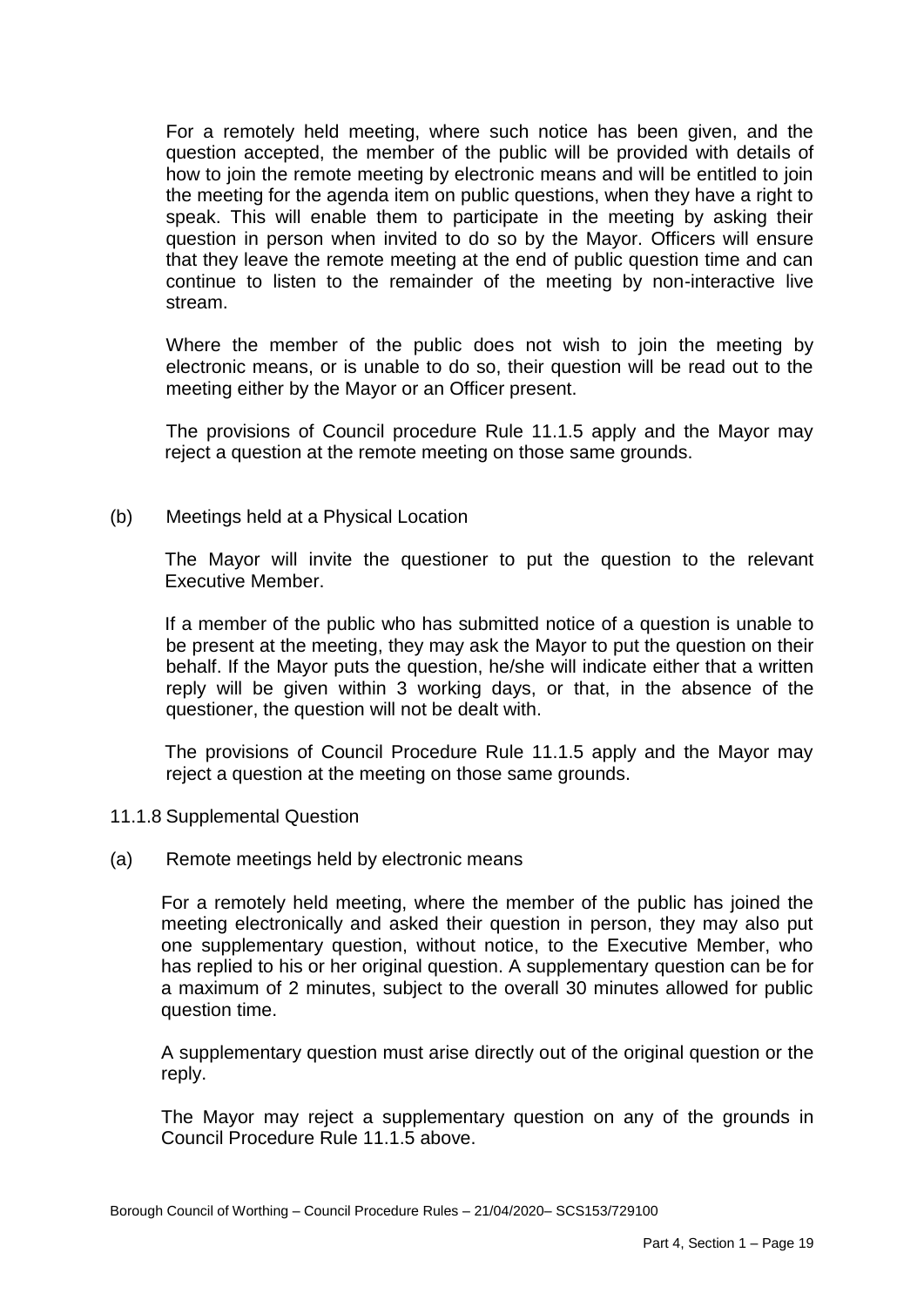Where the member of the public does not join the meeting by electronic means and their question has been read out to the meeting either by the Mayor or an Officer present, they are unable to ask a supplementary question.

(b) Meetings held in a Physical Location

 A member of the public who has put a question in person, may also put one supplementary question, without notice, to the Executive Member, who has replied to his or her original question. A supplementary question can be for a maximum of 2 minutes, subject to the overall 30 minutes allowed for public question time.

 A supplementary question must arise directly out of the original question or the reply.

 The Mayor may reject a supplementary question on any of the grounds in Council Procedure Rule 11.1.5 above.

- 11.1.9 Answers
- (a) Remote meetings held by electronic means

 Regardless of whether the member of the public is in attendance at the meeting by having joined it for the agenda irem or not, provided there is sufficient time and the person to whom the question is put is remotely present, the question will be answered at the meeting. The verbal response will have a time limit of 5 minutes in total, subject to the maximum of 30 minutes available for public question time.

 Where a supplemental question is asked a verbal response will be provided, with a time limit of 2 minutes, subject to a maximum of 30 minutes available for public question time.

 If there is insufficient time, or the Executive Member to whom it is put is not remotely present, it will be dealt with by way of a written answer, to be provided within 3 working days of the meeting.

(b) Meetings held in a physical location

 Where notice has been given of a question, a verbal response will be provided with a maximum time limit of 5 minutes in total, subject to the maximum of 30 minutes available for public question time.

 Where a supplemental question is asked, following a question on notice, a verbal response will be provided, with a time limit of 2 minutes, subject to a maximum of 30 minutes available for public question time.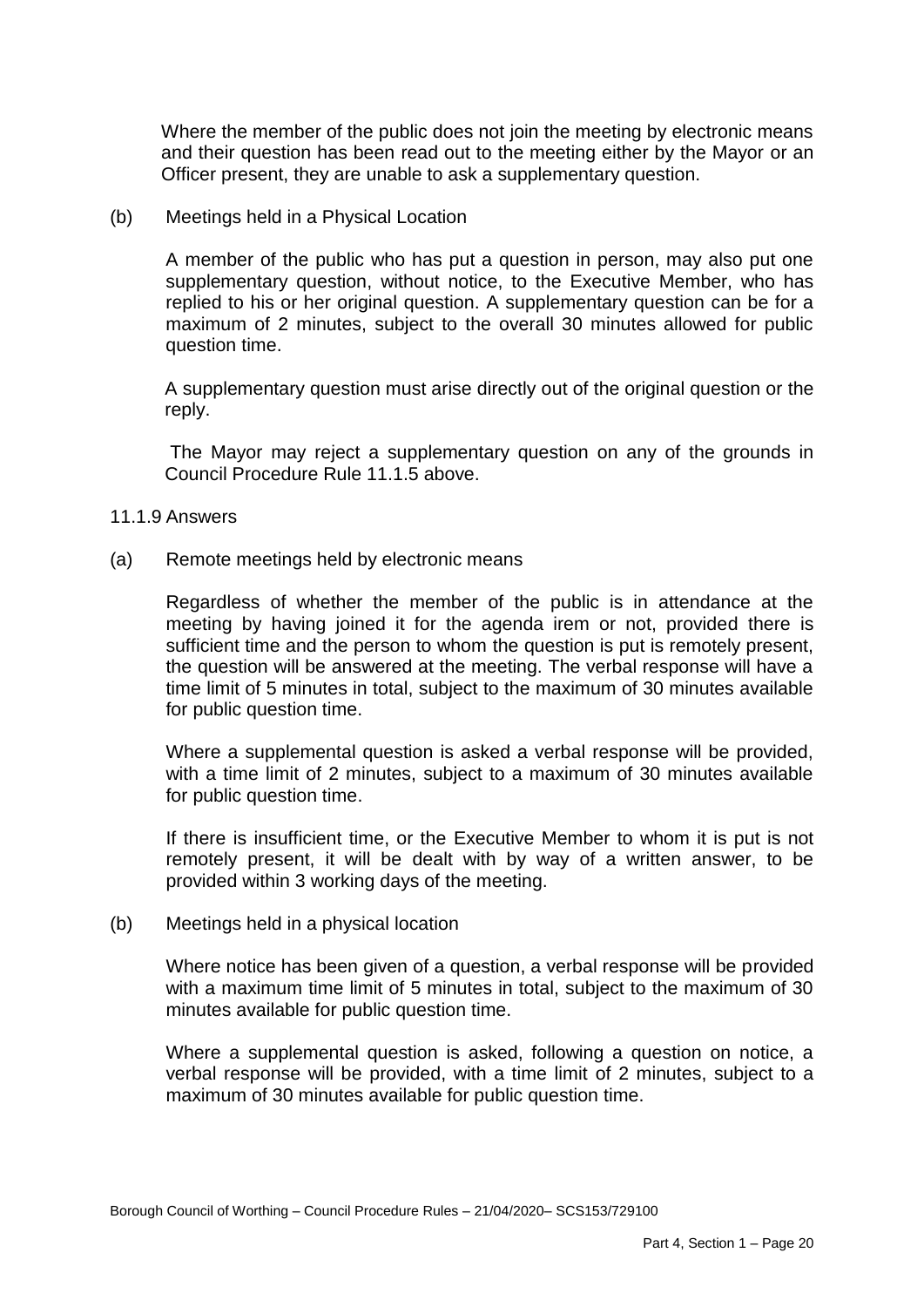Any question which cannot be responded to during Public Question Time, either because of the non-attendance of the Member of the Executive to whom it was to be put, or the non-attendance of the member of the public putting the question, will be dealt with by way of a written answer, to be provided within 3 working days of the meeting.

 Where notice of a question has been provided, but it cannot be responded to during Public Question Time due to lack of time, it will be dealt with by way of a written answer, to be provided within 3 working days of the meeting.

## 11.1.10 Referral to the Executive or a Committee

 Any Member of the Council may move that a matter raised by a question, be referred to either the Executive or a Committee. Once seconded, such a motion will be voted on without discussion.

# **11.2 The Executive and Committees**

## 11.2.1 General

 Members of the public, who live, work or own property in the Borough, may ask questions at any meeting of the Executive or a Committee on any matter which is before that meeting, or for which the Executive or that Committee has responsibility, subject to:

- (a) A question cannot be put in relation to a specific planning application;
- $(b)$ A question cannot be put in relation to a specific application before a Licensing Committee or Sub-Committee;
- $(c)$ A question cannot be put in relation to a specific staffing appointment or appeal matter; and
- $(d)$ A question cannot be put in relation to a specific Standards determination matter;
- (e) There will be a maximum of 30 minutes available for public questions.

 subject to the maximum 30 minutes allowed for public question time. A member of the public will be allowed a maximum of 5 minutes to ask their question,

#### 11.2.2 Order of Questions

 Questions will be asked in the order in which notice of them was received, except that the person presiding may group similar questions together.

- 11.2.3 Notice of Questions
- (a) Remote Meetings held by Electronic Means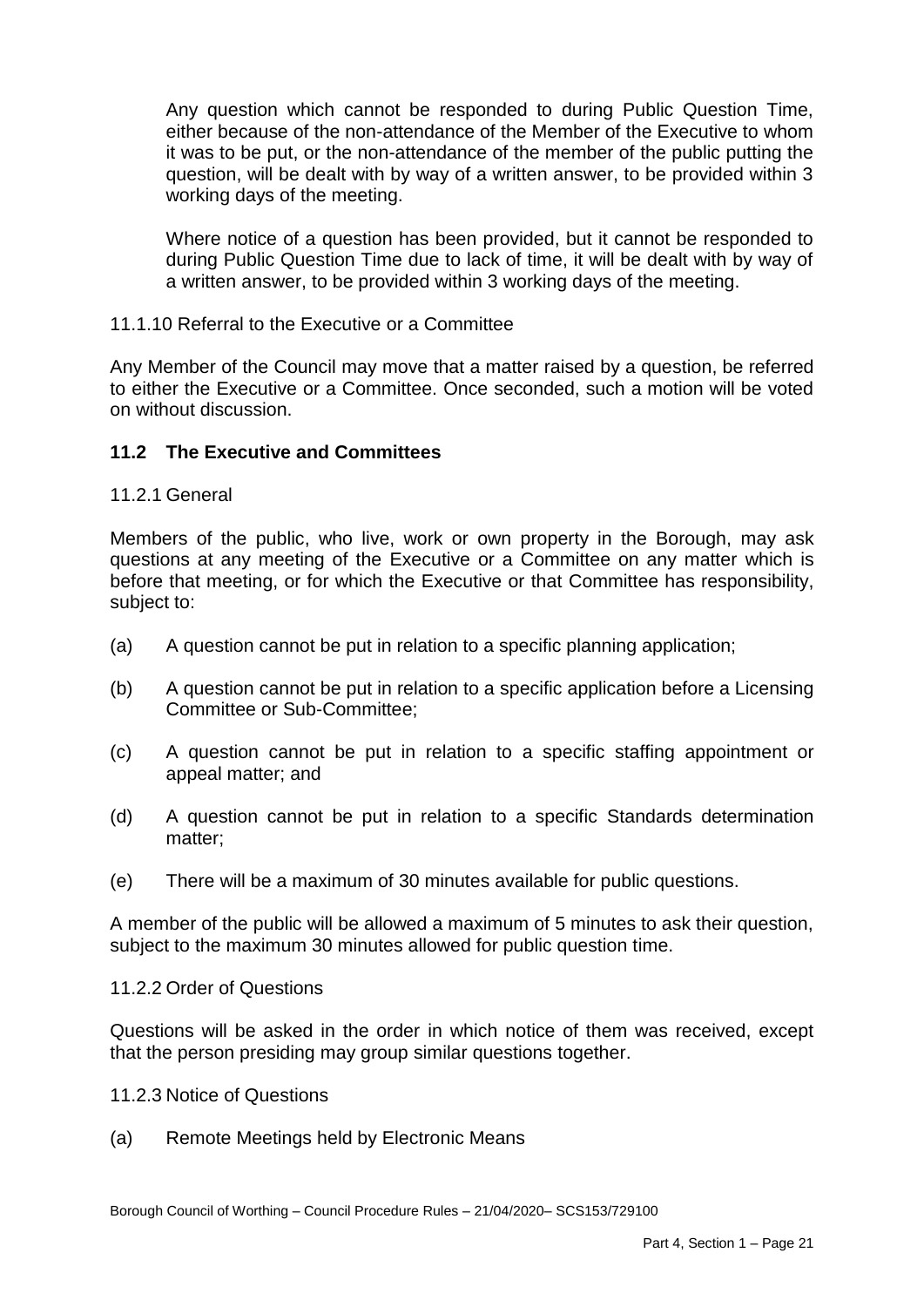Where a meeting is to be held remotely, by electronic means, as confirmed in the Summons to the meeting, notice that it is to be asked, together with a copy of it, must be provided to the Director for Communities by email at [democratic.services@adur-worthing.gov.uk](mailto:democratic.services@adur-worthing.gov.uk) to be received no later than midday on the second working day prior to the day of the meeting. Notice of questions must include the questioner's name, address and contact details.

 Where meetings are held remotely, no question will be permitted from the public unless such notice has been given.

(b) Meetings held at a Physical Location

 Where such a meeting is held at a physical location, to enable the Member of the Executive or Committee to provide the fullest and most accurate answer, notice that it is to be asked, together with a copy of it, should still be given to the Director for Communities in writing by email to be received no later than midday on the second working day prior to the day of the meeting. Notice should be given by email to the Director for Communities, at [democratic.services@adur-worthing.gov.uk.](mailto:democratic.services@adur-worthing.gov.uk) Notice must include the name, address and contact details of the questioner.

 Where a member of the public has failed to give notice of a question in accordance with this provision, the question may still be put, but the Member of the Executive or Committee to whom it is addressed may either choose to give a full response or respond by undertaking to provide a written response within 3 working days.

### 11.2.4 Number of Questions

 At any one meeting, no person may submit more than 2 questions, although each question may have more than one part, provided that each part relates to the same subject, and no more than 2 questions can be asked on behalf of one organisation.

#### 11.2.5 Scope of Questions

 Every question must relate to a matter for which the Executive, or that particular Committee, has responsibility.

 Where notice of a question has been provided, the Director for Communities may reject a question if, in his/her opinion, it:

- (a) is not about a matter for which the Executive or Committee has a responsibility;
- (b) is defamatory, frivolous, vexatious or offensive;
- (c) refers to legal proceedings taken or anticipated by or against the Council;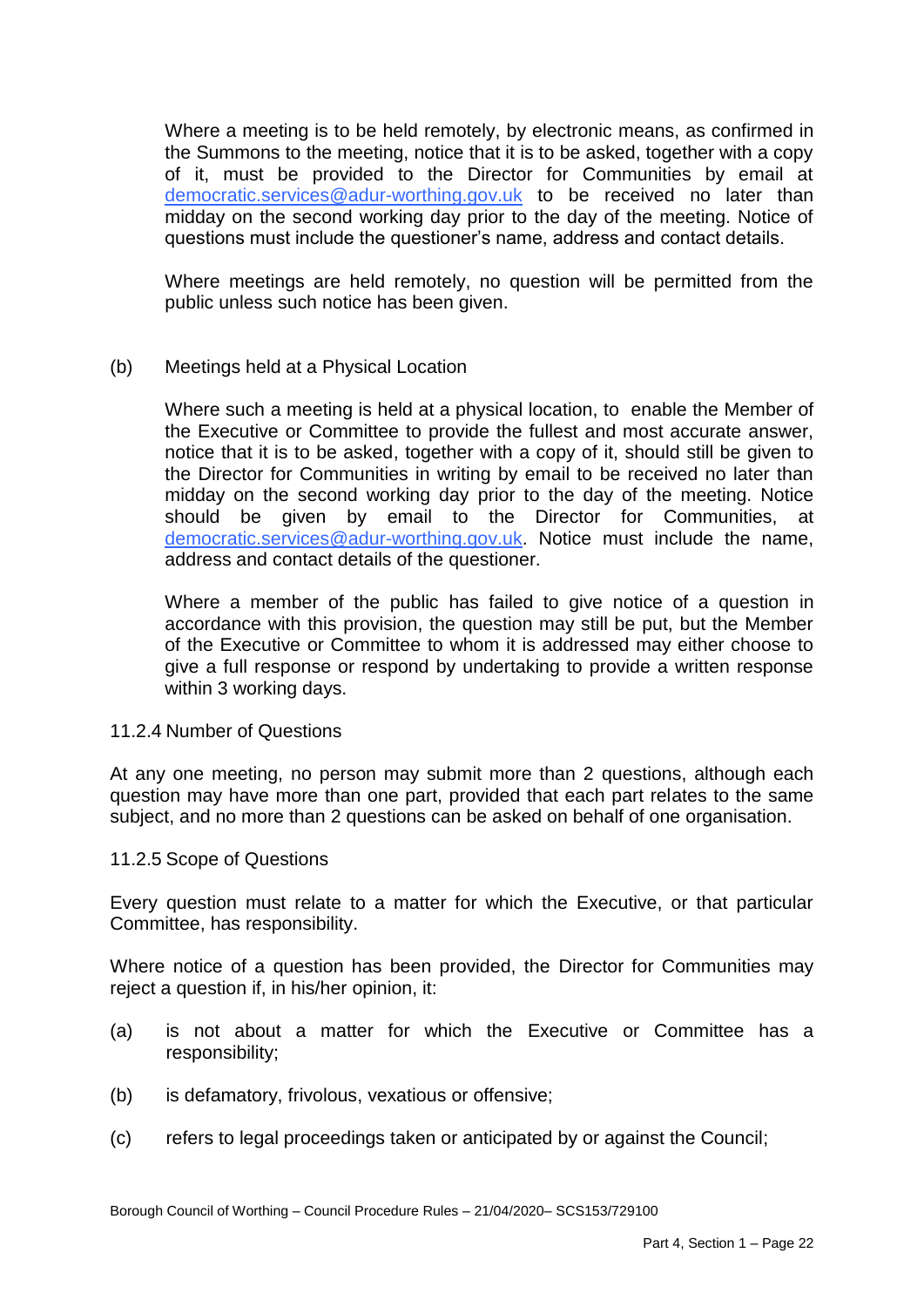- (d) is substantially the same as a question which has been put to a meeting of the Full Council, the Executive or the same Committee in the past 6 months;
- (e) requires the disclosure of confidential or exempt information; or
- (f) would more appropriately be responded to by the Council under the Freedom of Information Act 2000 or the Data Protection Act 1998.
- 11.2.6 Record of Questions
- (a) Where notice of a question is provided, the Director for Communities will as soon as possible send a copy of the question to the Member to whom it is to be put. Where the Director for Communities has rejected a question, a copy will still be sent to the relevant Member together with reasons for the rejection.
- (b) Where notice of a question is provided, copies of all questions, save for those which have been rejected, will be circulated to all Members of the Executive or Committee, as the case may be, and will be made available to the public attending the meetings, and made publicly available via the Council's website.
- 11.2.7 Asking the Question at the Meeting
- (a) Remote meetings held by Electronic Means

 For a remotely held meeting, where such notice has been given, and the question accepted, the member of the public will be provided with details of how to join the remote meeting by electronic means and will be entitled to join the meeting for the agenda item on public questions, when they have a right to speak. This will enable them to participate in the meeting by asking their question in person when invited to do so by the Chairman. Officers will ensure that they leave the remote meeting at the end of public question time and can continue to listen to the remainder of the meeting by non-interactive live stream.

 Where the member of the public does not wish to join the meeting by electronic means, or is unable to do so, their question will be read out to the meeting either by the Person Presiding or an Officer present.

 The provisions of Council Procedure Rule 11.2.1 and 11.2.5 apply and the Person presiding may reject a question at the remote meeting on those same grounds.

(b) Meetings held at a Physical Location

 The person presiding will invite the questioner to put the question to the meeting.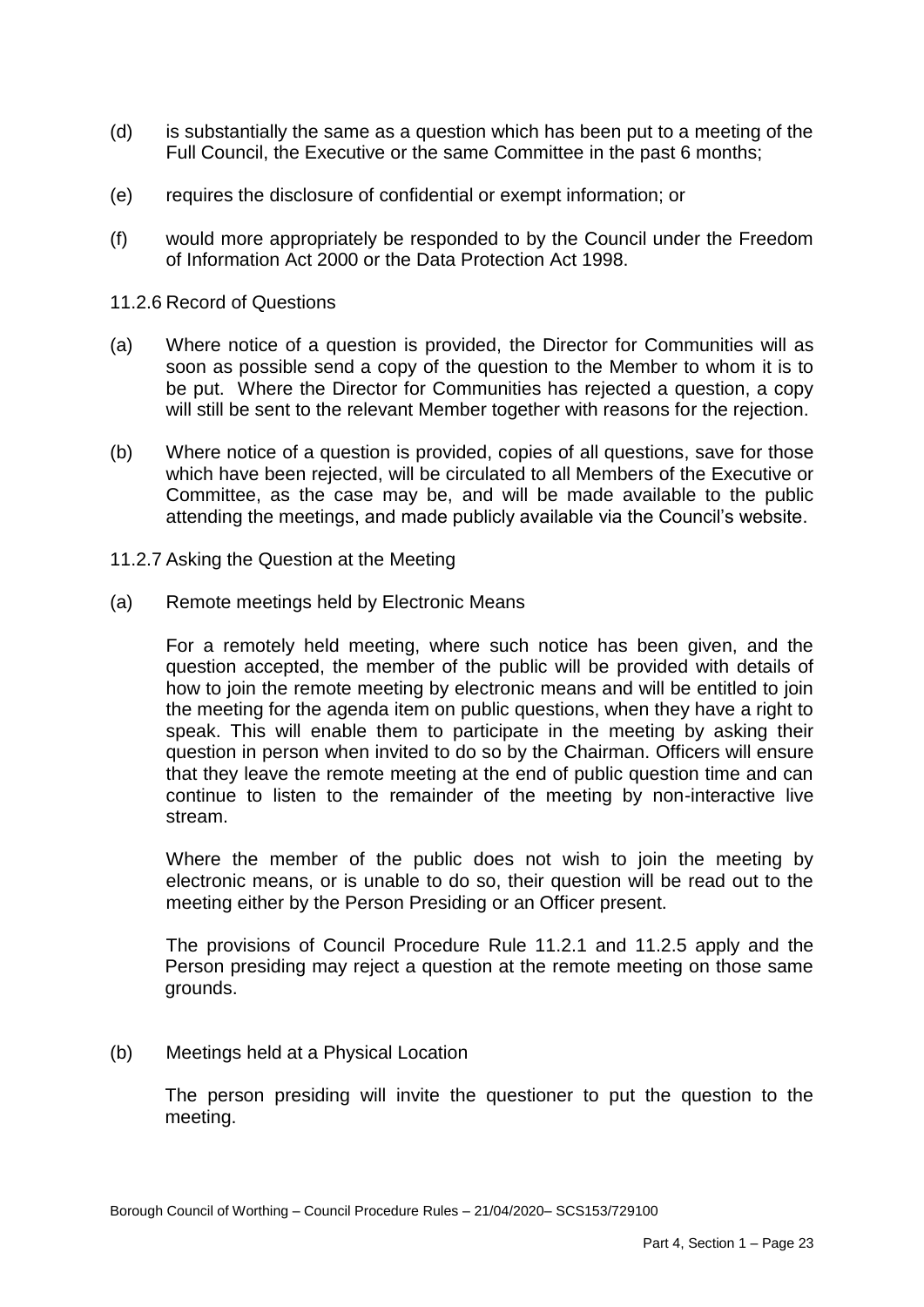If a member of the public who has submitted notice of a question is unable to be present, they may ask the person presiding to put the question on their behalf. If the person presiding sees fit, they may group similar questions together and summarise them. If the person presiding puts the question, they will indicate either that a written reply will be given within 3 working days or, in the absence of the questioner, that the question will not be dealt with.

- 11.2.8 Supplemental Question
- (a) Remote meetings held by electronic means

 For a remotely held meeting, where the member of the public has joined the meeting electronically and asked their question in person, they may also put one supplementary question, without notice, to the Executive or Committee. A supplementary question can be for a maximum of 2 minutes, subject to the overall 30 minutes allowed for public question time.

overall 30 minutes allowed for public question time.<br>A supplementary question must arise directly out of the original question or the reply.

 The Person Presiding may reject a supplementary question on any of the grounds in Council Procedure Rule 11.2.1 or 11.2.5 above.

 Where the member of the public does not join the meeting by electronic means and their question has been read out to the meeting either by the person presiding or an Officer present, they are unable to ask a supplementary question.

(b) Meetings held in a Physical Location

 A member of the public who has put a question in person, may also be allowed a maximum of 2 minutes to put one supplementary question, without notice, to the Executive or Committee, and a verbal response will be given.

A supplementary question must arise directly out of the original question or the reply.

 The person presiding may reject a supplementary question on any of the grounds in Council Procedure Rule 11.2.1 or 11.2.5 above.

#### 11.2.9 Answers

(a) Remote meetings held by electronic means

 Regardless of whether the member of the public is in attendance at the meeting by having joined it for the agenda irem or not, provided there is sufficient time and the person to whom the question is put is remotely present, the question will be answered at the meeting. The verbal response will have a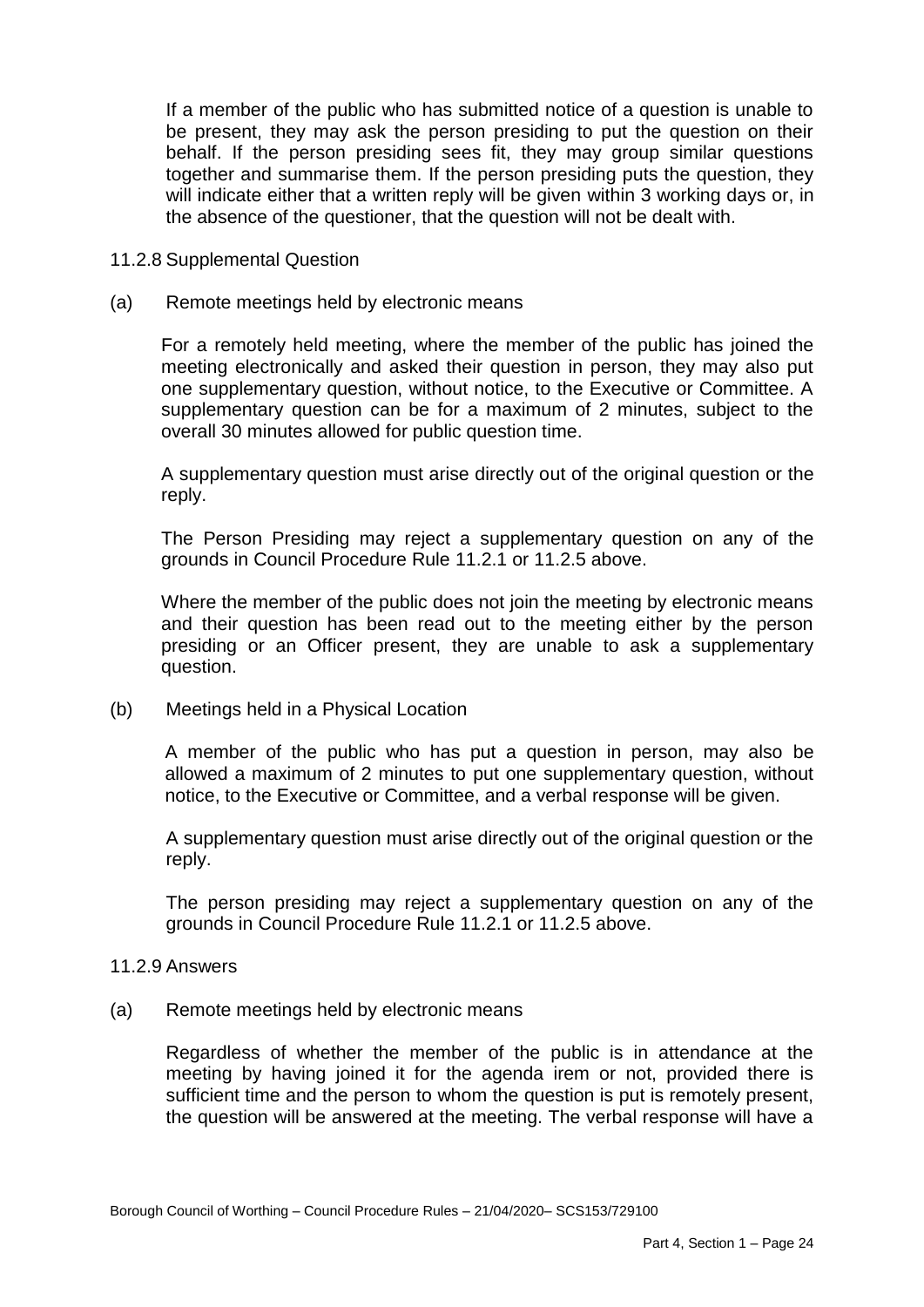time limit of 5 minutes in total, subject to the maximum of 30 minutes available for public question time.

 Where a supplemental question is asked a verbal response will be provided, with a time limit of 2 minutes, subject to a maximum of 30 minutes available for public question time

 If there is insufficient time, or the person to whom it is put is not remotely present, it will be dealt with by way of a written answer, to be provided within 3 working days of the meeting.

(b) Meetings held in a physical location

 Any question which cannot be dealt with during Public Question Time, either because of the non-attendance of the Member to whom it was to be put, or due to the non-attendance of the questioner, will be dealt with by way of a written answer from the Leader of the Executive, relevant Member, or Chairperson of the Committee, to be provided within 3 working days of the meeting.

 Where notice of a question has been provided, but it cannot be responded to during Public Question Time due to lack of time, it will be dealt with by way of a written answer, to be provided within 3 working days of the meeting.

# **12.0 QUESTIONS ON NOTICE BY MEMBERS AT FULL COUNCIL**

# **12.1 Questions on Notice**

Subject to Council Procedure Rule 12.3 below, a Member of the Council may ask:

- $(a)$ the Mavor:
- (b) a Member of the Executive;
- $(c)$ the Chairperson of any Committee; or
- the Council's representative on any outside body

(d) the Council's representative on any outside body<br>a question on any matter in relation to which the Council has power or which affects the Borough except that no question may be asked on:

- (i) a decision of the Planning Committee on a specific planning application;
- (ii) a decision of the Joint Governance Committee on a Standards determination;
- (iii) a decision of a Licensing Committee on a specific application, review or similar matter; and
- (iv) a decision on a staffing appointment or appeal relating to an individual;
- meeting of the full Council by a Member of that Council within the previous 6 month period. (v) a matter which is substantially the same as a question which has been put to a

Every question shall be put and answered without discussion.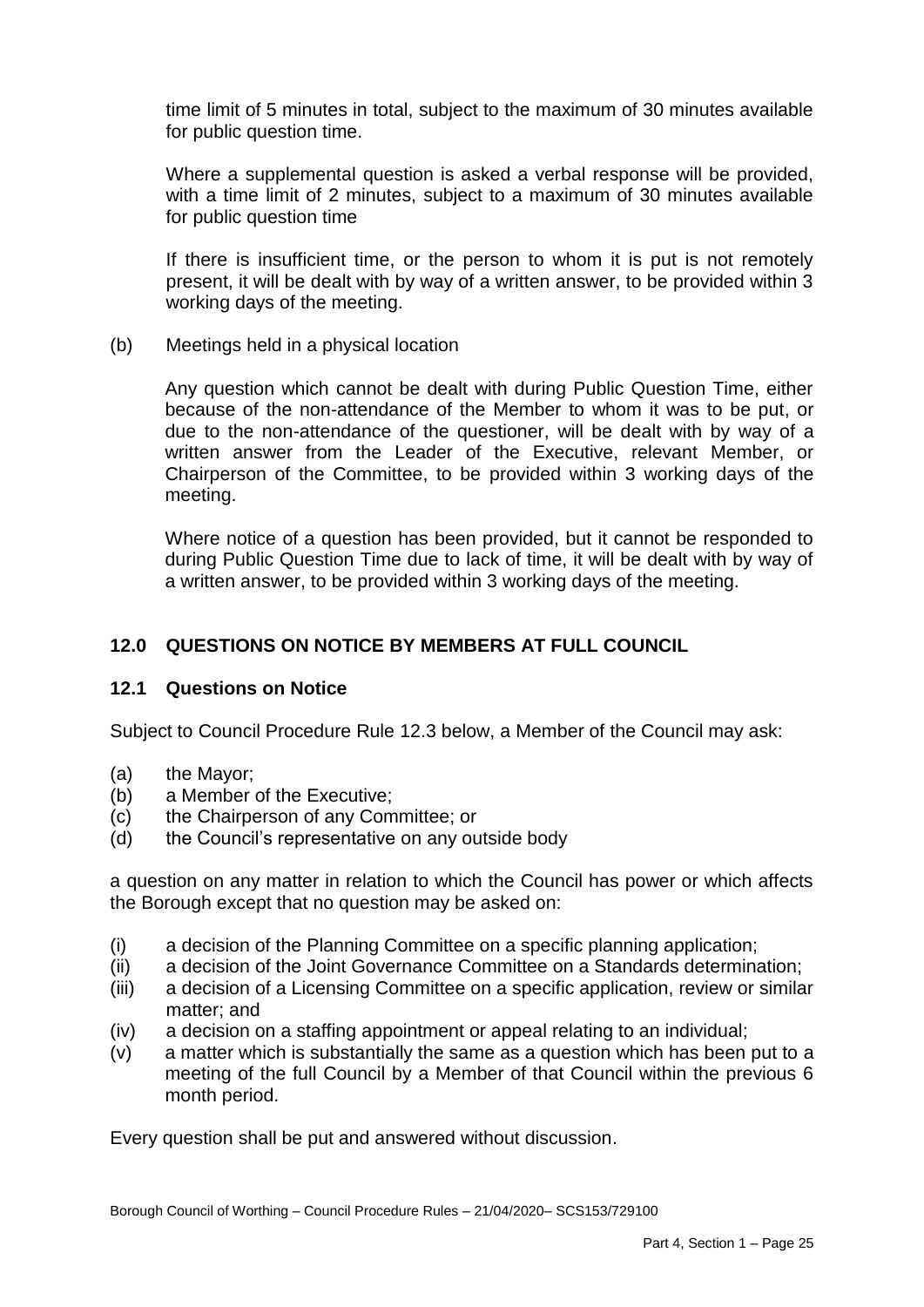# **12.2 Notice of Questions**

 A Member may only ask a question in accordance with Council Procedure Rule 12 if either:

- the Director for Communities, by email to [democratic.services@adur](mailto:democratic.services@adur)- worthing.gov.uk, to be received by midday at least 2 working days prior to the day of the meeting; or (a) they have given written notice of the question and a copy of the question, to
- the Mayor and notice of, and a copy of, the question is given to the Director for Communities by midday on the day of the meeting, by email to (b) the question relates to an urgent matter and they have obtained the consent of democratic.services@adur-worthing.gov.uk.

## **12.3 Response**

A written response will be prepared to the question and shall be read to the meeting.

The response may take the form of:

- (a) a direct answer; or
- (b) where the desired information is in a publication of the Council or other published work, a reference to that publication; or
- (c) where the reply cannot conveniently be given to the meeting, a written answer circulated within 3 working days of the meeting, to the questioner and all Members of the Council.

# **12.4 Transferring the Response**

 The person to whom a question has been put may ask another Member to respond or may decline to answer.

 Any Member may move that a matter raised by a question under Council Procedure Rule 12 be referred to the Executive or a Committee. Once seconded, such a motion will be voted on without discussion.

# **12.5 Supplementary Question**

- $(a)$  supplementary question, without notice, of the Member to whom the first question was put, or of the Member who provided the response under 12.4 A Member asking a question under Council Procedure Rule 12 may ask one above.
- $(b)$ The supplemental question must arise directly out of the original question or the reply.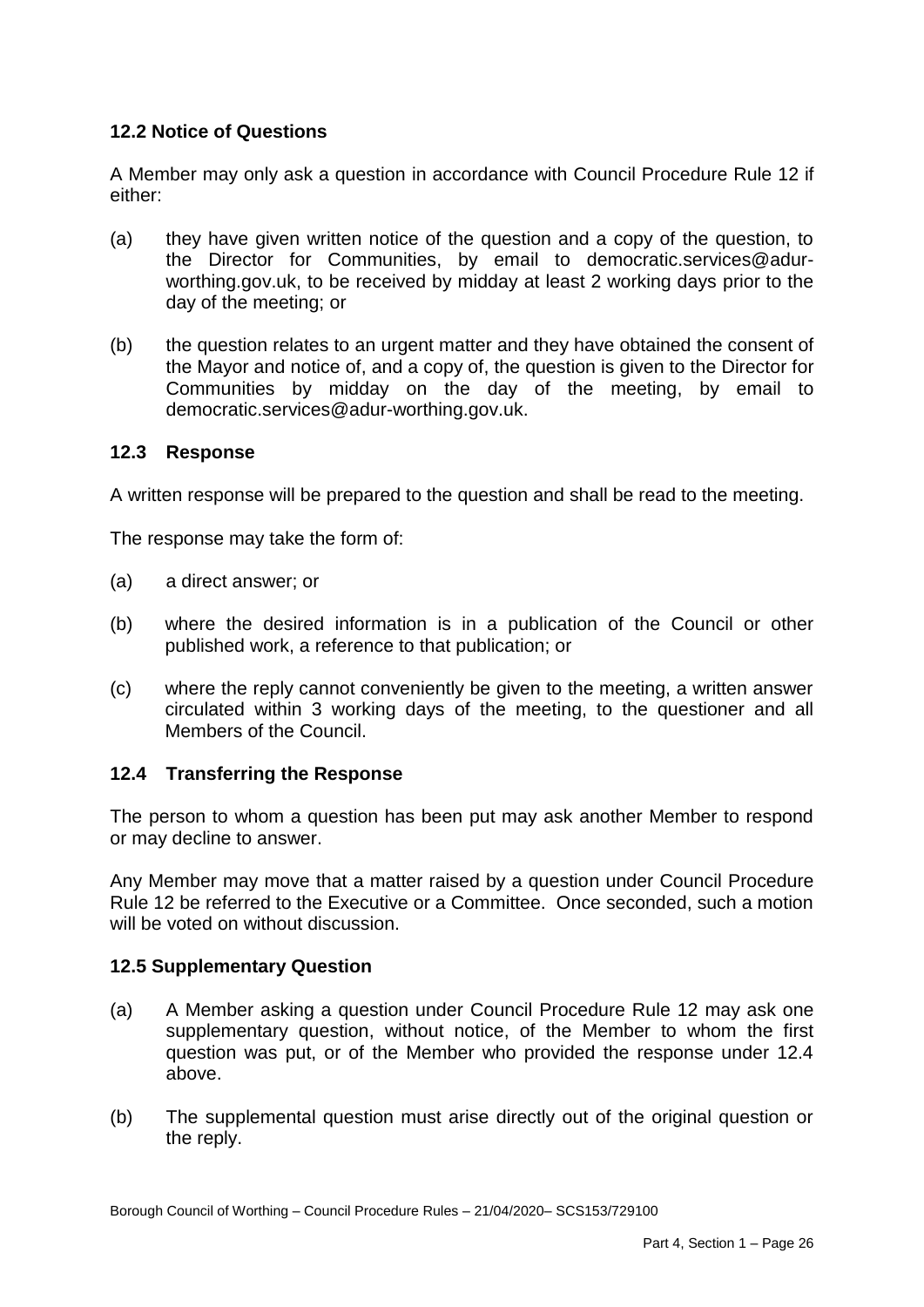# **12.6 Number and Order of Questions**

- (a) A Member may submit as many questions as they wish to any meeting but may only ask one question and one supplementary question at a time.
- $(b)$  that each political group on the Council and independent Members are permitted to ask a question in rotation, starting with the main opposition group. The Mayor shall invite questions from Members in such an order as to ensure

## **12.7 Duration of Question Time by Members**

 The period of time allotted to Members' questions under Council Procedure Rule 12 shall not exceed 30 minutes, unless the Mayor exercises his discretion to extend it.

## **12.8 Record of Questions and Answers**

- (a) Questions asked on notice at Full Council under Council Procedure Rule 12 will be recorded in the minutes, as will any written answer provided.
- $(b)$ For the avoidance of doubt, neither supplementary questions nor answers shall be recorded.

# **13.0 LEADER'S REPORT TO FULL COUNCIL**

## **13.1 General**

- 13.1.1 The Leader shall prepare a Report of the business of the Executive for each Ordinary Meeting of the Full Council. In presenting the report, the Executive will have 15 minutes to make any statements that they wish to make, relating to the report before the Full Council.
- 13.1.2 Following the presentation of the Report of the business of the Executive, any Member may ask a question of the Leader or Executive Member arising from the written report provided that the question is not one which is to be put under Council Procedure Rule 12.0.
- 13.1.3 This item of business shall not last longer than 15 minutes unless in the view of the Mayor, or on a motion moved by a Member, seconded and approved by Full Council without discussion, it is deemed appropriate to extend the time. In this event, the Mayor shall specify the duration of the extension.
- 13.1.4 Every question should be put and answered without discussion.
- 13.1.5 Following the presentation of the report and questions arising on that, the Mayor shall call Members to ask questions for which due notice has been given pursuant to Council Procedure Rule 12.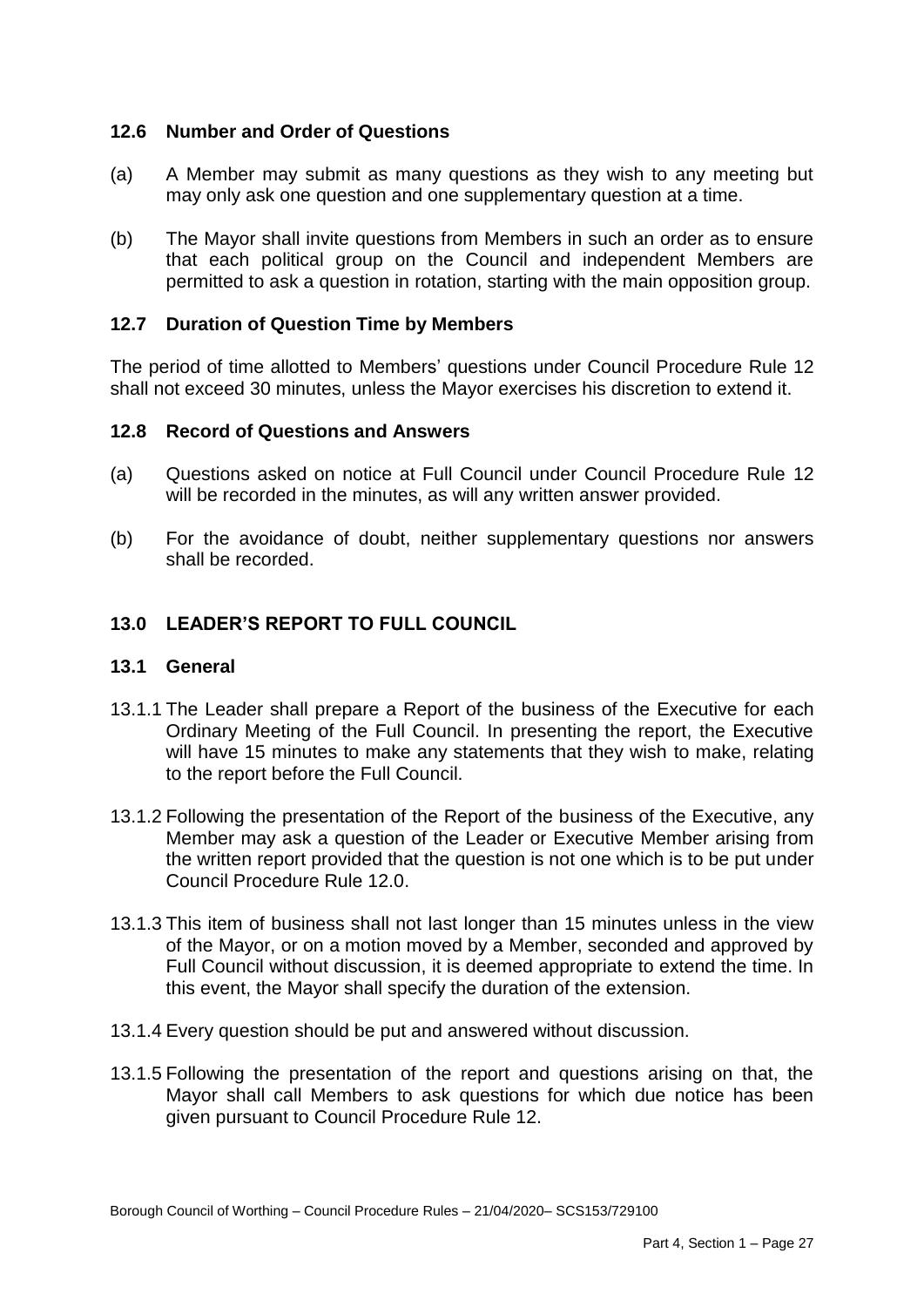# **14.0 MOTIONS ON NOTICE AT FULL COUNCIL**

# **14.1 Notice**

- 14.1.1 Except for motions that can be moved without notice under Council Procedure Rule 15, written notice of every motion, signed by at least one Elected Member of the Council, must be delivered to, and received by, the Director for Communities, by email at democratic.services@adur-worthing.gov.uk, not less than 10 clear working days before the date of the meeting.
- 14.1.2 An electronic signature will suffice.. The Member must ensure they obtain an acknowledgement of its receipt.
- 14.1.3 The Director for Communities will date and number the motion in the order in which it is received.

# **14.2 Scope**

- 14.2.1 Every motion shall be relevant to some matter in relation to which the Council has powers or duties or which affects the Borough.
- 14.2.2 Where a motion is received, the Director for Communities may reject it if, in his/her opinion, the motion:
	- (a) is not relevant either to some matter in relation to which the Council has powers or duties or it does not affect the Borough; or
	- (b) is defamatory, frivolous, unlawful, vexatious or offensive; or
	- (c) refers to legal proceedings taken or anticipated by or against the Council; or
	- (d) is substantially the same as a motion which has been received and accepted in the past 6 months; or
	- (e) requires the disclosure of confidential or exempt information; or
	- (f) is improper, out of order or not relevant.

 Where a motion is rejected by the Director for Communities, he/she shall return the motion to the Member of the Council who sent it, stating that it will not be inserted on the agenda and providing reasons.

- 14.2.3 Where the Council is in the process of consulting with the public on a proposal, or responding to a formal consultation process, no notice of motion expressing support or objecting to the proposals shall be accepted.
- 14.2.4 All accepted notices of motion shall be sent, via a report, direct to Full Council by the Director for Communities. Such report will include the procedure for consideration and determination of the motion.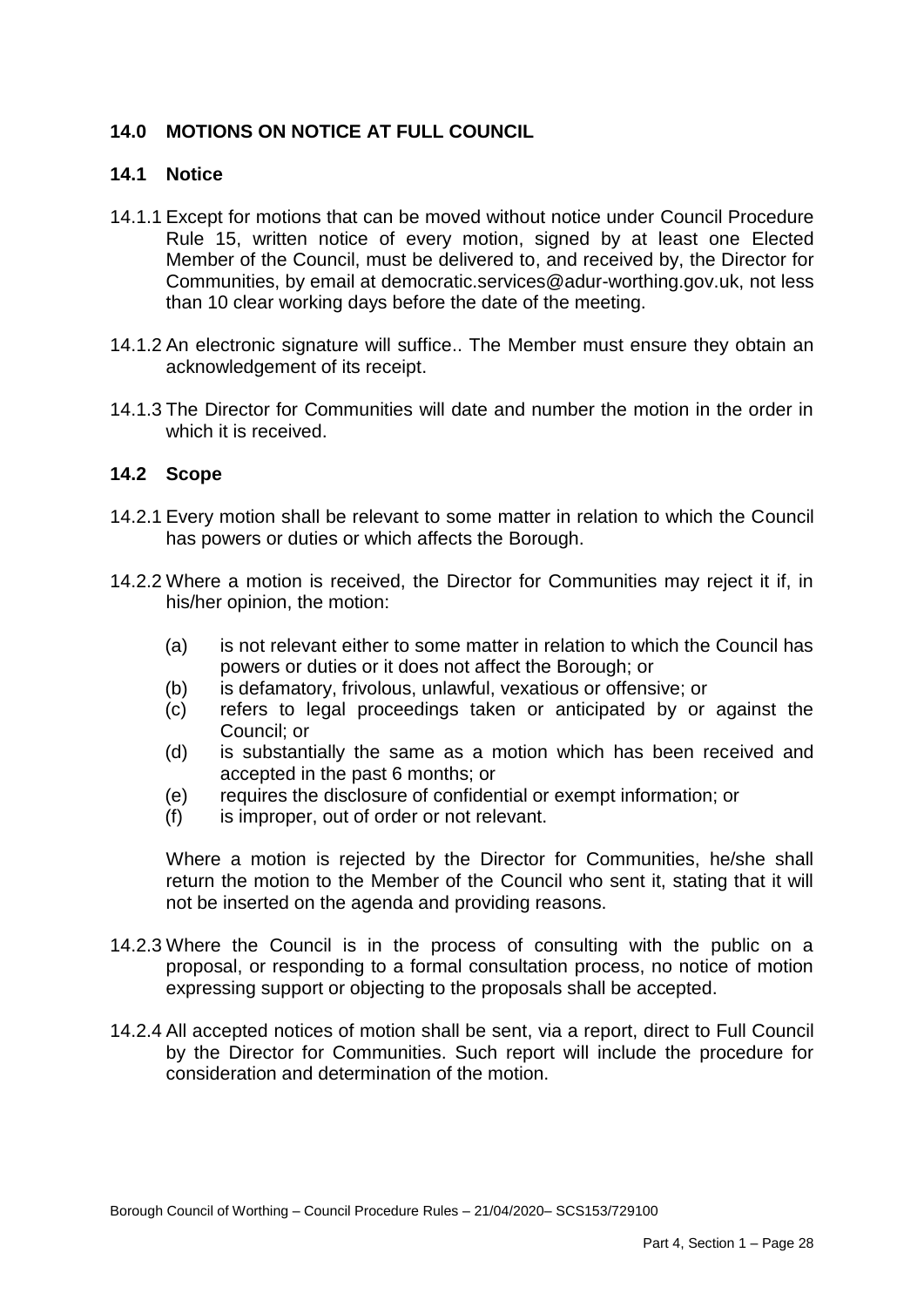14.2.5 The decision of the Director for Communities will be final.

# **14.3 Motions set out in Agenda**

- 14.3.1 Accepted motions for which notice has been given will be listed on the agenda, subject to the exception below, in the order in which notice was received by the Director for Communities, unless the Member giving notice of the motion gives advance written notice that they intend to propose to defer the motion until the next meeting, or withdraw the motion.
- 14.3.2 Such accepted motions will be placed on the agenda immediately before the consideration of exempt information items.
- 14.3.3 The maximum number of accepted notices of motion to be presented at a Council meeting shall be as follows:
	- The 3 largest Political Groups: 2 each Group
	- Any other Group: 1 each Group

 If the 3 largest groups cannot be determined due to equality in numbers, then each Political Group with a membership of 5 or more may present 2 motions.

- 14.3.4 Any Member not belonging to a Political Group may present not more than 1 notice of motion.
- 14.3.5 Where Members of a Political Group submit more than the permitted maximum number of notices of motion the Group shall decide which of these it wishes to table. In the absence of such a decision, notices of motion from Members of a Group shall be taken in the order in which they are received up to the permitted maximum number.

#### **14.4 Procedure for Consideration and Determination of a Motion**

Motions shall be dealt with as set out below:

- 14.4.1 If any part of the subject matter of any motion comes within the remit of the Executive, upon being moved and seconded, it shall be noted by Council and referred without debate to the Executive for consideration and determination.
- 14.4.2 If any part of the subject matter of any motion comes within the remit of any Regulatory Committee (i.e. Planning and Licensing), upon being moved and seconded, it shall be noted by Council and referred without debate to such Committee for consideration and determination.
- 14.4.3 Subject to rules 14.4.1 and 14.4.2, if any part of the subject matter of any motion comes within the remit of any other Council committee, upon being moved and seconded, it shall be noted by Council and referred without debate to the relevant Committee for consideration and determination.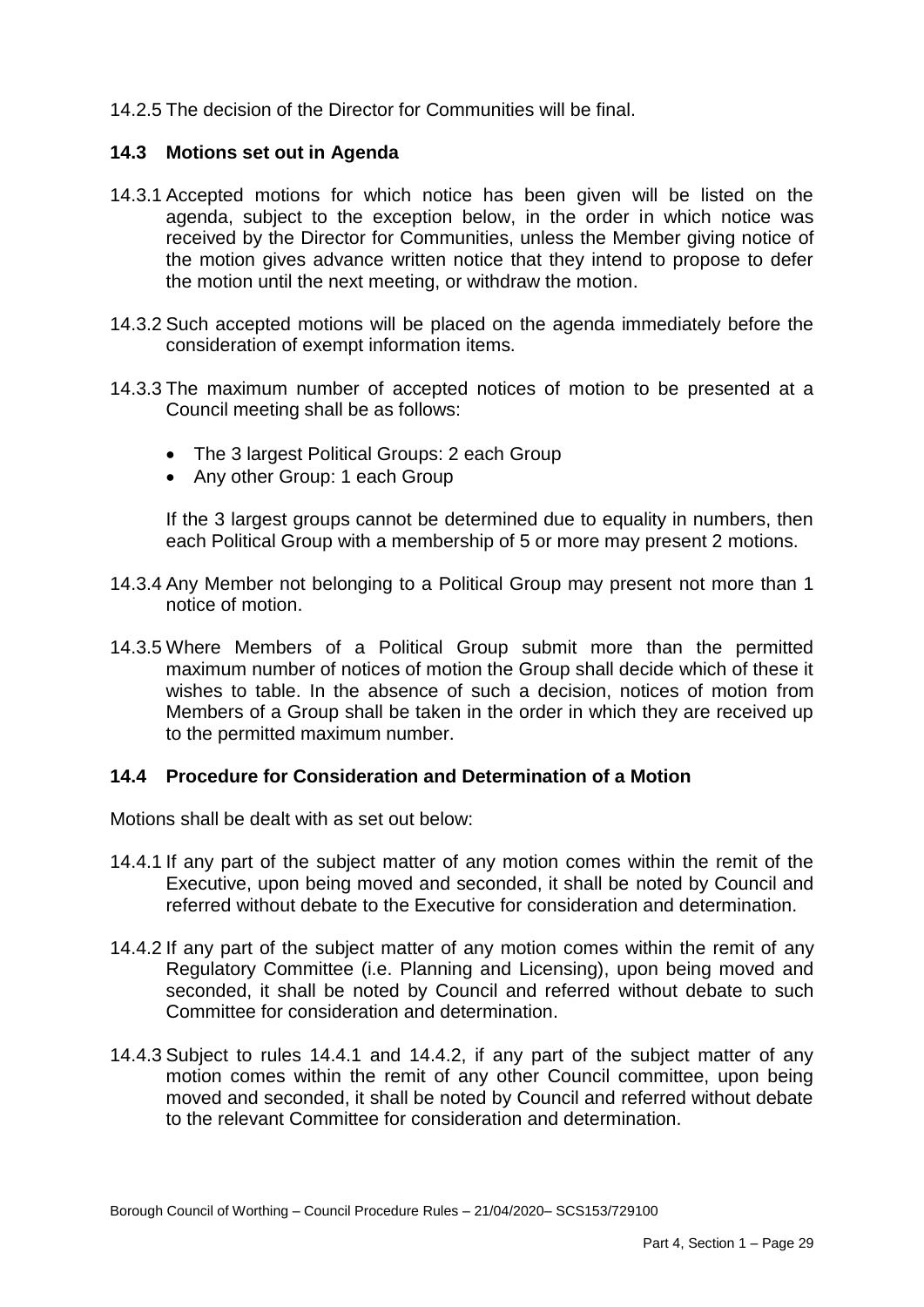14.4.4 Where the subject matter of a motion:

- (i) is not within the remit of the Executive, a Regulatory Committee or any other Council Committee; and
- (ii) does not incur any Council expenditure; and
- (iii) does not include a proposal for the Council to take any substantive action and is merely declaratory;

 then it may be considered by the Full Council at the meeting at which it appears in the agenda.

14.4.5 Where the subject matter of a motion:

- (i) is not within the remit of the Executive, a Regulatory Committee or any other Council Committee; and
- (ii) does not incur any Council expenditure; and
- (iii) does include a proposal for the Council to take substantive action and is more than declaratory;

then it may be considered by a future meeting of the Full Council.

#### **14.5 Speaking to propose a Motion**

- 14.5.1 If a motion on the agenda at Full Council is to be referred automatically to the accordance with Council Procedure Rule 14.4, the proposer of the motion will confirm to the Mayor their proposal of the motion as set out in the report Executive, a Regulatory Committee or another Council Committee, in before Council without a speech.
- 14.5.2 If a motion on the agenda at Full Council is to be referred automatically to the accordance with Council Procedure Rule 14.4, the seconder of the motion will confirm to the Mayor their seconding of the motion as set out in the report Executive, a Regulatory Committee or another Council Committee, in before Council without a speech.
- 14.5.3 If a motion to be automatically referred has been signed by only one Member, the Mayor will invite another Member present to second the motion without a speech. If the motion is not seconded it falls without debate.
- 14.5.4 If a motion on the agenda at Full Council is not to be referred automatically in accordance with Council Procedure Rule 14.4, it shall be proposed and seconded in accordance with the rules of debate set out at Council Procedure Rule 16.
- 14.5.5 If a motion on the agenda is not to be automatically referred and has been signed by only one Member, the proposer may speak for a maximum of 2 minutes without the motion being seconded. If the motion is then not seconded it shall fall.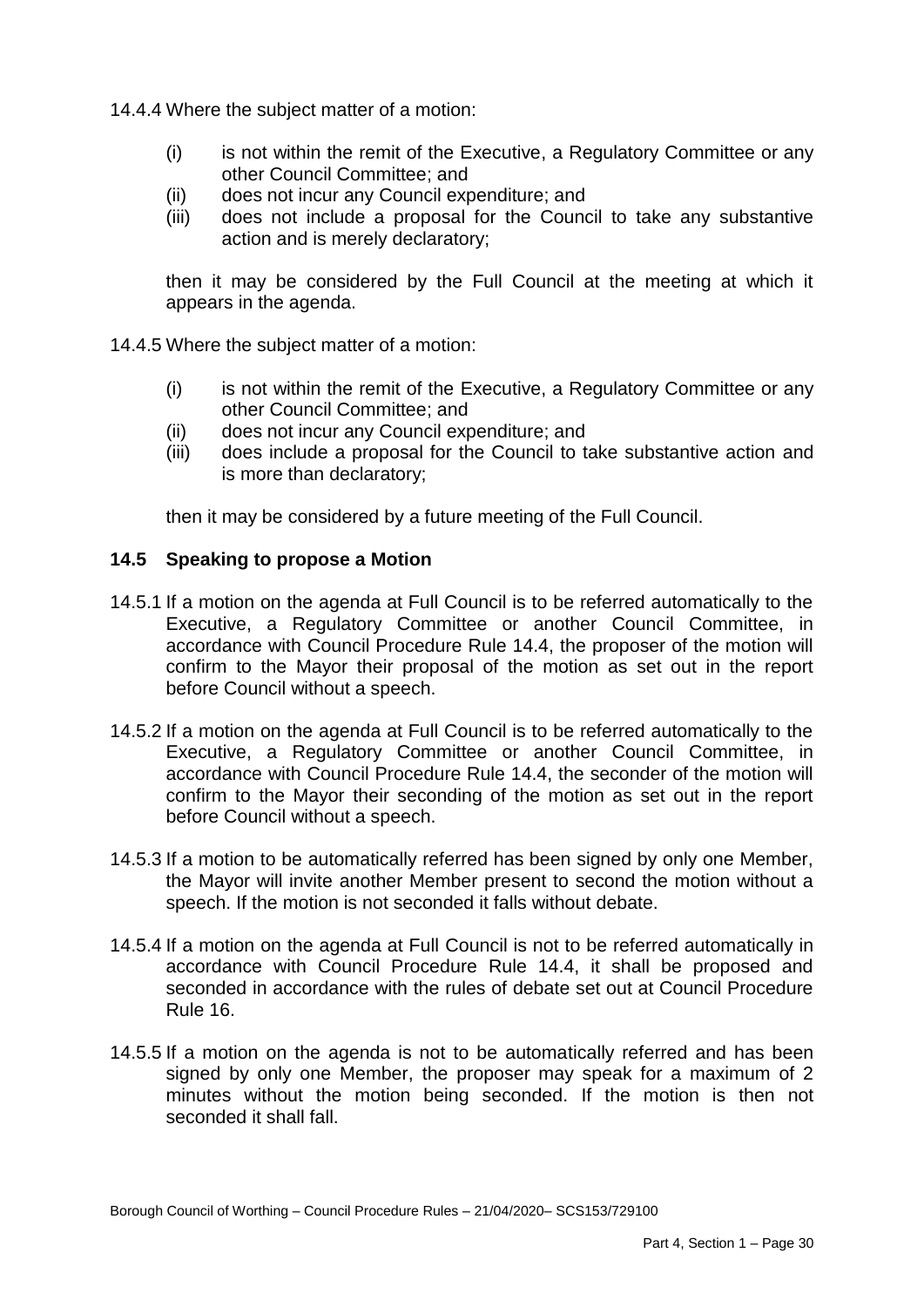14.5.6 If a motion set out on the agenda is not moved by a Member who gave the notice or by some other Member on his or her behalf, it shall be treated as withdrawn and shall not be moved without fresh notice unless postponed by the Council.

# **14.6 Attendance of mover at meeting of the Executive or a Committee**

- 14.6.1 Where a motion has been referred by Full Council to the Executive or a Committee, the mover, or the seconder in the absence of the mover, shall be entitled to attend the relevant meeting of the Executive or Committee and to explain the motion.
- 14.6.2 The Member may answer questions from the Executive or Committee, for the purposes of clarification, prior to any debate and may sit with the Committee for the item in question.
- 14.6.3 The Member may not partake in the debate, nor vote upon the item.

# **14.7 Motions similar to those previously rejected and Motions to rescind a decision**

 14.7.1 For procedures relating to Motions brought similar to those previously rejected and Motions attempting to rescind a Council decision, reference is made to Council Procedure Rule 22.

# **15.0 MOTIONS AND AMENDMENTS WITHOUT NOTICE**

# **15.1 General**

The following motions and amendments may be moved without notice:

- (a) To appoint a person to preside at the meeting at which the motion is moved;
- (b) In relation to the accuracy of the minutes;
- (c) To change the order of business in the agenda;
- $(d)$ To refer something to an appropriate body or individual including referring any matter for consideration by the Executive or a Committee;
- $(e)$  the meeting; To appoint a Committee or Member arising from an item on the summons for
- $(f)$  or Officers, and any resolutions arising from them; (f) To receive reports or adopt recommendations from the Executive, Committee
- (g) To withdraw a motion;
- (h) To extend the time limit for speeches;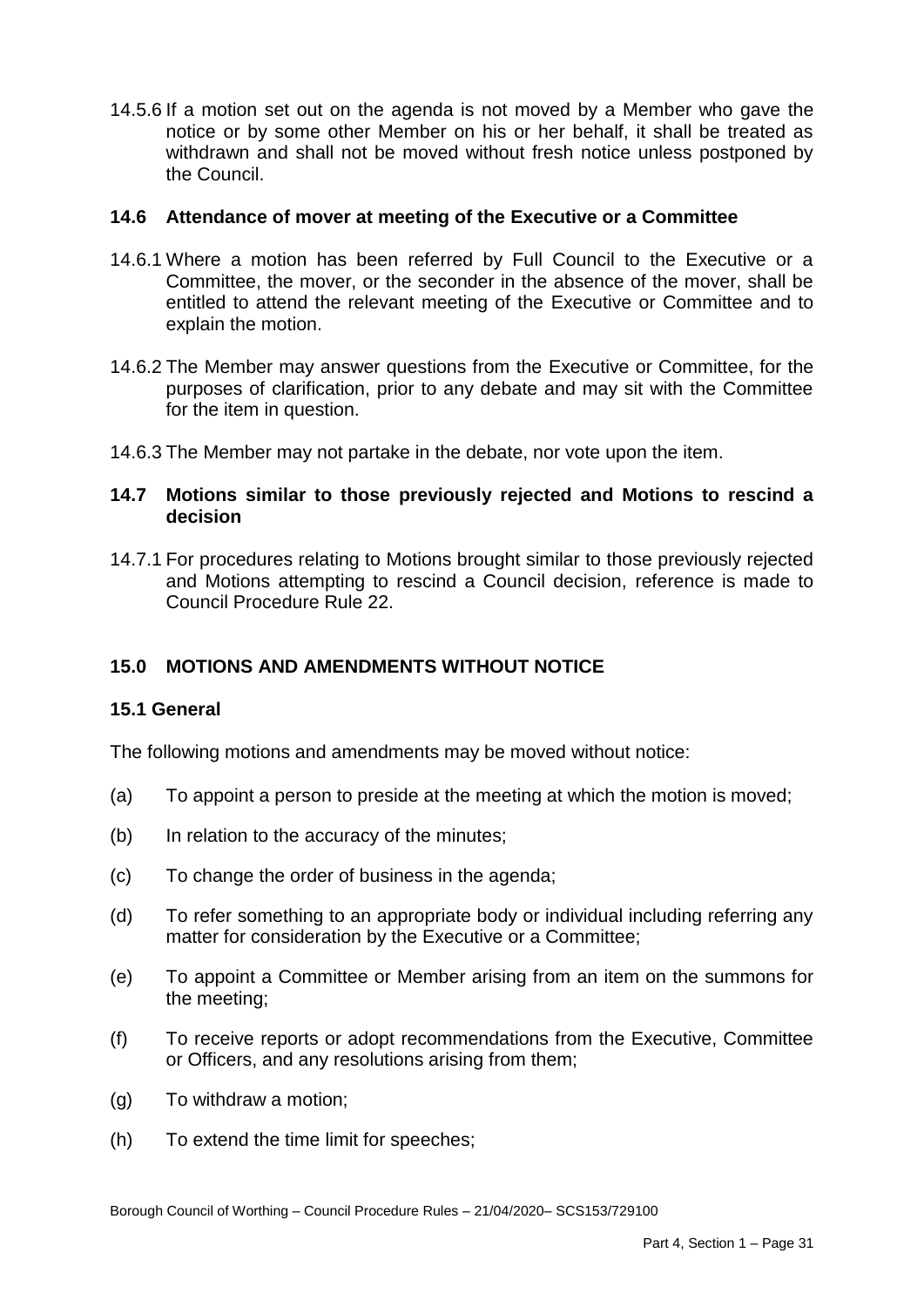- (i) To amend a motion;
- (j) To postpone consideration of a motion;
- (k) To proceed to the next business;
- (l) To take an immediate vote on a motion;
- (m) To adjourn a debate;
- (n) To adjourn a meeting;
- (o) That the meeting continue beyond 4 hours in duration;
- (p) To suspend a particular Council Procedure Rule;
- (q) To authorise the sealing of documents;
- $(r)$  Procedure Rules (see Council Procedure Rule 16.14); To exclude the public and press in accordance with the Access to Information
- $(s)$  exclude them from the meeting under Council Procedure Rule 32.4; To not hear further a Member named under Council Procedure Rule 32.3 or to
- $(t)$ To invite a Member to withdraw in accordance with the Members' Code of Conduct;
- $(u)$ To give the consent of the Council where its consent is required by this Constitution;
- $(v)$  circumstances, the person presiding is of the opinion should be considered at To carry out a statutory duty of the Council which, by reason of special the meeting as a matter of urgency;
- (w) Motions relating to communications and announcements from the Chairperson, Leader, Members of the Executive and/or Head of Paid Service in accordance with Council Procedure Rule 3;
- (x) Motions relating to vote by way of ballot.

# **16.0 RULES OF DEBATE**

 For rules of debate relating to the consideration and determination of the annual budget, reference is made to the Council's Budget Procedure Rules found in Part 4 of the Council's Constitution.

# **16.1 Management of debate**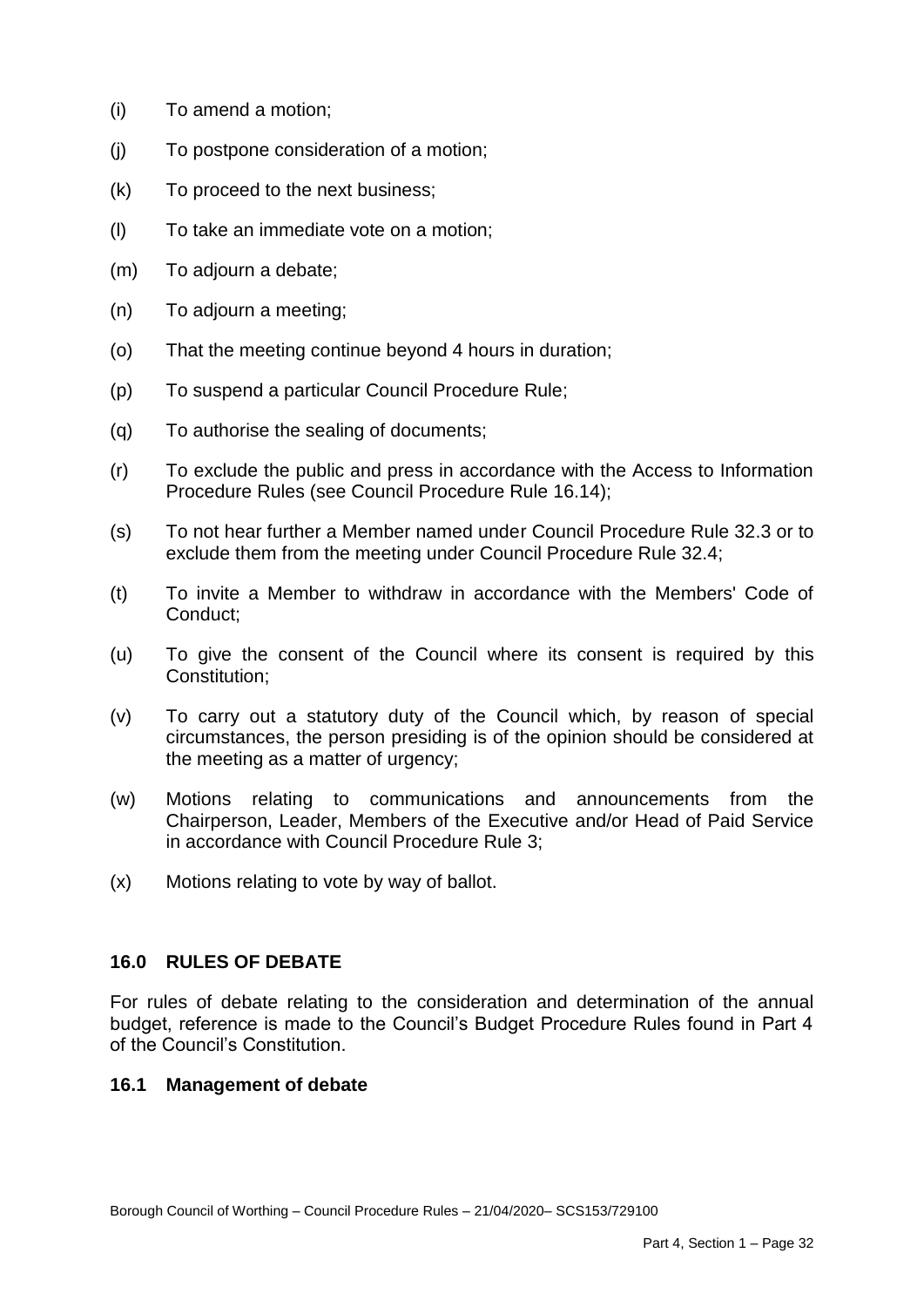- her discretion to ensure the effective, efficient, fair and orderly conduct of the (a) The person presiding shall have the control of any debate and will use his or business.
- $(b)$  Procedure Rule 16 but their interpretation, application or waiver of these rules of debate will be final. The person presiding will normally follow the rules set out in this Council

## **16.2 No speeches until motion seconded**

 No speeches may be made after the mover has moved a proposal and explained the purpose of it, until the motion or amendment has been seconded.

# **16.3 Right to require motion in writing**

 Unless notice of the motion has already been given, the person presiding may require it to be written down and handed to him or her before it is discussed.

## **16.4 Full Council - Seconder's speech**

 When seconding a motion or amendment, a Member may reserve their speech until later in the debate.

## **16.5 Full Council - Content and length of speech**

- (a) Speeches must be directed to the question under discussion or be a personal explanation or point of order.
- (b) Subject to (c) and (d) below, no speech shall exceed 5 minutes in length.
- $(c)$  debate on a motion, shall not exceed 10 minutes. The speech of the proposer of a motion (but not an amendment), when proposing the motion or when exercising his or her right of reply at the close of
- $(d)$ The time limits at (b) and (c) above may be extended with the consent of the Council which shall be given or refused without debate.

#### **16.6 The Executive and Committees - Content of speech**

- (a) Speeches must be directed to the question under discussion or be a personal explanation or point of order.
- $(b)$  conducting meetings; regulating proceedings fairly, objectively and without bias. In particular, they shall ensure that the meeting has a structured debate The person presiding shall exercise principles of good chairpersonship in with clear proposals moved and seconded and debated in the order moved.
- $(c)$  immediately before any vote and confirm the decision of the Committee. The Chairperson shall announce the motion (as amended if appropriate)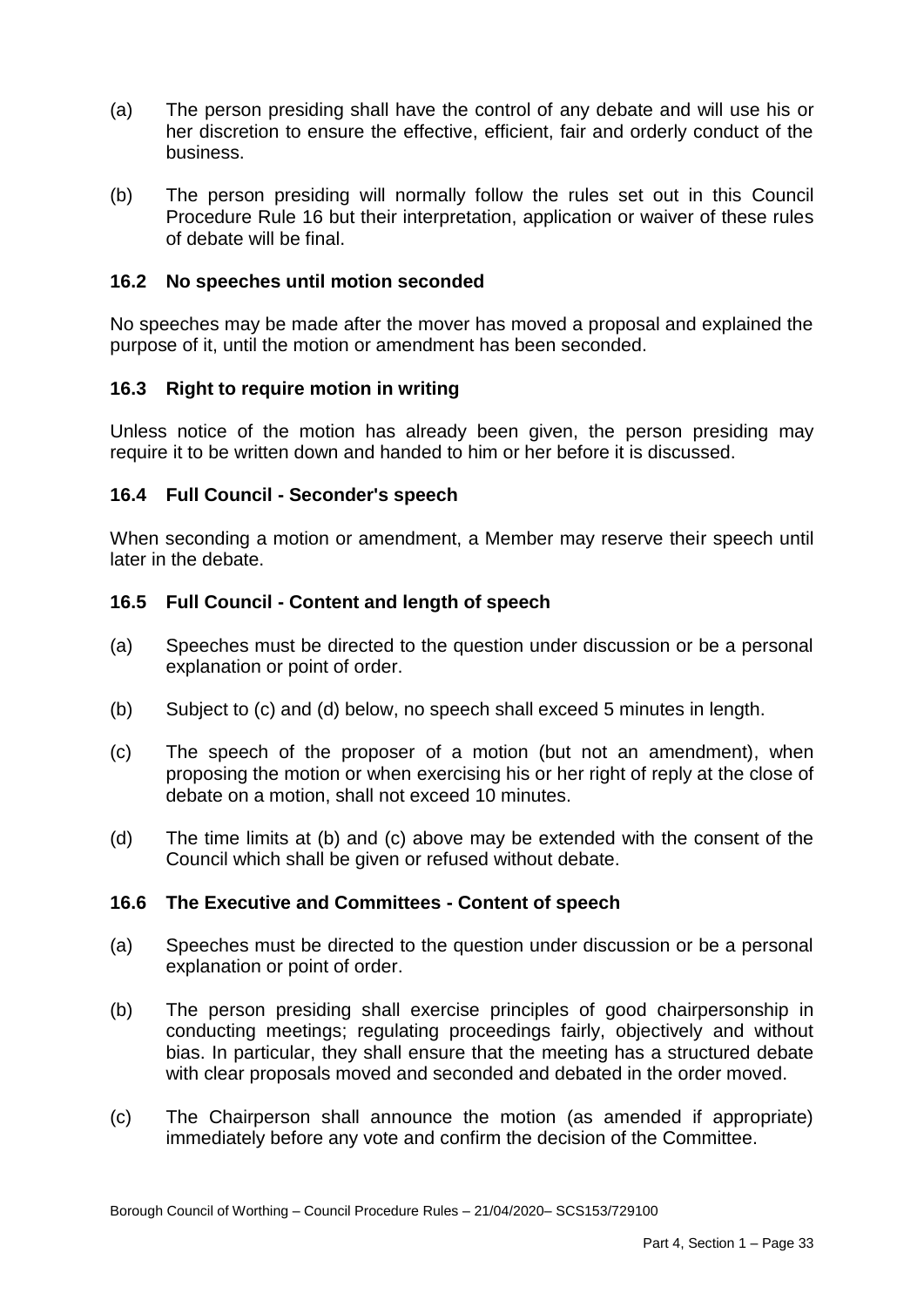# **16.7 Full Council - When a Member may speak again**

 A Member who has spoken on a motion may not speak again whilst it is the subject of debate, except:

- (a) to speak once to any amendment moved by another Member;
- $(b)$  last spoke; to move a further amendment if the motion has been amended since he/she
- $(c)$  speak on the main issue (whether or not the amendment on which he spoke if his/her first speech was on an amendment moved by another Member, to was carried);
- (d) in exercise of a right of reply;
- (e) on a point of order;
- $(f)$ by way of personal explanation.

## **16.8 The Executive and Committees– When a Member may not speak again**

 A Member who has spoken on a motion may not speak again whilst it is the subject of debate subject to the person presiding at his or her discretion:

- (a) determining that the Member has spoken sufficiently on the matter; or
- (b) determining that the matter has been debated sufficiently and calling for a vote.

#### **16.9 Amendments to Motions**

- $(a)$ An amendment shall be relevant to the motion and will either be:
	- i) to refer the matter to an appropriate body or individual, including the Executive or a Committee, for consideration or reconsideration;
	- $\mathsf{ii}$ to give guidance to the Executive or a Committee on a subject determined under delegated powers;
	- iii) or introduce a new proposal into the debate. to amend the wording, as long as the effect is not to negate the motion
- $(b)$  amended motion before the amendment is put. If he/she deems it necessary, the person presiding shall read out the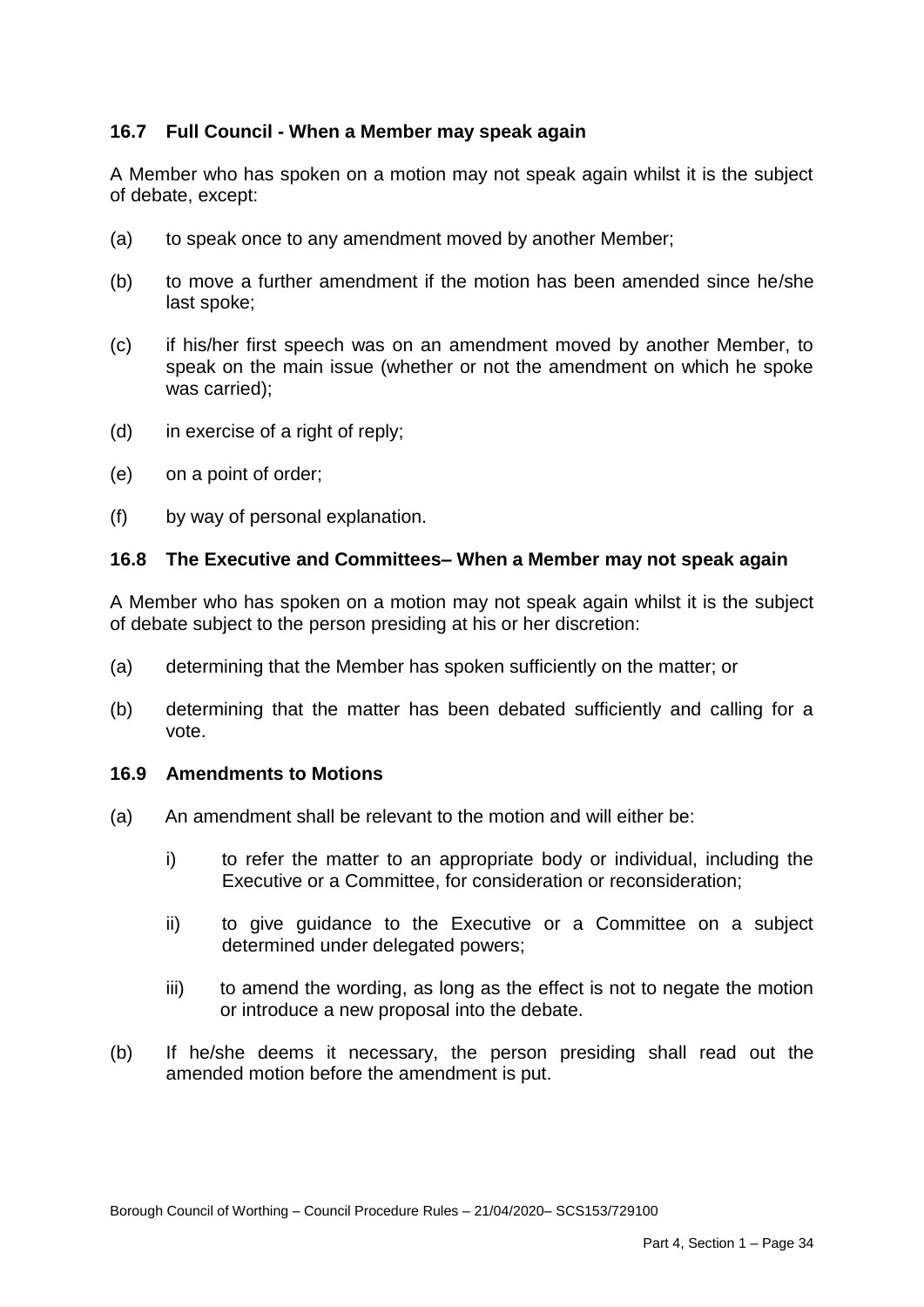- $(c)$  further amendment shall be moved until the amendment under discussion has achieving agreement. Only one amendment may be moved and discussed at any one time and no been disposed of, except with the agreement of the proposer and seconder of the subsisting proposed amendment, to amend that proposal with a view to
- $(d)$  and its nature, before a vote is taken on the amendment under consideration. A Member may give notice of his/her intention to move a further amendment,
- $(e)$  moved, provided that no such amendment may have a similar effect to one previously determined by the meeting unless it is supported by more than 50% If an amendment is lost, other amendments to the original motion may be of Members present.
- $(f)$  original motion and shall become the substantive motion to which any further amendments may be moved. If an amendment is carried, the motion as amended shall take the place of the
- $(q)$  amended motion before accepting any further amendments. After an amendment has been carried, the person presiding will read out the
- $(h)$  opportunity for further debate on the original motion, as amended or otherwise, as the case may be, prior to the taking of a vote. After all amendments have been considered and determined there shall be an

# **16.10 Alteration of Motion**

 With the consent of his/her seconder and of the meeting, which shall be signified without discussion, a Member may alter:

- (a) a motion of which he/she has given notice, or
- (b) a motion or an amendment which he/she has moved,

 provided that the alteration is one which could be made as an amendment to the motion.

#### **16.11 Withdrawals of Motions and Amendments**

- (a) A Member may withdraw a motion or amendment with the consent of his/her seconder and of the meeting, which shall be signified without discussion.
- (b) No Member may speak on the motion after the mover has asked permission for its withdrawal unless permission to withdraw is refused.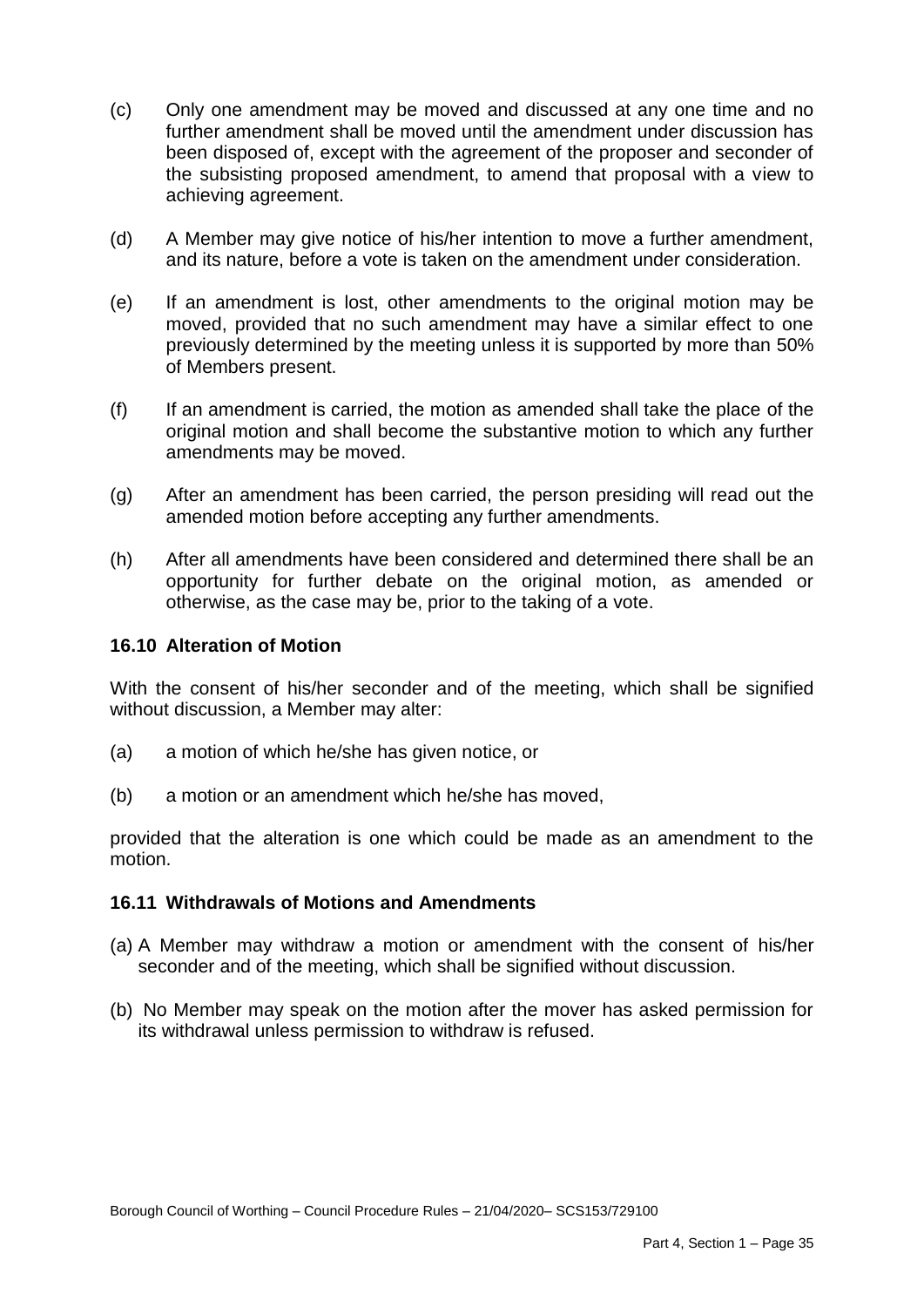# **16.12 Full Council - Right of Reply**

- (a) When Full Council debates reports and recommendations received from the Executive or its Committees, the appropriate Executive Member or Committee Chairperson shall have the right to sum up at the end of any debate on the report.
- (b) Subject to the above, the mover of a motion has a right of reply at the end of the debate on the motion immediately before it is put to the vote.
- (c) If an amendment is moved, the mover of the original motion has the right of reply at the close of the debate on the amendment, but may not otherwise speak on it.
- (d) The mover of the amendment shall have a right of reply immediately after the reply on the amendment by the mover of the original motion.
- (e) A Member exercising a right of reply shall confine him or herself to answering previous speakers and shall not introduce new matters or material. The person presiding's ruling on this shall be final and not open to discussion.

## **16.13 Person presiding may sum up debate**

- (a) The person presiding may, if he/she thinks fit, sum up the debate before putting a motion or amendment to the vote; and
- (b) if such debate involves questions of a legal, administrative or technical nature, he/she may request the appropriate Officer to draw the attention of the meeting to any relevant factors.

## **16.14 Motions which may be moved during debate**

 When a motion is under debate, no other motion shall be moved except for the following procedural motions:

- (a) to withdraw a motion;
- (b) to amend a motion;
- (c) to postpone consideration of a motion;
- (d) to adjourn the debate;
- (e) to adjourn the meeting;
- (f) that the meeting continue beyond 4 hours in duration;
- (g) to proceed to the next business;
- (h) to take an immediate vote on the motion;
- $(i)$  exclude them from the meeting under Council Procedure Rule 32.4; (i) to not hear from a Member named under Council Procedure Rule 32.3 or to
- $(i)$ to exclude the public and press in accordance with the Access to Information Rules.

#### **16.15 Closure Motions**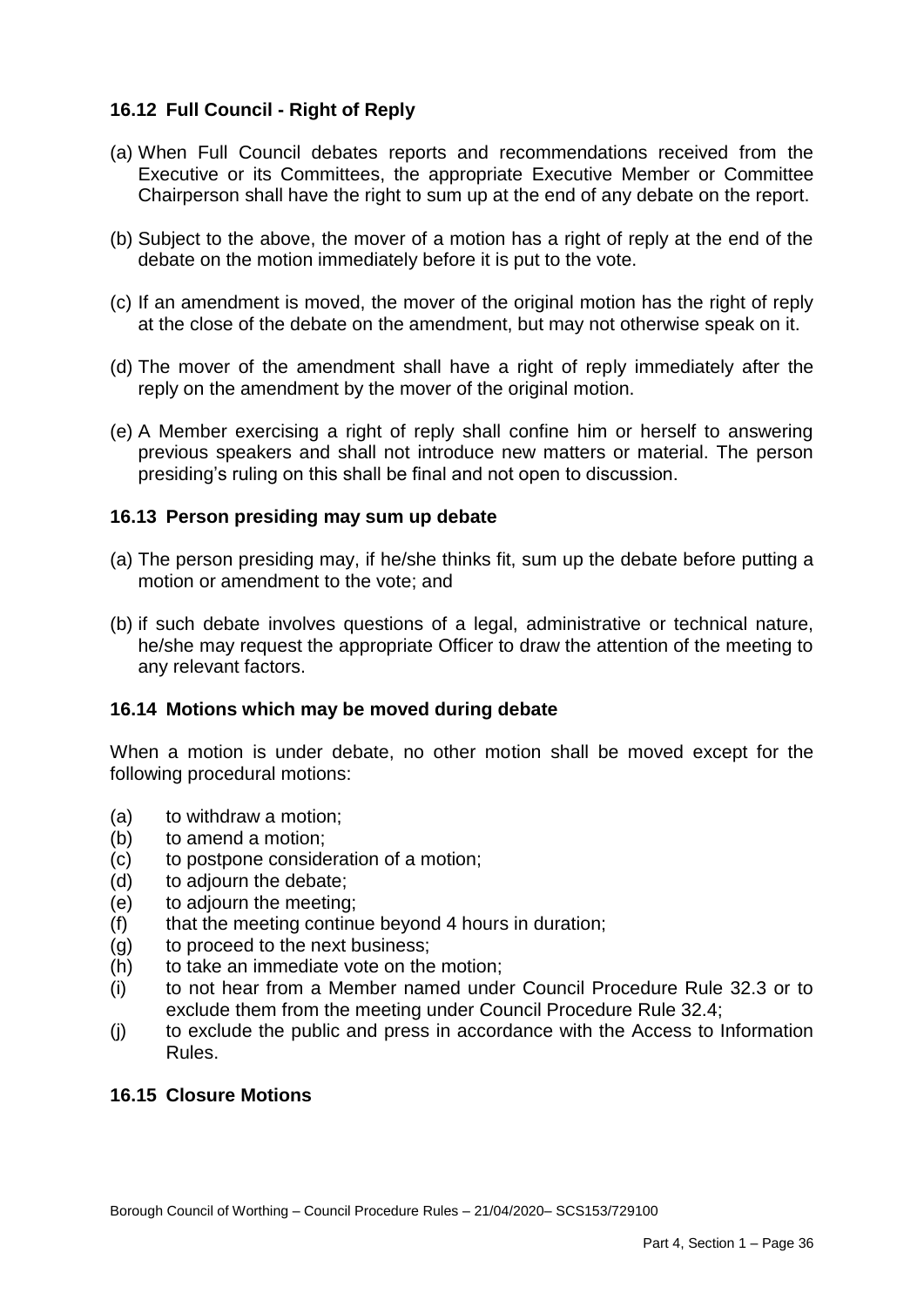A Member may move, without comment, the following motions at the end of a speech of another Member:

- (a) to proceed to the next business;
- (b) to take an immediate vote on a motion;
- (c) to adjourn a debate;
- (d) to adjourn the meeting;
- (e) to exclude the public from the meeting;
- (f) that a Member be not further heard.

 On the seconding of a motion referred to above, the person presiding shall proceed as follows:

- $(i)$  his/her opinion the matter before the meeting has been insufficiently discussed, the person presiding shall give the mover of the original motion the right of reply and then put his/her motion to the vote. If the procedural motion is carried, then the question before the Council is dropped and no decision on On a motion to proceed to the next business, which is seconded, unless in it has been taken.
- $(ii)$  unless in his opinion the matter before the meeting has been insufficiently discussed, the person presiding shall first put the procedural motion to the vote. If the motion is passed, the Chairperson will give the mover of the original motion or amendment his/her right of reply before putting it to the vote. On a motion to take an immediate vote on a motion, which is seconded,
- $(iii)$  seconded, if in the opinion of the person presiding the matter before the meeting has not been sufficiently discussed and cannot reasonably be so discussed, on that occasion, they shall put the adjournment motion to the vote without giving the mover of the original motion or amendment his or her right of reply. A Member moving the adjournment of the debate of the meeting must limit his or her observations to that question and no amendment can be proposed to that motion, unless it relates to the time of the adjournment. On resuming an adjourned debate, the Member who moved the adjournment is entitled to speak first. On a motion to adjourn the debate or to adjourn the meeting, which is
- $(iv)$  the person presiding shall ascertain the grounds for the motion and seek the advice of the Monitoring Officer as to whether members of the public may lawfully be excluded. If members of the public may be lawfully excluded, the person presiding will allow the mover of the original motion a right of reply on the proposal to exclude the public and then put the motion to the vote. If it is passed, the person presiding may, at his/her discretion, either immediately require the public to leave the room in which the debate is being held (or in a remote meeting, instruct Officers to immediately remove the access of any members of the public to the remote meeting and stop the live stream) or adjourn the debate until some convenient time later in the meeting when the public shall have been excluded. On a motion to exclude the public, unless the motion appears on the agenda,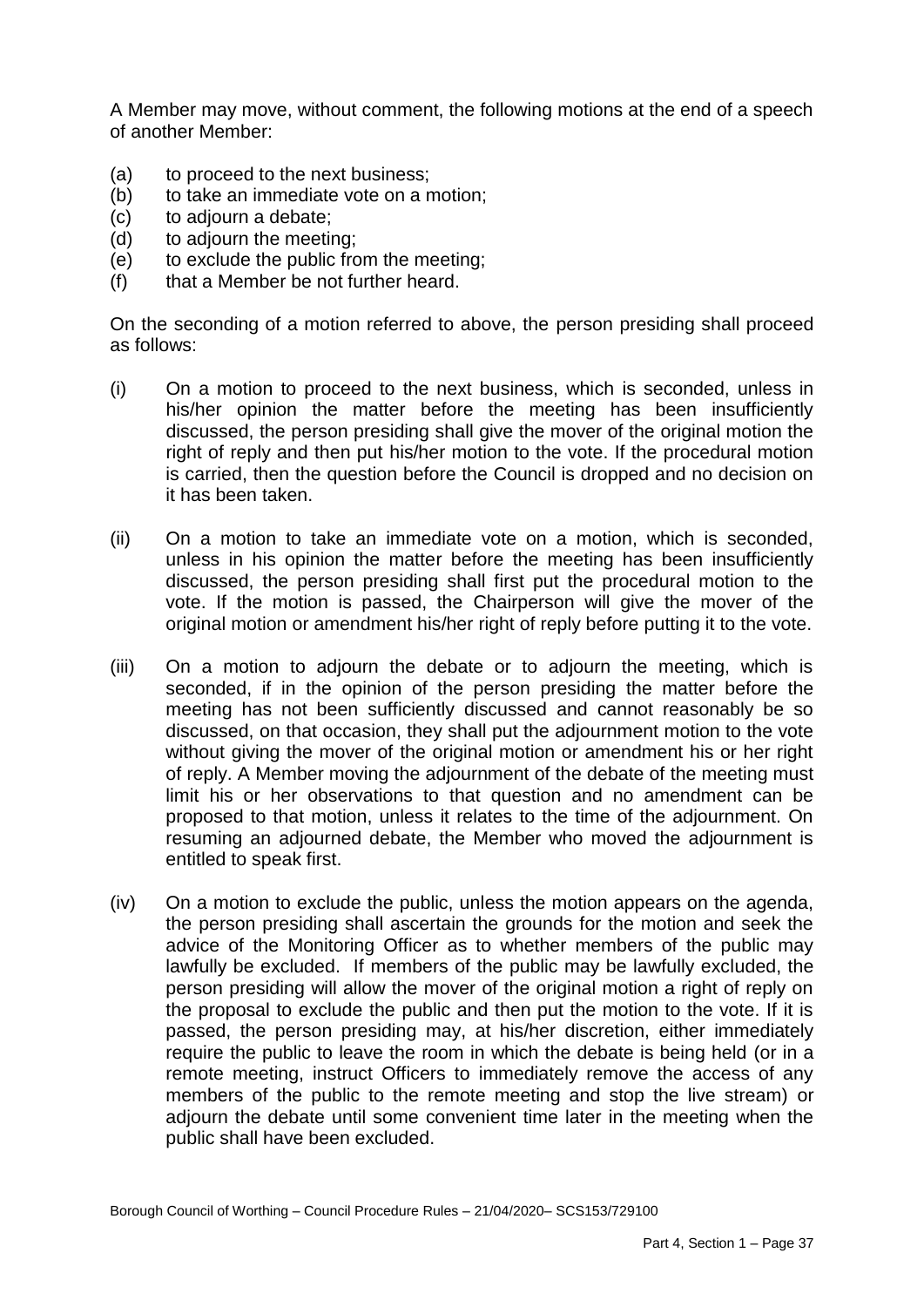$(v)$  the person presiding shall put the motion to the vote without discussion from any Member. If it is passed, the named Member shall not be permitted to speak again during the meeting on any motion or amendment relating to the On a motion that a named Member be not further heard, which is seconded, same matter.

# **16.16 Certainty of Resolutions**

 Before a vote is taken, the motion or resolution, as amended, is to be written down and read out by the Chairperson or his/her representative.

# **16.17 Point of Order**

- (a) A point of order shall only relate to:
	- i) an alleged breach of these Council Procedure Rules; or
	- ii) an alleged breach of the law.
- (b) During a meeting held in a physical location a Member may rise on a point of order at any time and the person presiding shall hear them immediately, subject to Council Procedure Rule 32.2. During a meeting held remotely, by electronic means, a Member may speak at any time indicating to the person presiding that they wish to raise a point of order, and the person presiding shall hear them immediately, subject to Council Procedure Rule 32.2
- (c) The Member must indicate the Council Procedure Rule or law and the way in which he/she considers it has been breached. The ruling of the person presiding on the matter will be final and is not open to discussion.

# **16.18 Personal Explanation**

- (a) A personal explanation shall be confined to some material part of an earlier speech by the Member, which may appear to have been misunderstood in the present debate. The ruling of the person presiding on the admissibility of a personal explanation will be final and is not open to discussion.
- (b) A Member may indicate a desire to make a personal explanation at any time. At a meeting held remotely, by electronic means, they may speak at any time to advise the person presiding that they wish to raise a personal explanation. The person presiding will hear them immediately, subject to Council Procedure Rule 32.2.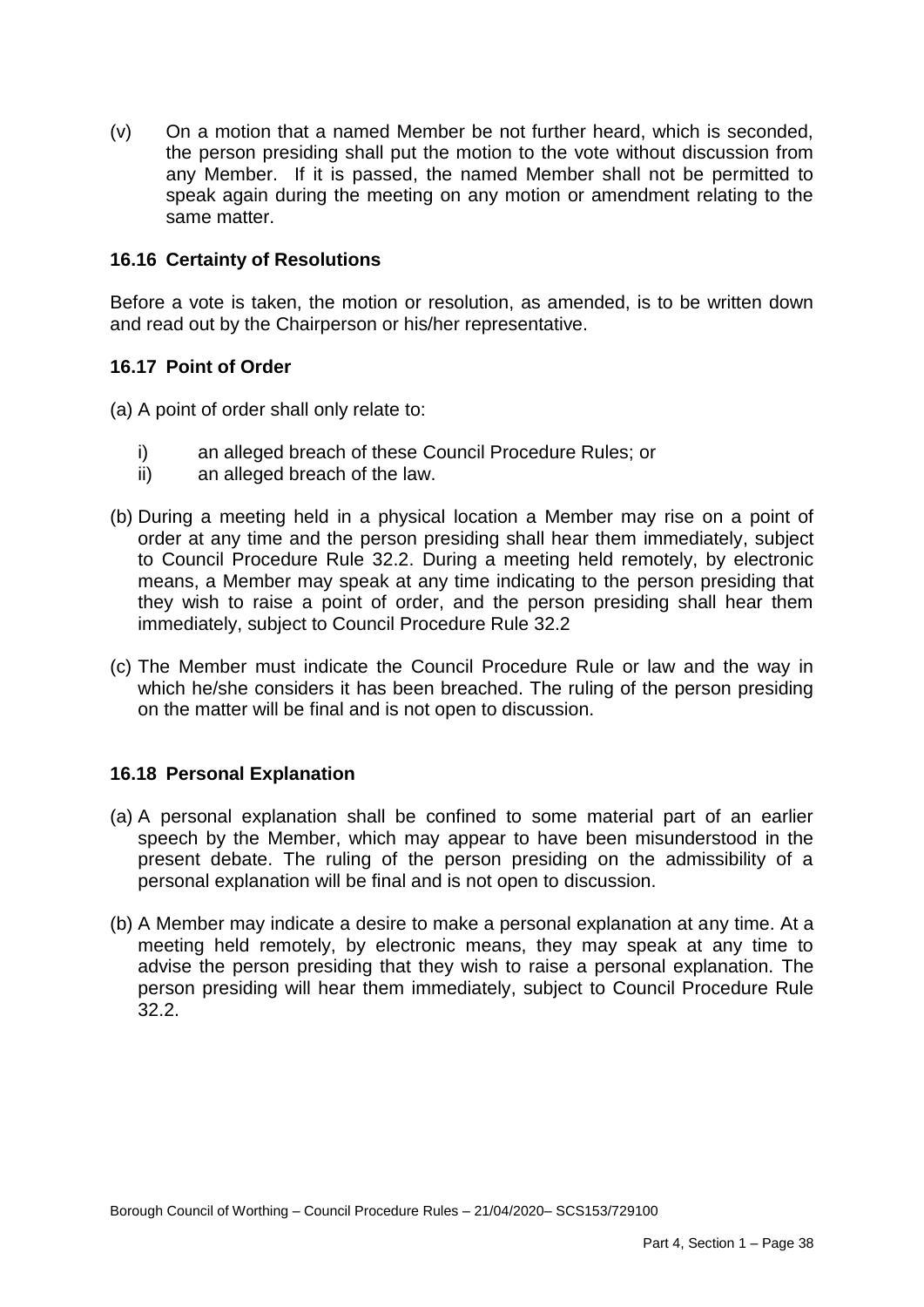# **16.19 Council - Officers**

(a) Other than in relation to Rule 18, no Officer, other than:

- i) the Head of Paid Service;
- adviser to the Council meeting; ii) the Solicitor to the Council, or their representative, in their role as
- iii) the Monitoring Officer or Deputy Monitoring Officer, acting in that capacity;
- iv) the Section 151 Officer or Deputy Section 151 Officer, acting in that capacity;
- v) the Director for Communities or his/her representative as to the recording of any part of the meeting;

 may be called upon to speak at a meeting of Full Council, without the consent of both the Mayor and Head of Paid Service or a Director. However, with such consent, an Officer, other than those listed above, may contribute by way of advice, guidance or presentations on any report under consideration.

 (b) Officers holding statutory positions shall not be prevented from addressing the Council where they see fit to do so and so far as they act within the law.

## **16.20 Notice of Adjourned Meetings**

 Any motion to adjourn a debate or a meeting may specify the location, date and time at which the adjourned debate or meeting shall take place. If such specification is not given, the venue, date and time of the adjourned debate or meeting shall be determined by the Mayor or Committee Chairperson as appropriate, or Director for Communities.

# **16.21 Council – Committee Recommendations and Reports**

 Any recommendations by, or reports from, a Committee at Full Council will be taken in date order, unless otherwise required, and for the purpose of any debate or amendment or other motion, each recommendation shall be treated as if it was a separate motion by the Chairperson of the Committee or other Member moving the report that the same be adopted by the Council.

#### **16.22 Full Council - Recommendations of the Executive**

 Each recommendation of the Executive will be moved in turn by the Leader. After the recommendation has been moved and seconded the matter may be debated. The rules about motions and amendments set out above in these Council Procedure Rules will apply to each recommendation.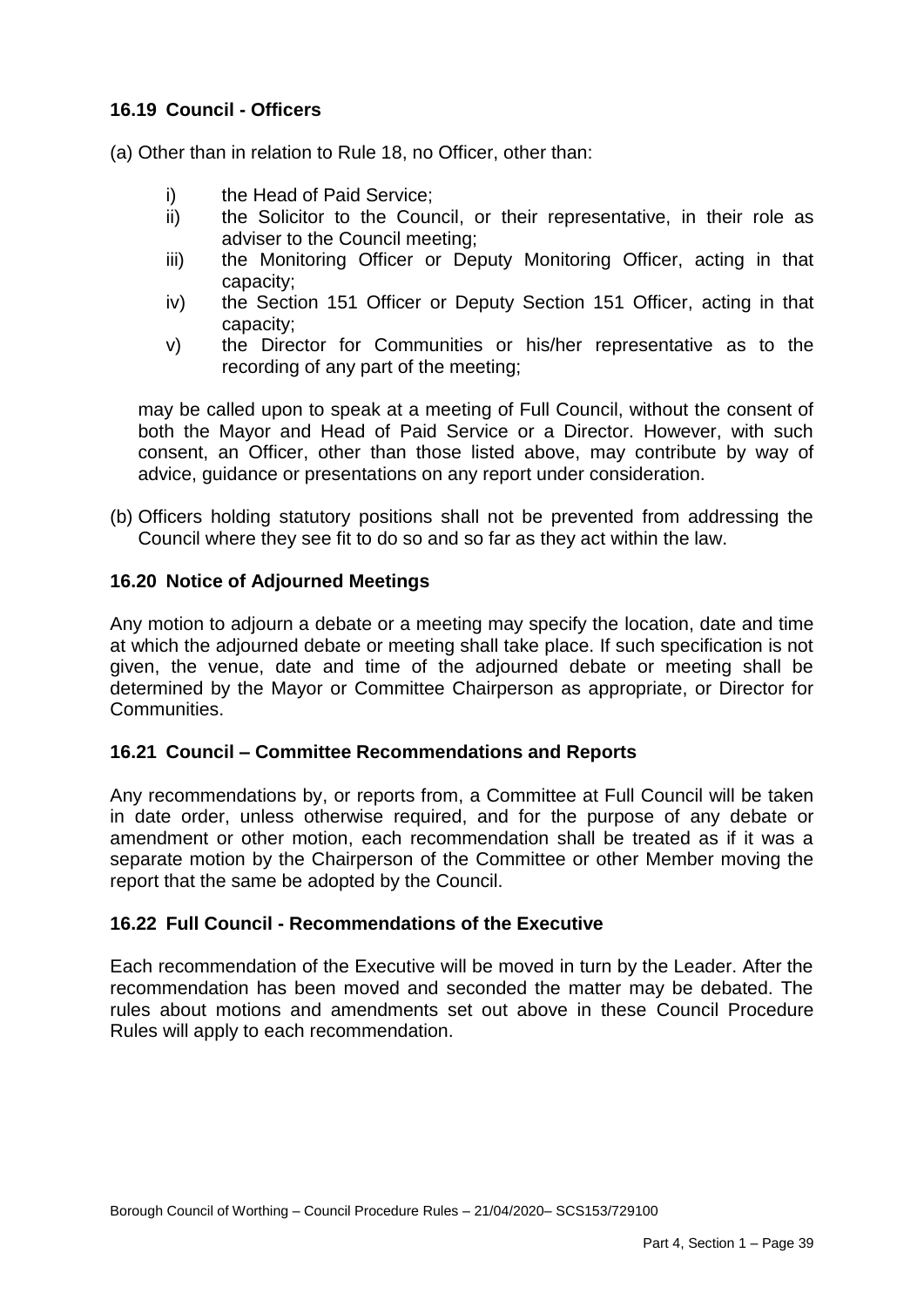# **16.23 Offensive amendments or motions**

 If at any meeting the person presiding is of the opinion that any motion, amendment or business proposed to be moved or transacted is of a defamatory, frivolous, vexatious or offensive nature, he/she may, either before or after the same has been that the motion, amendment or business in question not be entertained or further permitted. If such a motion is seconded, a vote will be taken. If such a motion is carried, the matter will be considered as disposed of at that meeting. brought forward, put to the vote a motion (upon which no discussion shall be allowed)

# **17.0 MATTERS AFFECTING OFFICERS OF THE COUNCIL**

 If any question arises at a meeting of Full Council, the Executive or a Committee at which the public are in attendance as to the appointment, promotion, dismissal, remuneration, pension matters, conditions of service or conduct of any person employed by the Council, such question shall not be the subject of discussion until Full Council, the Executive or the Committee, as the case may be, has decided whether or not the power of exclusion of the public under Section 100A of the Local Government Act 1972 shall be exercised.

# **18.0 OFFICER REPORTS TO FULL COUNCIL**

- (a) Where any matter is subject to a first report to Full Council, the appropriate Officer may:
	- i) introduce the report:
	- ii) answer questions for the purpose of clarification; and
	- iii) provide advice during the debate.
- $(b)$ The Officer may decline to answer a question which he/she perceives to be political in nature.

# **19.0 PRESENTATION OF OVERVIEW AND SCRUTINY REPORTS TO FULL COUNCIL**

- $(a)$  Council, the Executive or a Committee, the Chairperson of the Overview and Scrutiny Committee shall present the report to the meeting as appropriate and Where an Overview and Scrutiny Committee prepares a single report to Full shall be available to answer questions in relation to the report.
- $(b)$  Overview and Scrutiny Committee shall be entitled to sit with Members of the (b) At a meeting of the Executive or a Committee, the Chairperson of the Executive or Committee during the consideration of the report for the purposes of answering questions/clarifying matters contained within the report.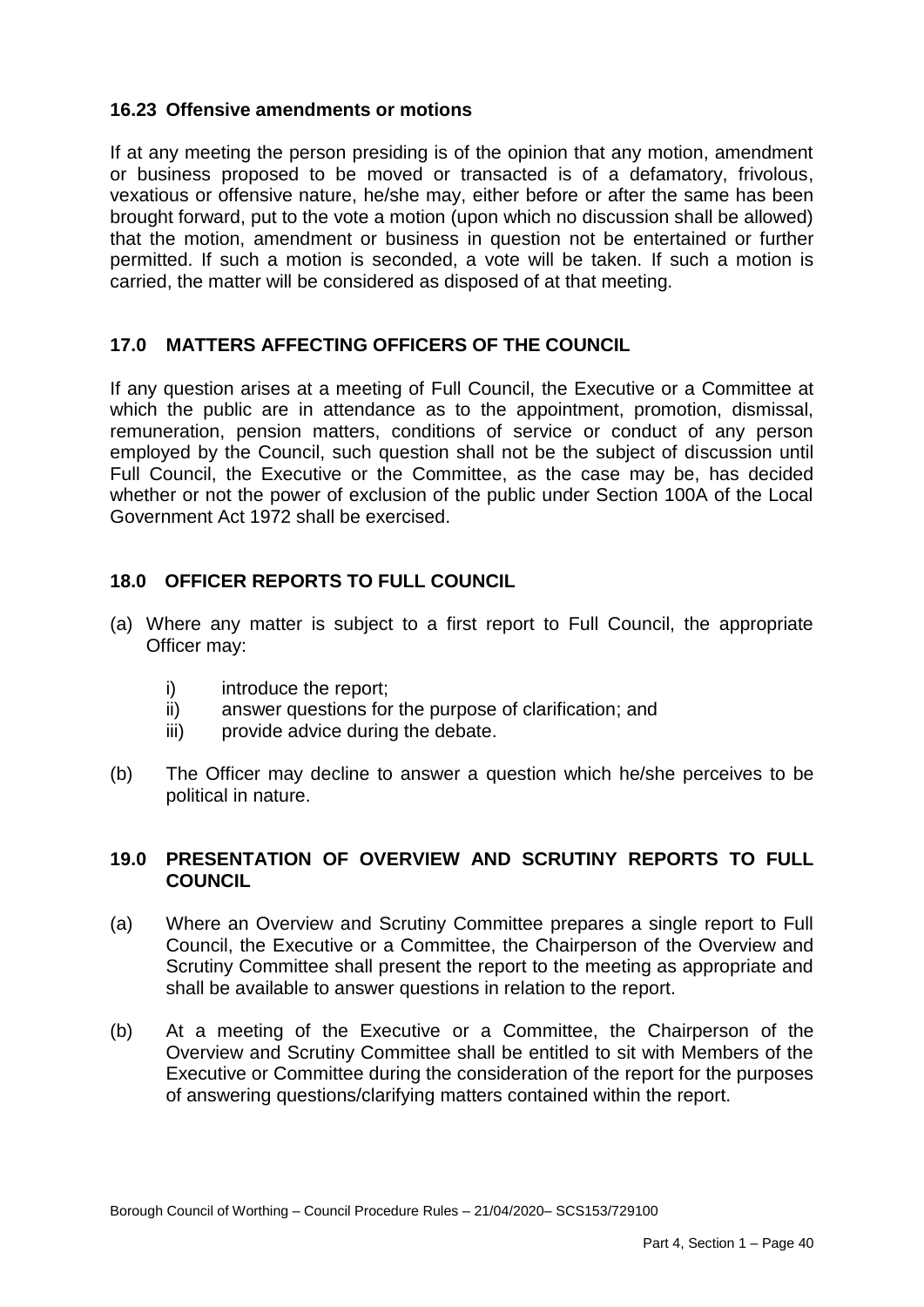- $(c)$  Overview and Scrutiny Committee, those Members supporting the minority report shall select one of their number to present that report and/or answer questions on it. Where there is a minority report, as well as a majority report, from an
- $(d)$  with regard to attendance at Full Council, the Executive or the relevant The Member selected under (c) above shall have the same rights/privileges Committee as the Chairperson of the Overview and Scrutiny Committee.
- $(e)$  the minority report, then the Vice Chairperson or another Member supporting the majority report shall have the same rights/privileges as the Chairperson, If the Chairperson of the Overview and Scrutiny Committee is a supporter of had they supported it.

# **20.0 PRESENTATION OF JOINT GOVERNANCE COMMITTEE REPORTS TO FULL COUNCIL**

- (a) Full Council shall receive such reports of the Joint Governance Committee as shall be referred to it by the Committee.
- $(b)$  of the Committee, whether they are an Elected Member of the Council or co-When receiving such reports or minutes, the Chairperson or Vice Chairperson opted Member of the Committee, shall be entitled to:
	- i) present the report or minute;
	- ii) answer any questions relating to the report or minute;
	- propose, or agree any amendment to, the motion, proposal or iii) recommendation.

# **21.0 REPRESENTATIVES ON OUTSIDE BODIES**

- (a) Members who are appointed to outside bodies as representatives of the Council are encouraged to electronically post a report of such meetings that they attend in the Virtual Members' Room on the Council's intranet.
- $(b)$  a report in the Members' Room, a brief summary of that report may be Where a Member who is a representative on an outside body has placed such included within the Members' Bulletin at the request of the Member.
- (c) Where a Member who is a representative on an outside body is of the view that a matter to be considered by that body is of such importance as to require that they are informed as to the Council's opinion on that item, the Member shall be entitled to request the Director for Communities to place the item on the agenda of the appropriate meeting of Full Council, the Executive or a Committee. The Member may address Full Council, the Executive or a Committee as in Council Procedure Rule 14.6.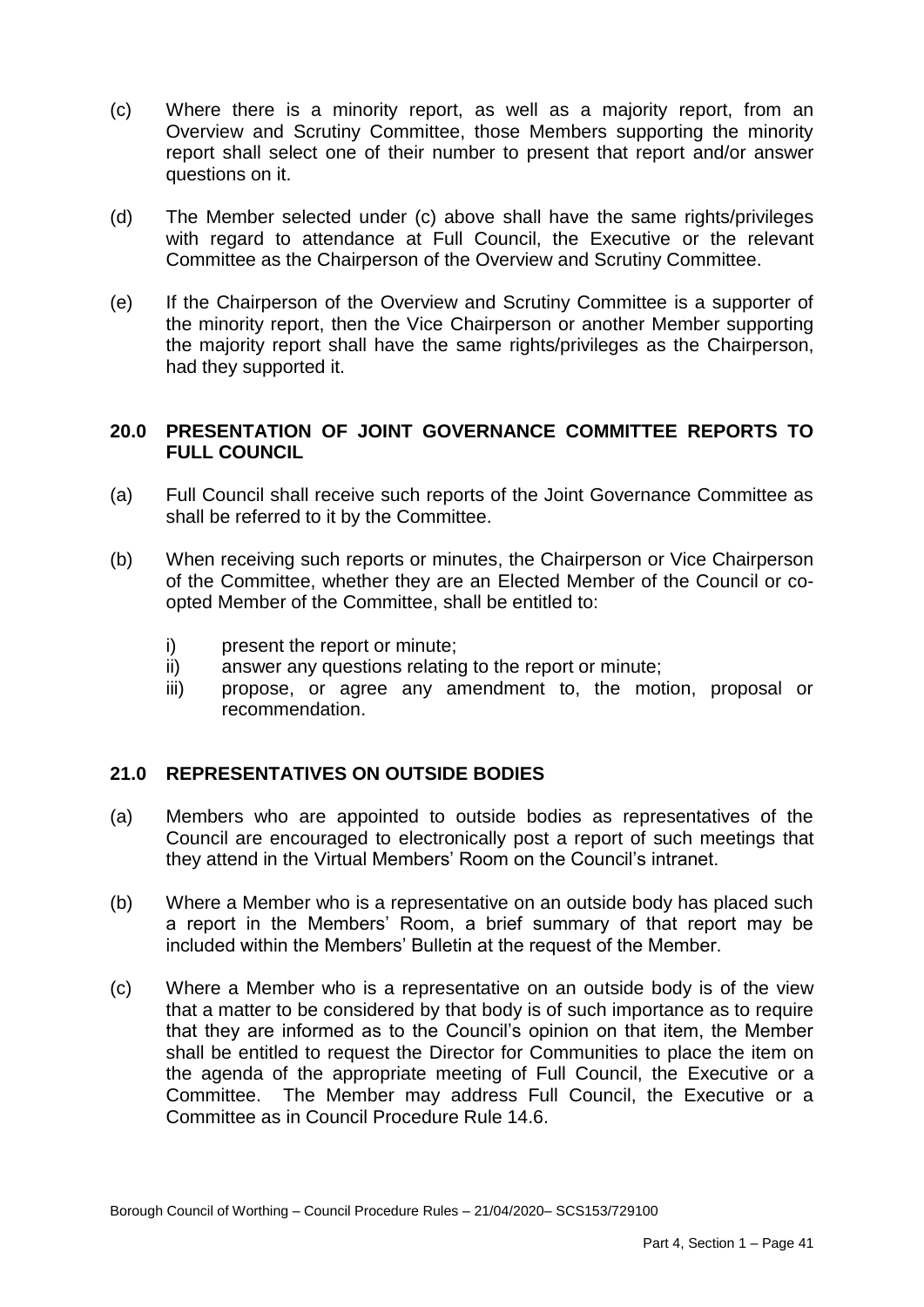# **22.0 PREVIOUS DECISIONS AND MOTIONS**

## **22.1 Motion to rescind a previous decision**

Subject to Rule 22.3 below:

(a) Motions on Notice

 Where a Motion on Notice is submitted, to rescind a decision made at a meeting of Full Council within the past 6 months, the Director for Communities shall reject it, unless the Motion is signed by at least 10 Members of the **Council** 

(b) Motions proposed during debate

 If a Motion or Amendment is raised during a debate, at Full Council, to rescind a decision made at a meeting of the Full Council within the previous 6 months, the Chairman shall reject it.

## **22.2 Motions similar to one previously rejected**

Subject to Rule 22.3 below:

(a) Motions on Notice

 Where a Motion on Notice is submitted, which is substantially the same as one previously rejected by the Director for Communities within the previous 6 months, it shall again be rejected by the Director for Communities, unless it is signed by at least 10 Members of the Council, in which case it shall be accepted, subject to the provisions of Council Procedure Rule 14.

(b) Motions arising during debate at Full Council

 Council, which is similar to one rejected within the previous 6 months, the Chairman shall reject it. If a Motion or amendment is raised during debate, at a meeting of the Full

# **22.3 Exceptions**

- (a) Rules 22.1 and 22.2 shall not apply:
	- i) or a Committee; or to motions moved in pursuance of a recommendation of the Executive
	- ii) opinion of the person presiding, is of an urgent nature. to motions to carry out any statutory duty of the Council which, in the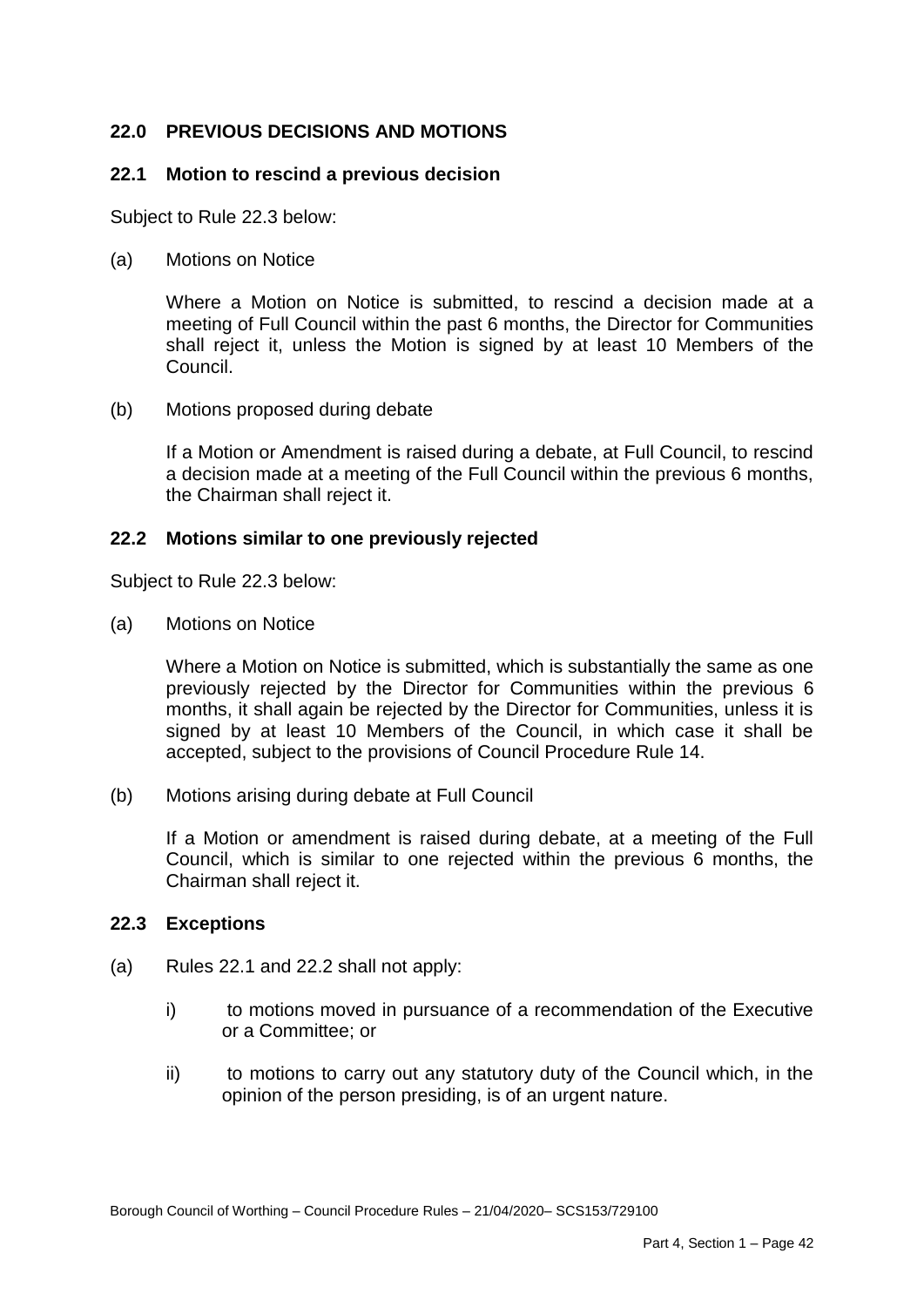- iii) where a decision has been made by another body since the Council's decision, which significantly affects the decision and necessitates reconsideration of the matter.
- $(b)$  comes within the terms of Council Procedure Rules 22.1 and 22.2 will be final. The ruling of the person presiding as to whether any motion or amendment

# **23.0 PETITIONS**

 23.1 Petitions, other than statutory petitions such as for an elected Mayor, shall be managed in accordance with the Council's Petition Scheme set out in Part 5 of the Constitution.

# **24.0 VOTING**

 Voting at Meetings of Joint Committee will be dealt with in accordance with the procedures set out in the Joint Committee Agreement.

#### **24.1 Majority**

- (a) Unless this Constitution provides otherwise, any matter will be decided by a simple majority of those Members voting and present in the room, or voting and present via electronic means at a remote meeting, at the time the question was put.
- $(b)$  abstaining on any question, shall announce those numbers, and declare the The person presiding will ascertain the numbers voting for, against or result.
- $(c)$ The person presiding's declaration as to the result will be final.
- $(d)$  duration of the item on the agenda, they are unable to cast a vote and if they are present when the vote is taken, must indicate that they are abstaining from If a Member is not present, remotely or otherwise, continuously for the the vote.

#### **24.2 Casting vote**

- $(a)$  their deliberative vote. So if the person presiding puts the issue to the vote, but does not vote him or herself and there is a tie, then the casting vote does not The casting vote can only be used if the person presiding has already cast apply because they have not yet exercised their deliberative vote.
- (b) If, after the person presiding has exercised their deliberative vote there is a tie, then the casting vote can be exercised.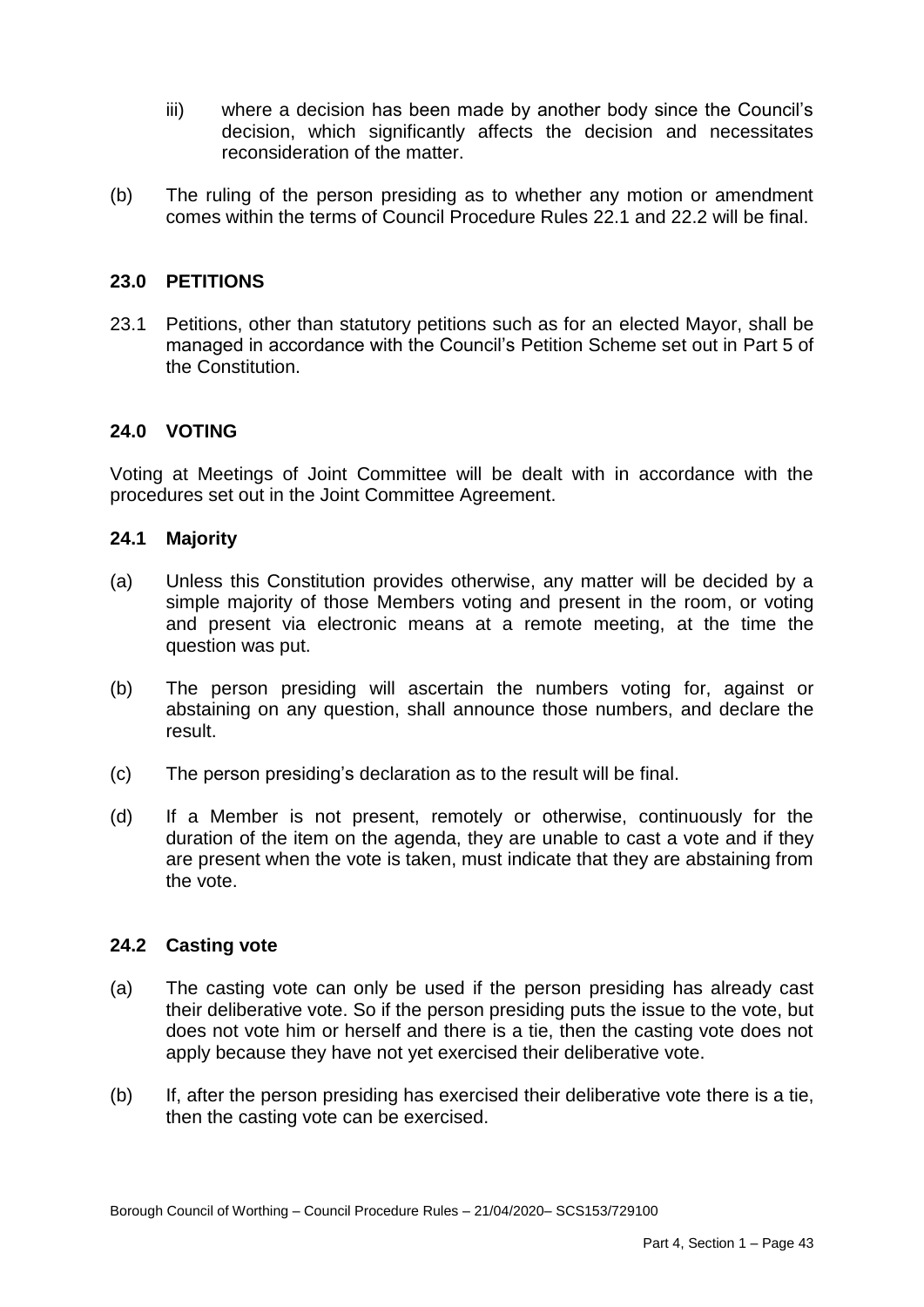- $(c)$  having cast their deliberative vote, will have a second or casting vote. There will be no restriction on how they choose to exercise a casting vote, save that If there are equal numbers of votes for and against, the person presiding, it will be exercised in accordance with the law.
- $(d)$  chooses not to exercise their casting vote, then the matter to be determined shall fall. If there are equal numbers of votes for and against and the person presiding

# **24.3 Show of hands**

 Unless a ballot or recorded vote is demanded under Rules 24.4 and 24.5, or a recorded vote is required under 24.6, or the meeting is held remotely, by electronic means, the person presiding will take the vote by show of hands or by the use of such electronic voting system as the Council shall determine or, if there is no dissent, by the affirmation of the meeting.

# **24.4 Ballot**

- $(a)$  paper issued to them individually for that purpose and the vote of individual A ballot is a vote whereby Members signify their vote in writing on a piece of Members is not identified as being by that Member.
- $(b)$  meeting demands it, and there has been no valid request for a recorded vote The vote will take place by ballot if a majority of Members present at the in accordance with rule 24.5 below.
- $(c)$ Such demand to be made by motion without notice, moved, seconded and voted on without debate.
- (d) The person presiding will announce the numerical result of the ballot immediately the result is known.

# **24.5 Recorded Vote**

- $(a)$  and upon 5 other Members signifying their support by standing, the voting on any question shall be by roll-call and shall be recorded in the minutes of the meeting to show how each Member present and voting cast their vote. The On the request of any Member of the Council made before the vote is taken name of any Member present and abstaining from voting will also be recorded.
- (b) A demand for a recorded vote will override a demand for a ballot.

# **24.6 Recorded vote – Budget Decision meeting**

 Whenever the Full Council votes on the determination of the calculation of the budget and the setting of any precepts, the vote of each individual Member shall be recorded as if requested under Rule 24.5.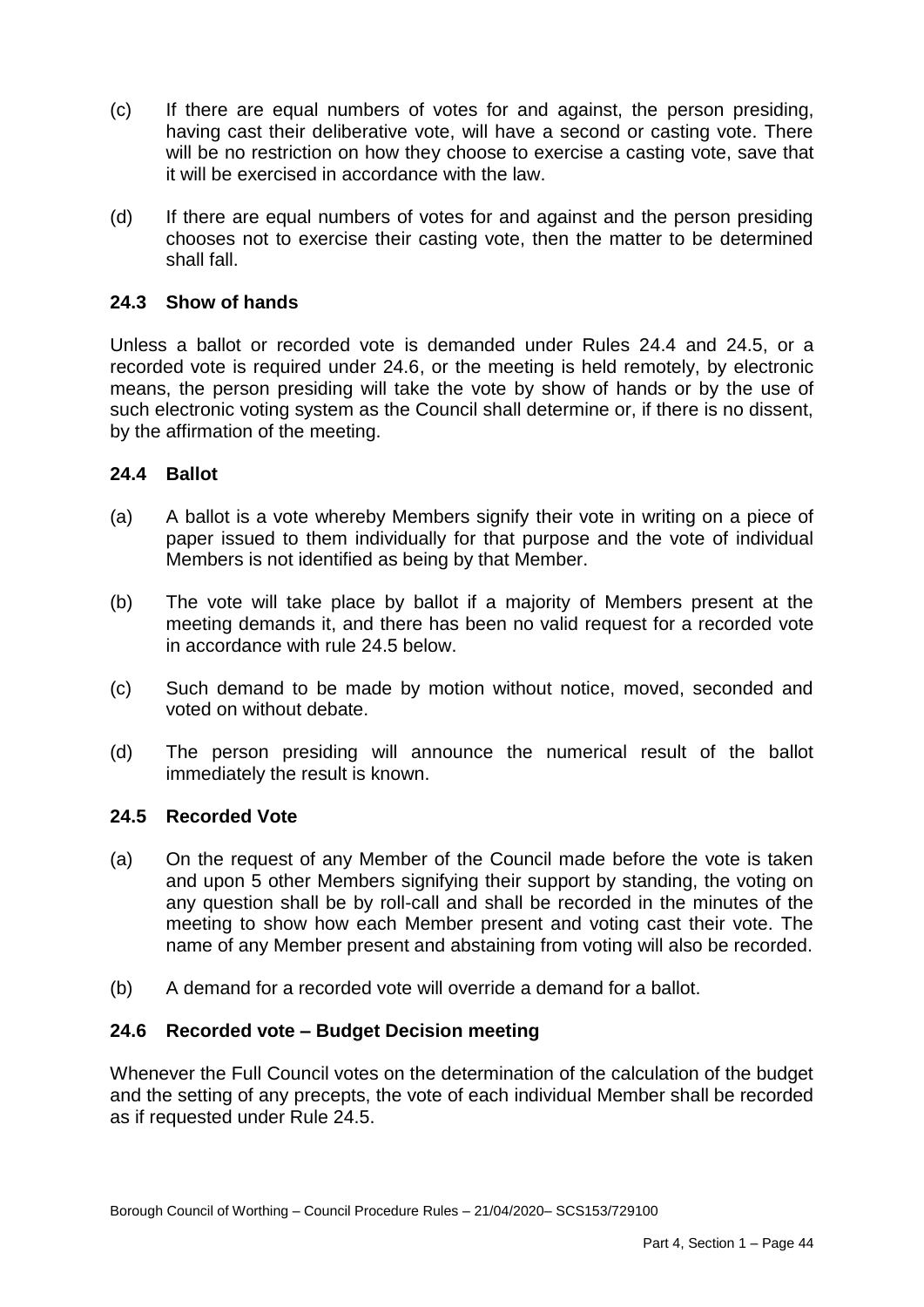# **24.7 Right to require individual vote to be recorded at Full Council**

 Immediately after a vote is taken, and before the next agenda item has commenced, any Member may require that the minutes show whether they voted for or against the motion or whether they abstained from voting.

# **24.8 Voting on appointments**

 Where there are appointments to be made (including appointments to outside bodies, to Leader of the Council, or to the position of Mayor or Deputy Mayor) and there are more nominations than positions to which appointments are to be made, the following rules will apply:

- $(a)$ if practicable then the vote shall be by simple majority;
- (b) Where there are 3 or more candidates seeking appointment to a single position, there shall be a vote for each candidate and:
	- i) the election, that candidate is to be appointed. if one of the candidates receives more than half of all the votes cast in
	- $\mathbf{ii}$  candidate with the least number of votes will be eliminated and a new vote taken. The process will continue until there is a majority of votes if no candidate receives more than half of all of the votes cast then the for one person.

#### **24.9 Voting at Remote meetings, held by electronic means**

 Where a meeting is held remotely, by electronic means, every vote will be taken by way of a recorded vote. It will be by roll-call and shall be recorded in the minutes of the meeting to show how each Member remotely present and voting cast their vote. The name of any Member remotely present and abstaining from voting will also be recorded. Any Member not remotely present throughout the agenda item must abstain from the vote and this will be recorded.

# **25.0 CONFIDENTIALITY OF PAPERS**

 Save as provided by the Local Government Act 1972, all summonses, agendas, reports and other documents shall be treated as confidential unless and until they become public in the ordinary course of the Council's business.

## **26.0 MINUTES**

#### **26.1 Signing the Minutes**

 $(a)$ The person presiding will sign the minutes of the proceedings at the next suitable meeting.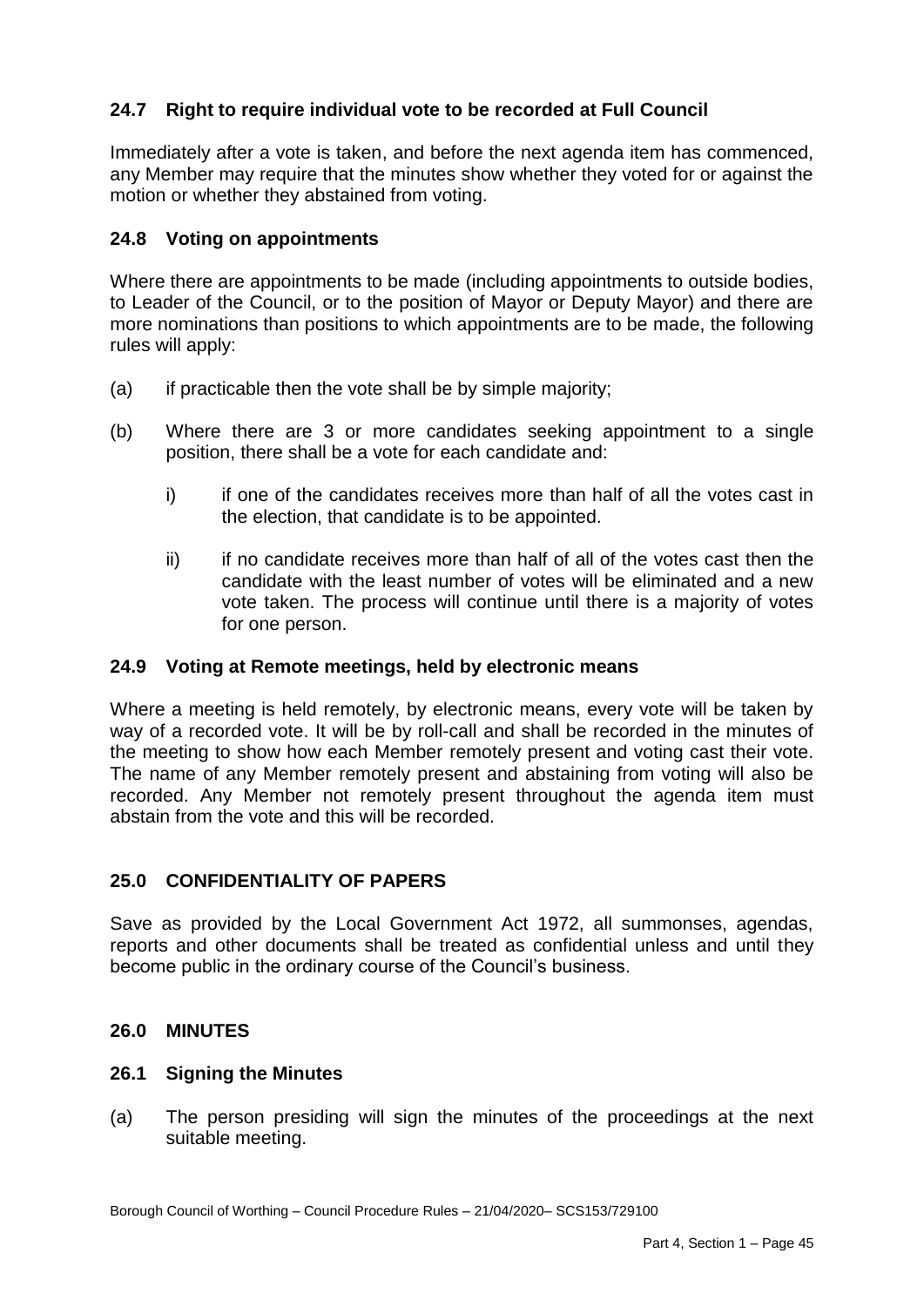- $(b)$  correct record, provided that the previous meeting took place more than 10 clear working days prior to the day of the meeting. The person presiding will move that the minutes of the previous meeting are a
- (c) The only part of the minute that can be discussed is their accuracy.
- $(d)$  motion. If no such question is raised, or if it is raised then as soon as it has been disposed of, the person presiding shall sign the minutes. Where the meeting is held remotely, the person presiding, will sign the minutes as soon Any questions as to their accuracy as a record of a meeting shall be raised by as practicably possible following the meeting.
- $(e)$  expected to take place within a period of 6 months after a meeting for which draft minutes have been prepared then: Where there is no Ordinary Meeting of a Committee or Sub-Committee
	- i) in respect of a Committee, Full Council may agree the accuracy of the minutes;
	- ii) in respect of a Sub-Committee, the parent Committee or Full Council may agree the accuracy of the Minutes;
	- iii) in respect of Committees or Sub-Committees which have ceased to meet and their functions have been subsumed in another Committee or Sub-Committee, the new Committee or Sub-Committee or Full Council may agree the accuracy of the minutes;
	- iv) in respect of Joint Committees, minutes will be dealt with in accordance with the provisions of the Joint Committee Agreement.
- $(f)$  specific licensing, standards or staffing matter, the Chairman of that decision- making body may agree the accuracy of the record of the meeting. In respect of a Committee or Sub-Committee, convened to determine a

## **26.2 No requirement to sign minutes of previous meeting at Extraordinary Meeting**

 Where in relation to any meeting, the next meeting for the purpose of signing the minutes is an Extraordinary Meeting, then the next following meeting being an Ordinary Meeting will be treated as a suitable meeting for the signing of minutes.

# **26.3 Form of minutes – Non-Executive Meetings**

 $(a)$ The minutes will contain a summary of any debate setting out the main points that were considered by the meeting and the wording of the final decision.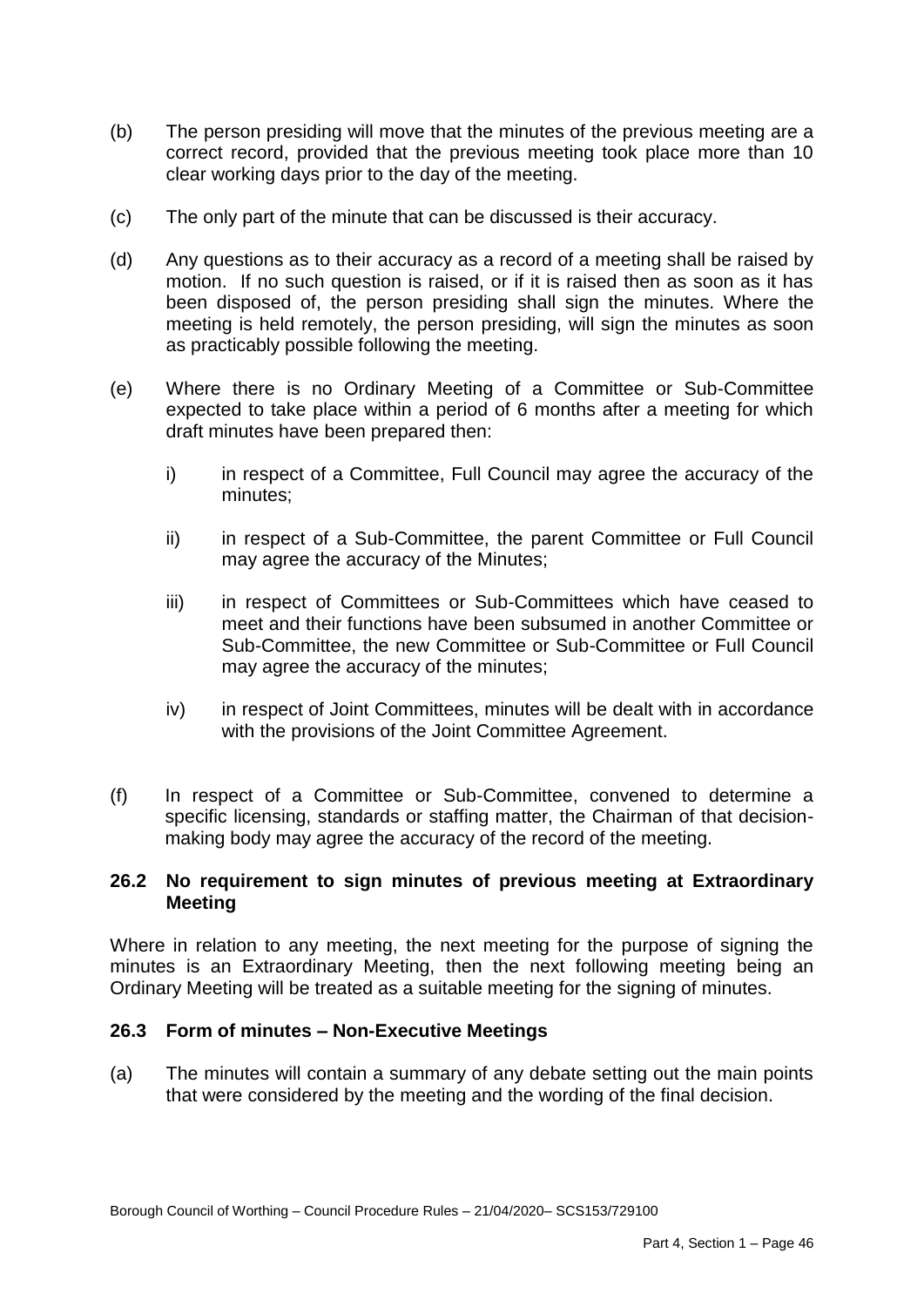$(b)$ Any further reports or information commissioned with the agreement of the meeting will be recorded in the minutes.

# **26.4 Form of Records of decisions – Executive Meetings**

Records of decisions shall contain a:

- (a) summary of the options considered;
- (b) summary of the reasons for the decision;
- $(c)$ the decision; and
- $(d)$ date for call-in:

and will comply with the requirements of the Executive Procedure Rules.

## **27.0 STATUS OF DRAFT RECORDS OF DECISIONS AND MINUTES**

- 27.1 It should be noted that until such time as the Full Council, the Executive or a Committee whose record is set out in a draft record or minute confirm that record or minute as an accurate record of their decision, they are a working draft only.
- 27.2 Subject to Council Procedure Rule 26.1 above, only the body whose record is set out in the draft record or minute may alter or amend the record or minute.
- 27.3 If a Member wishes to propose a recommendation to Full Council that differs from that set out in a draft record or minute then it must be done by way of an amendment to the motion before the Full Council and not as an amendment to the minute or record.

# **28.0 RECORDING OF MEETINGS**

#### **28.1 Recording by the Council**

 The Council may make such arrangements as it decides are appropriate for the recording, broadcasting and publication of meetings.

 Where a meeting is held remotely, by electronic means, the Council will arrange for it to be live streamed to enable members of the public entitled to attend the meeting, but not having a right to speak, to be able to attend remotely and hear Members participating in the meeting. Live streaming of such a meeting will cease where the public are excluded from the meeting in accordance with Council Procedure Rule 30.0 below.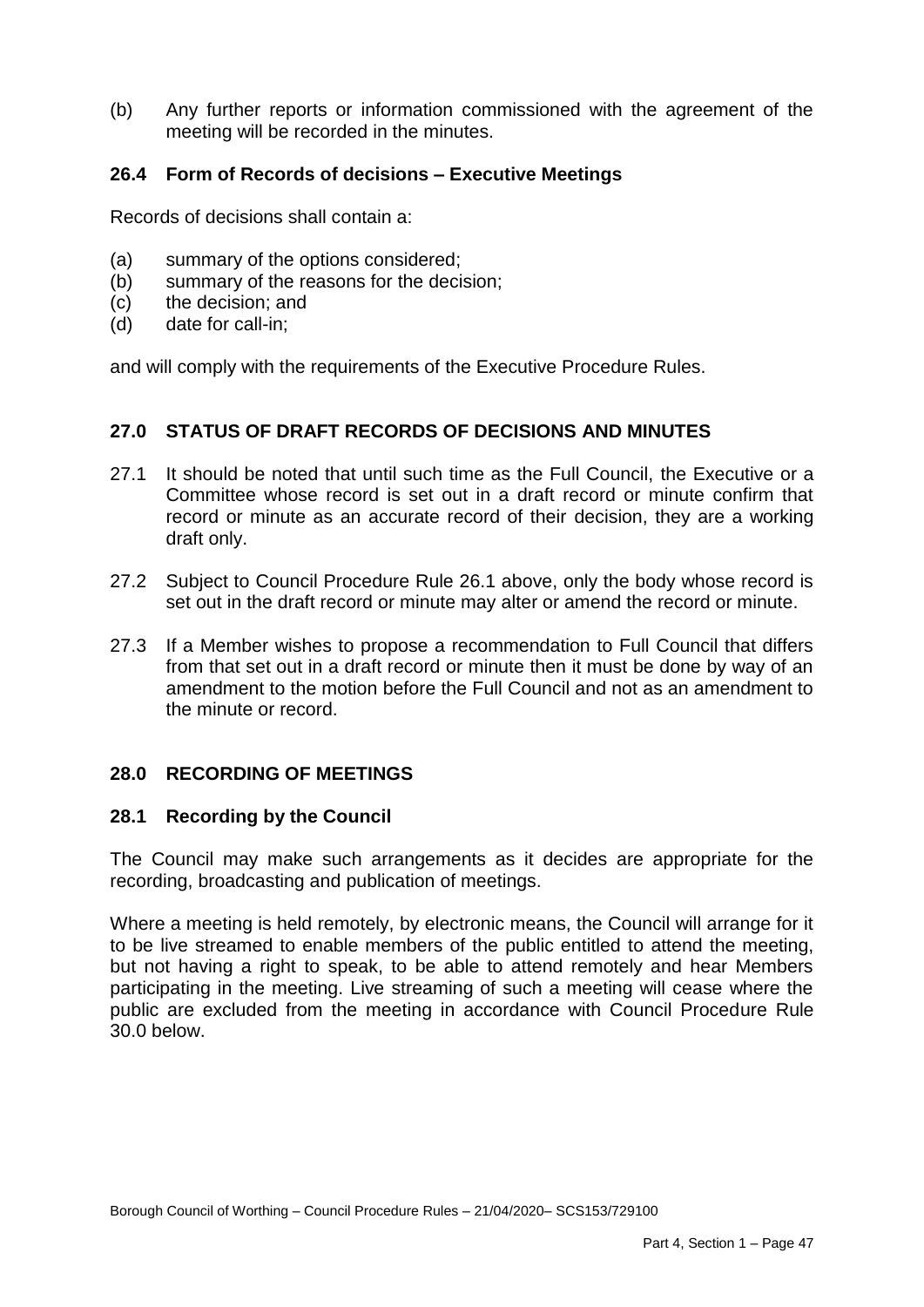# **28.2 Recording by the public**

 This Council Procedure Rule should be read in conjunction with the Protocol for Public/Press Recording of Public Council Meetings and Social Media Policy which can be found in Part 5 of the Constitution.

 A member of the public may make sound or visual recordings at any meeting of the Council and may make such arrangements as they wish to broadcast the recordings, subject to the following:

- (a) no visual recording should be made of persons in the public gallery;
- (b) no visual recording should be made of any person under 18;
- $(c)$  considering matters that the Members have agreed are exempt under the ho recording shall be made of any meeting or part of a meeting which is Access to Information Rules or which are confidential;
- $(d)$  meeting or distracts the attention of the public from the content of the meeting; (d) no recording shall be carried out in a manner that causes disruption to the
- (e) no oral commentary or report shall be made during the meeting;
- $(f)$  Regulations and any other legislation surrounding the recording and use of their compliance with the statutory provisions of the General Data Protection personal data and its retention.

 Where a member of the public does not comply with this Rule, the person presiding shall require them to stop recording. If the member of the public fails to cease recording, then the person presiding shall consider whether or not action should be taken under Council Procedure Rule 31 below.

# **28.3 Recording by a Member**

 A Member of the Council may also make sound or visual recordings provided that he/she complies with Council Procedure Rule 28.2 and the Protocol for Public/Press Recording of Public Council Meetings and Social Media Policy in Part 5 of the Constitution. If they fail to do so, the person presiding shall require them to stop recording and if they fail to cease as requested, then the person presiding shall consider whether or not action should be taken in accordance with Council Procedure Rule 32 below.

# **29.0 RECORD OF ATTENDANCE**

part of a meeting shall be recorded.<br>Borough Council of Worthing – Council Procedure Rules – 21/04/2020– SCS153/729100 29.1 The names of all Members present, remotely or otherwise, during the whole or part of a meeting shall be recorded.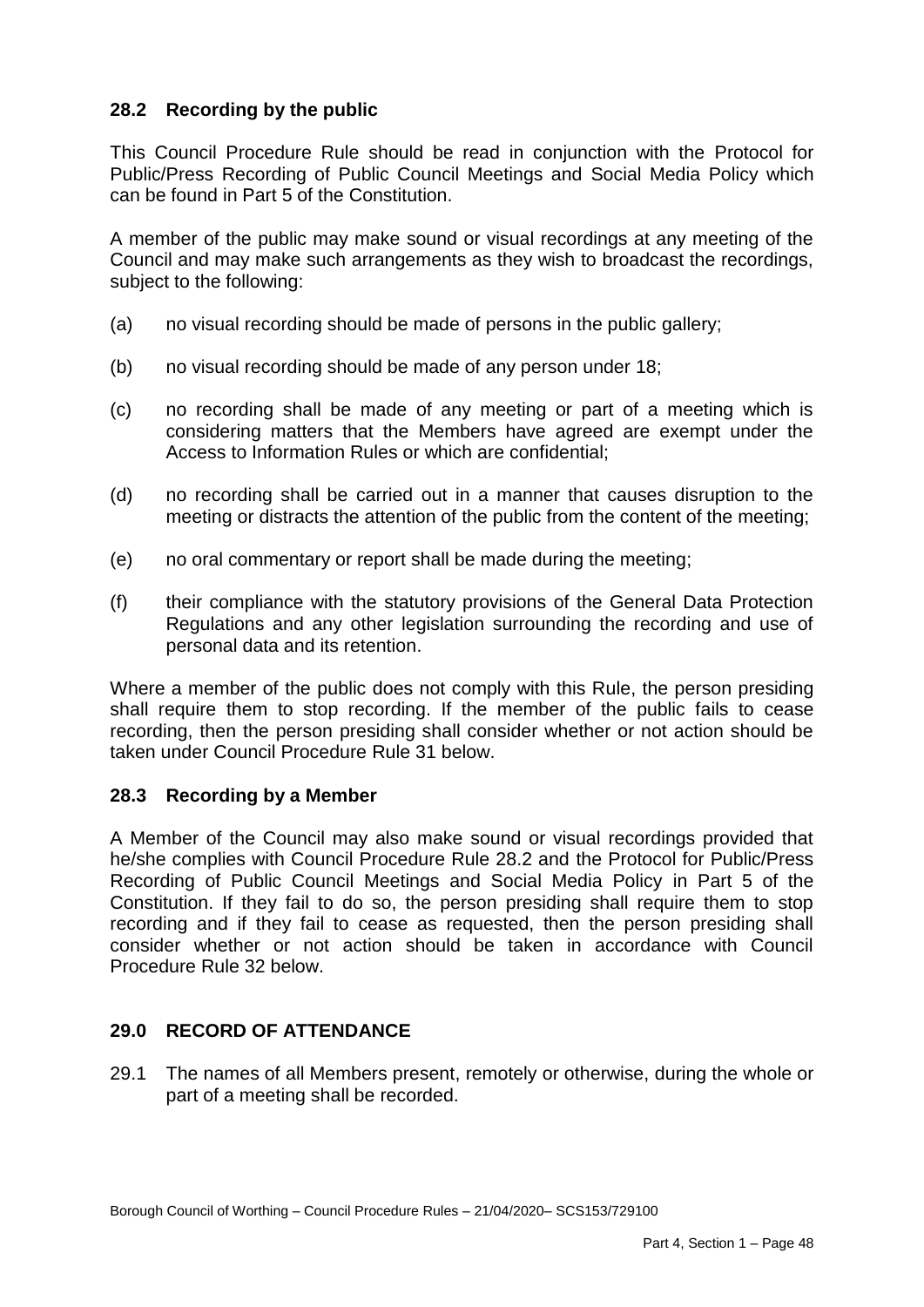29.2 Any omission may be remedied at the absolute discretion of the Monitoring Officer, or by the amendment of draft minutes of a meeting prior to confirmation, at the next or subsequent meeting in accordance with Council Procedure Rule 26.

# **30. EXCLUSION OF THE PUBLIC**

 The public shall be admitted to all Meetings of the Council unless members of the public are excluded either in accordance with the Access to Information Procedure Rules in Part 4 of this Constitution or Council Procedure Rule 31.

 Where meetings are held remotely, by electronic means, if the public are excluded, any member of the public who has joined the meeting to exercise a right to speak will have their remote access removed immediately and the live streaming of the meeting will immediately cease.

# **31. DISTURBANCE BY THE PUBLIC**

## **31.1 Removal of member of the public**

- $(a)$  behaves improperly, or offensively, or by wilfully obstructing the business of the Council, or fails to comply with Council Procedure Rule 28 above, the person presiding will warn the person concerned. If a member of the public interrupts proceedings, causes a disturbance or
- $(a)$  their conduct, the person presiding will order their removal from the Meeting room. If the member of the public, having been warned under (a) above, continues
- room. (b) Where a meeting is held remotely, by electronic means, if a member of the public interrupts proceedings, causes a disturbance or behaves improperly, or offensively, or by wilfully obstructing the business of the Council, or fails to comply with Council Procedure Rule 28 above, the person presiding will warn the person concerned, and may temporarily stop their ability to speak and be heard. If having been warned the member of the public continues their conduct, the person presiding will order their removal from the meeting and Officers will remove that member of the public's access to the remote meeting immediately.

# **31.2 Clearance of part of the meeting room**

 If there is a general disturbance in any part of the meeting room open to the public, the person presiding may call for that part to be cleared. If the meeting is held remotely, by electronic means, Officers present will remove access to the remote meeting from all members of the public who have electronically joined the meeting.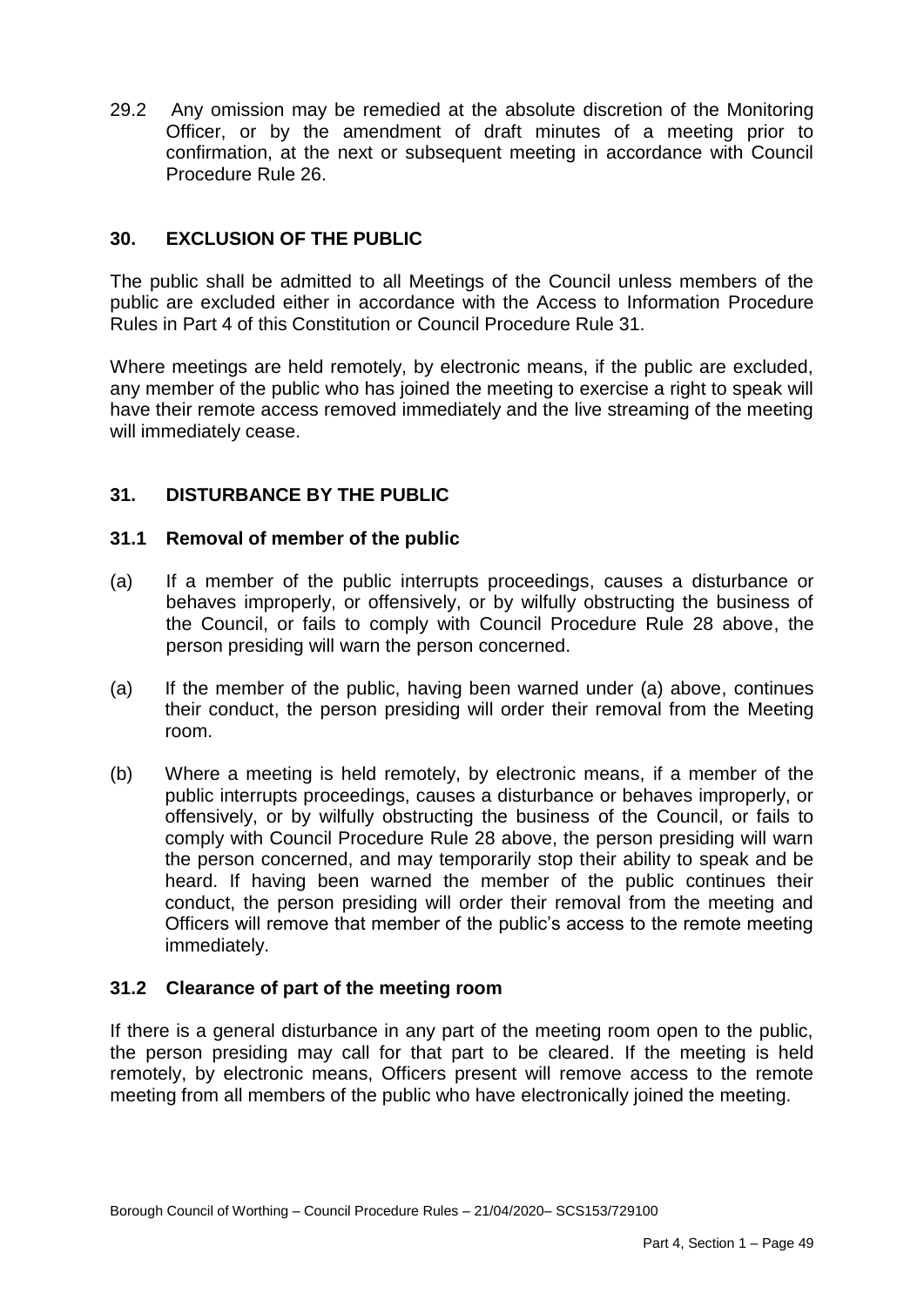# **31.3 General disturbance**

 If there is a general disturbance making orderly business impossible, the person presiding may adjourn the meeting for as long as they think necessary.

# **32.0 MEMBERS' CONDUCT**

# **32.1 Full Council - Addressing the Council**

- $(a)$  Council meeting, unless they are physically unable to do so, the meeting is held remotely by electronic means, or the Mayor uses his/her discretion to waive this Rule. All Members must stand and address the Mayor when speaking during a Full
- $(b)$  other Members must sit. If more than one Member stands, the Mayor will ask one to speak and any
- $(c)$  speaking unless they wish to make a point of order in accordance with Council Procedure Rule 16.17 or a point of personal explanation in accordance with All Members, other than the speaker, must remain seated whilst a Member is Council Procedure Rule 16.18.

# **32.2 Chairman standing**

 When the Chairman of any Council or Committee Meeting stands during a debate, any Member speaking at the time must stop and sit down. The Meeting is to be silent whilst the Chairman of the meeting speaks. If the person presiding wishes to exercise this standing order during a meeting held remotely, by electronic means, he may temporarily withdraw all Members' ability to speak and be heard electronically.

#### **32.3 Member not to be heard further**

- $(a)$  continued irrelevance or repetitions or by behaving improperly or offensively or by wilfully obstructing the business of the Council, the person presiding may If a Member persistently disregards the ruling of the person presiding by direct the Member to stop speaking.
- (b) If following a direction from the person presiding to stop speaking, the Member continues to speak, the person presiding may move that the Member be not heard further. If seconded, the person presiding shall put the motion to the vote without discussion and if passed, the Member shall not be permitted to speak on the same matter again, during the Meeting.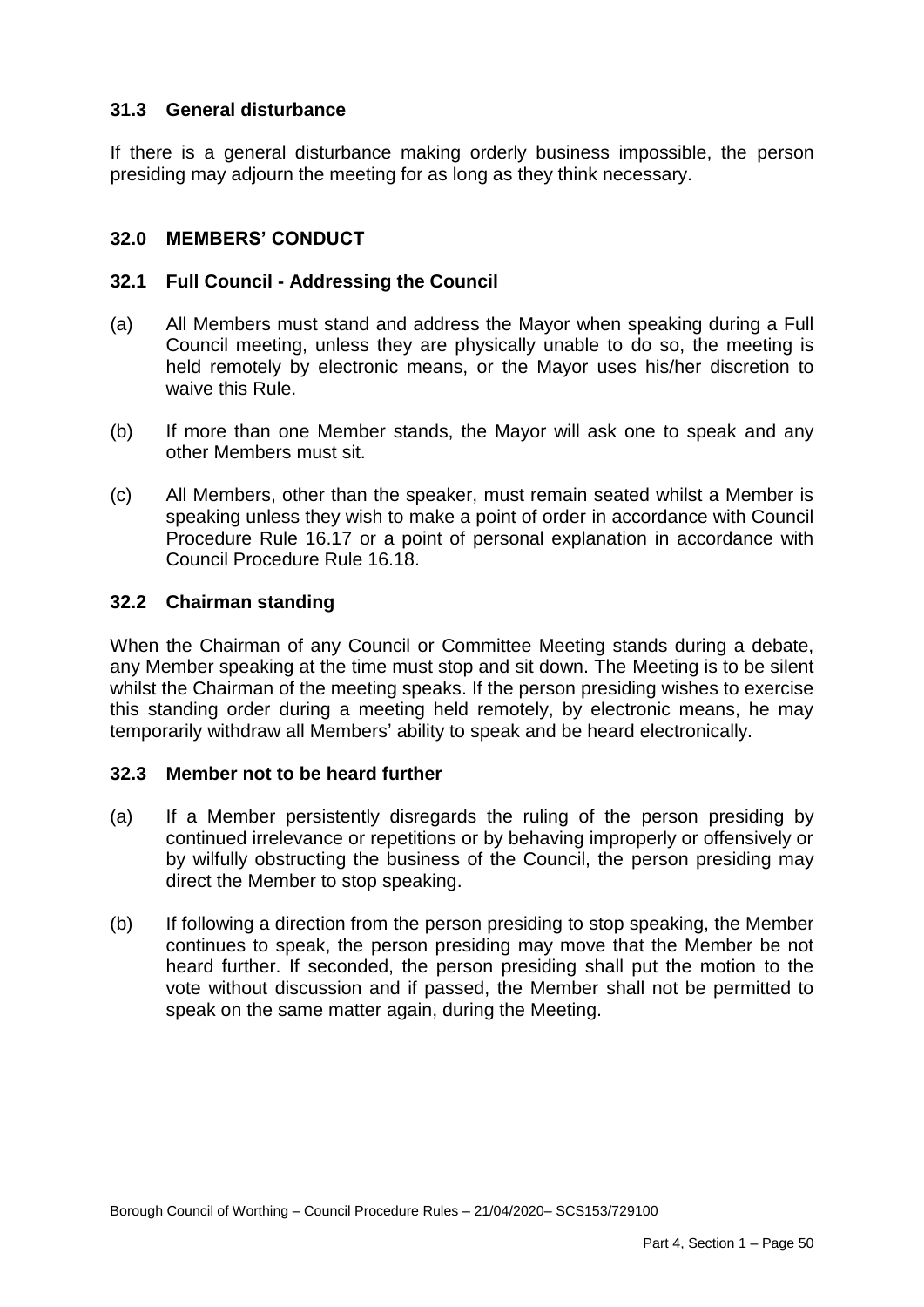## **32.4 Member to leave the meeting**

- $(a)$  continued irrelevance or repetitions or by behaving improperly or offensively or by wilfully obstructing the business of the Council, the person presiding may request him or her to leave for the remainder of the Meeting or for any lesser If a Member persistently disregards the ruling of the person presiding by period.
- $(b)$  leave the Meeting, the person presiding may move that the Member named If following a request to leave the Meeting, the offending Member does not leave the Meeting.
- $(c)$ The motion shall be put and if seconded, will be voted upon without discussion.
- $(d)$  Member and such other directions as are necessary for restoring order to the proceedings. If the meeting is held remotely, by electronic means, upon the person presiding giving such a direction, Officers will electronically remove the If carried, the person presiding shall give directions for the removal of the Member's access to the remote meeting.

## **32.5 General disturbance**

 If there is a general disturbance making orderly business impossible, the person presiding may adjourn the meeting for as long as he/she thinks necessary.

#### **32.6 Electronic devices**

 This Council Procedure Rule should be read in conjunction with the Protocol for Public/Press Recording of Public Council Meetings and Social Media Policy which can be found in Part 5 of the Constitution.

- (a) Subject to (b) below, Members may at any Meeting use any device for:
	- $\mathsf{i}$ the recording of the Meeting;
	- ii) the sending or receiving of communications in relation to the Meeting;
	- iii) the publication of the contents of the Meeting.
- (b) Paragraph (a) above is subject to the following restrictions, namely that:
	- $i)$ such device does not emit any audible warning or other disruptive signal:
- to Information Procedure Rules.<br>Borough Council of Worthing Council Procedure Rules 21/04/2020– SCS153/729100  $\mathsf{ii}$  relating to the contents of any Meeting or part of a Meeting which is in relation to information which is confidential or which the Members have agreed to exclude the press and public in accordance with the Access to Information Procedure Rules the Member does not record or communicate any matter or information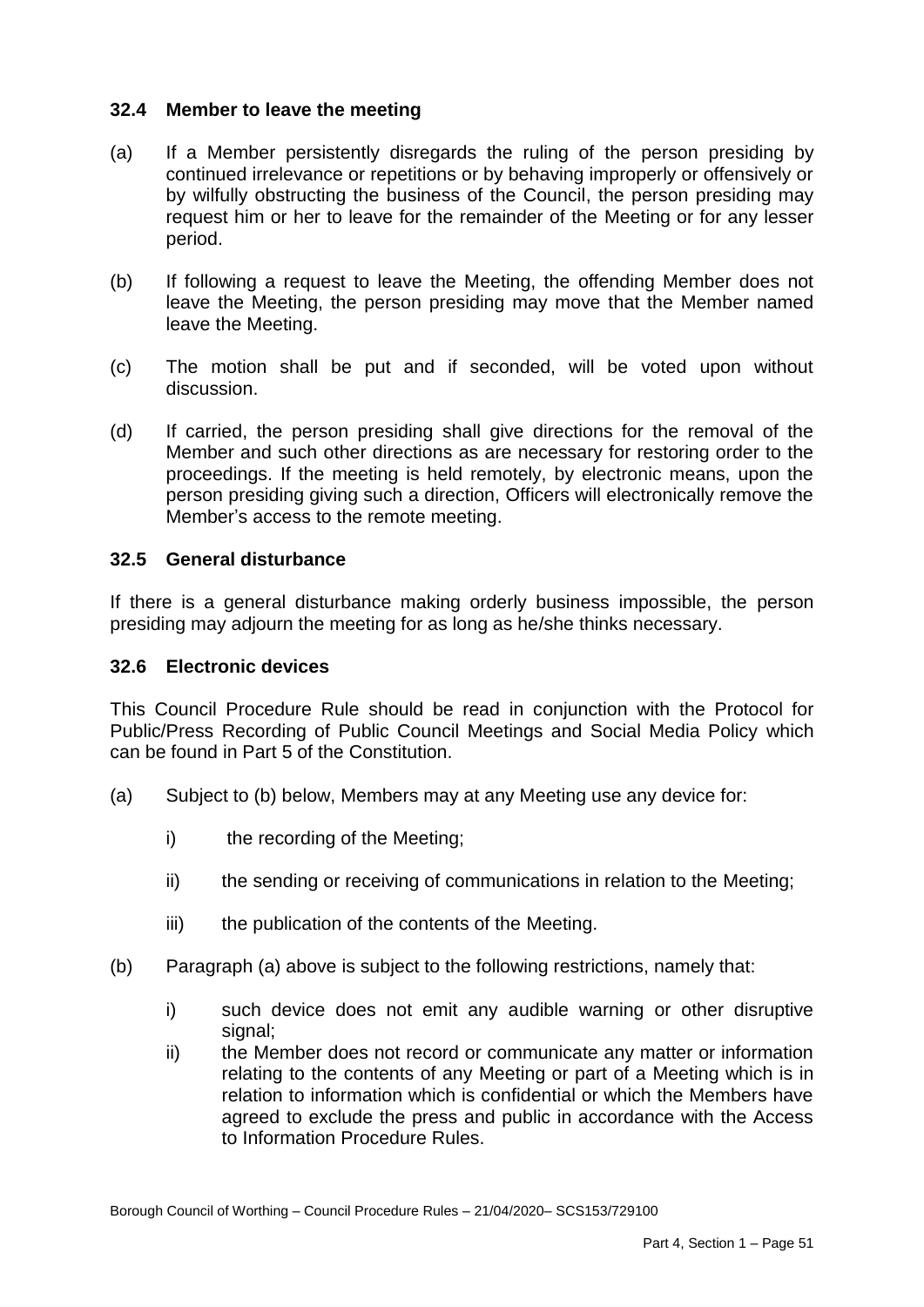- $\overline{iii}$  of the public or other Members from the content of the Meeting; the use of the device does not disrupt the Meeting or distract members
- iv) it is not permissible to record an oral commentary during the course of the Meeting;
- $V)$  Regulations and any other legislation relating to the recording, use of and retention of personal data. they comply with statutory provisions of General Data Protection
- $(c)$  person presiding at the Meeting shall consider whether or not action should be Where a Member's use of a device does not comply with this Rule then the taken in accordance with this Rule.

# **33.0 DELEGATION TO THE LEADER, COMMITTEES AND OFFICERS**

## **33.1 Matters to be delegated**

- $(a)$  Committees as it sees fit or as legislation prescribes. The Council may delegate matters from time to time to the Executive and
- $(b)$  as legislation prescribes, in addition to those delegated by Council under the The Council may delegate matters from time to time to Officers as it sees fit or Scheme of Officer Delegations.
- $(c)$ In relation to any matter determined by the Executive, a Committee or an Officer acting under delegated authority:
	- i) the delegator may give guidance as to the manner in which the same or a similar matter shall be dealt with in future, providing that such guidance shall not have the effect of causing the Council to breach the rules of natural justice or prejudicing the determination by the delegatee of any matter required to be judged on its individual merits or of fettering the discretion of the Executive in respect of matters delegated to it by legislation.

# **34.0 ATTENDANCE OF MEMBERS AT THE EXECUTIVE OR COMMITTEES OF WHICH THEY ARE NOT MEMBERS**

## **34.1 Attendance by mover of motion**

 A Member of the Council who has moved a motion which has been referred to the Executive or a Committee shall be given notice by the Director for Communities of the Meeting at which it is proposed that the motion be considered. He or she shall have the right to attend the Meeting, remotely or otherwise, whilst the motion is being considered, to explain the motion and answer questions.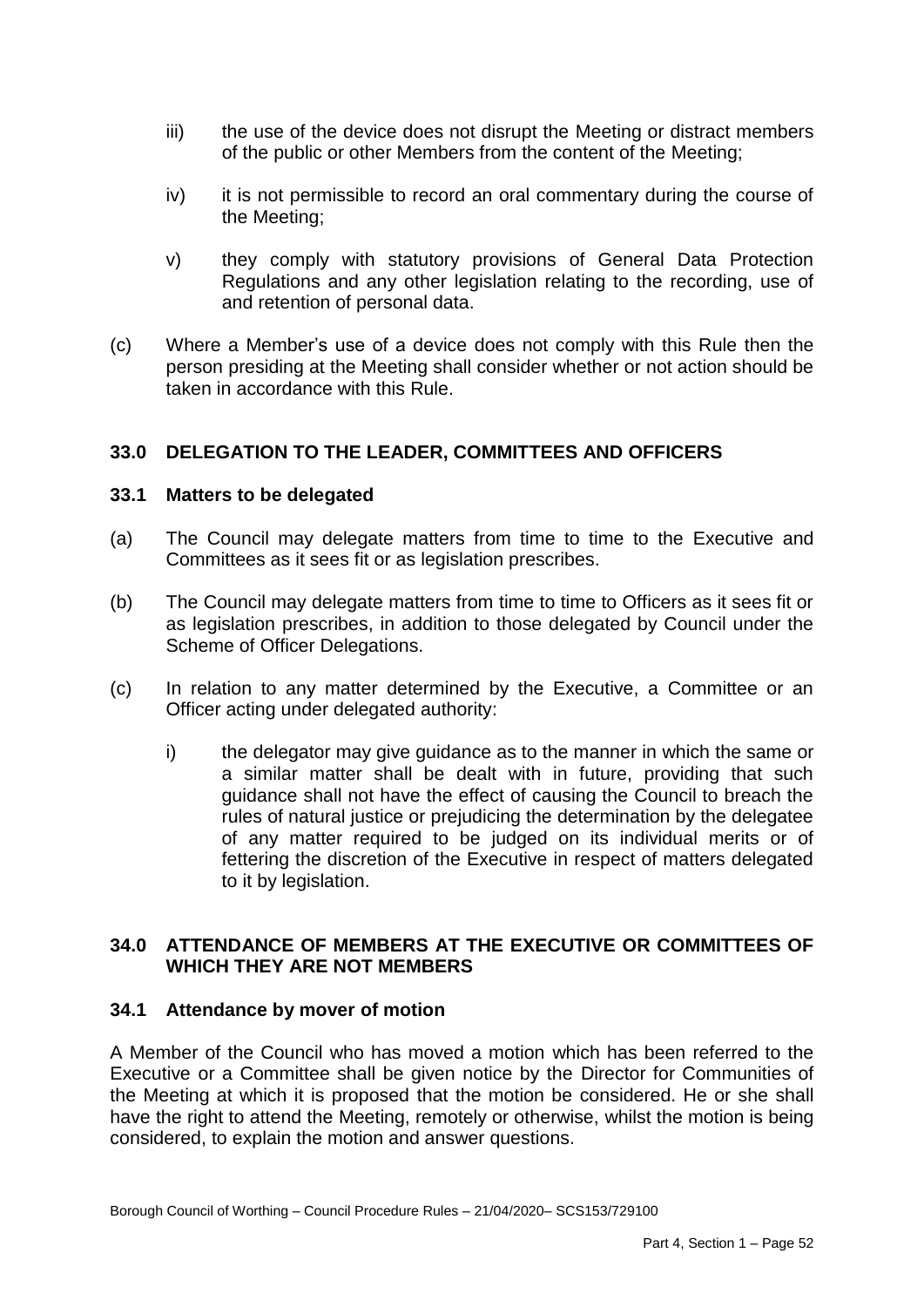# **34.2 Attendance by Representative on Outside Body**

 agenda in accordance with Council Procedure Rule 21, he or she shall have the right Where a Member has requested the Director for Communities to place an item on the to attend that meeting, remotely or otherwise, whilst that item is under consideration.

# **34.3 Attendance of Members at Meetings**

- (a) A Member of the Council shall have a right to attend Meetings of the Executive or a Committee on which he/she has not been appointed to serve, and be present, in the public gallery or via remote access, throughout the public part of the Meeting.
- $(b)$  gallery, or via remote access, during the confidential part of any Meeting or where the public have been excluded from the Meeting in accordance with the Access to Information Procedure Rules, provided that they have a need to know about the matter under consideration, and they do not have a disclosable pecuniary interest or other relevant interest in the matter. It is assumed that every Member will have need to know about the matter under A Member of the Council is entitled to remain in attendance, in the public consideration, although this presumption is rebuttable and advice should be taken from the Monitoring Officer.
- $(c)$  Committee and has a disclosable pecuniary interest or other relevant interest in any item under consideration at a particular Meeting is not entitled to be present in any part of the room where the Meeting is taking place, or via remote access, during that particular part of the Meeting where that item is to be discussed, unless a dispensation has been granted by the Monitoring A Member of the Council who is not a Member of the Executive or a Officer.
- (d) Council Procedure Rule 34.3 does not apply to Meetings of:
	- $\mathsf{i}$  determine a Member Code of Conduct matter; the Joint Governance Committee when it goes into closed session to
	- $\mathsf{ii}$ the Licensing Committee or Sub-Committee when they go into closed session to determine an individual quasi-judicial case;
	- iii) capability or conduct of an individual Officer under the Council's any Committee when it goes into closed session to determine the disciplinary or grievance procedures.
	- iv) any Committee considering the appointment of a Council Officer.
- (e) No Member is entitled to attend Meetings, remotely or otherwise, referred to in (d) above unless they are appointed as a Member of that Committee or are substituting for such a Member.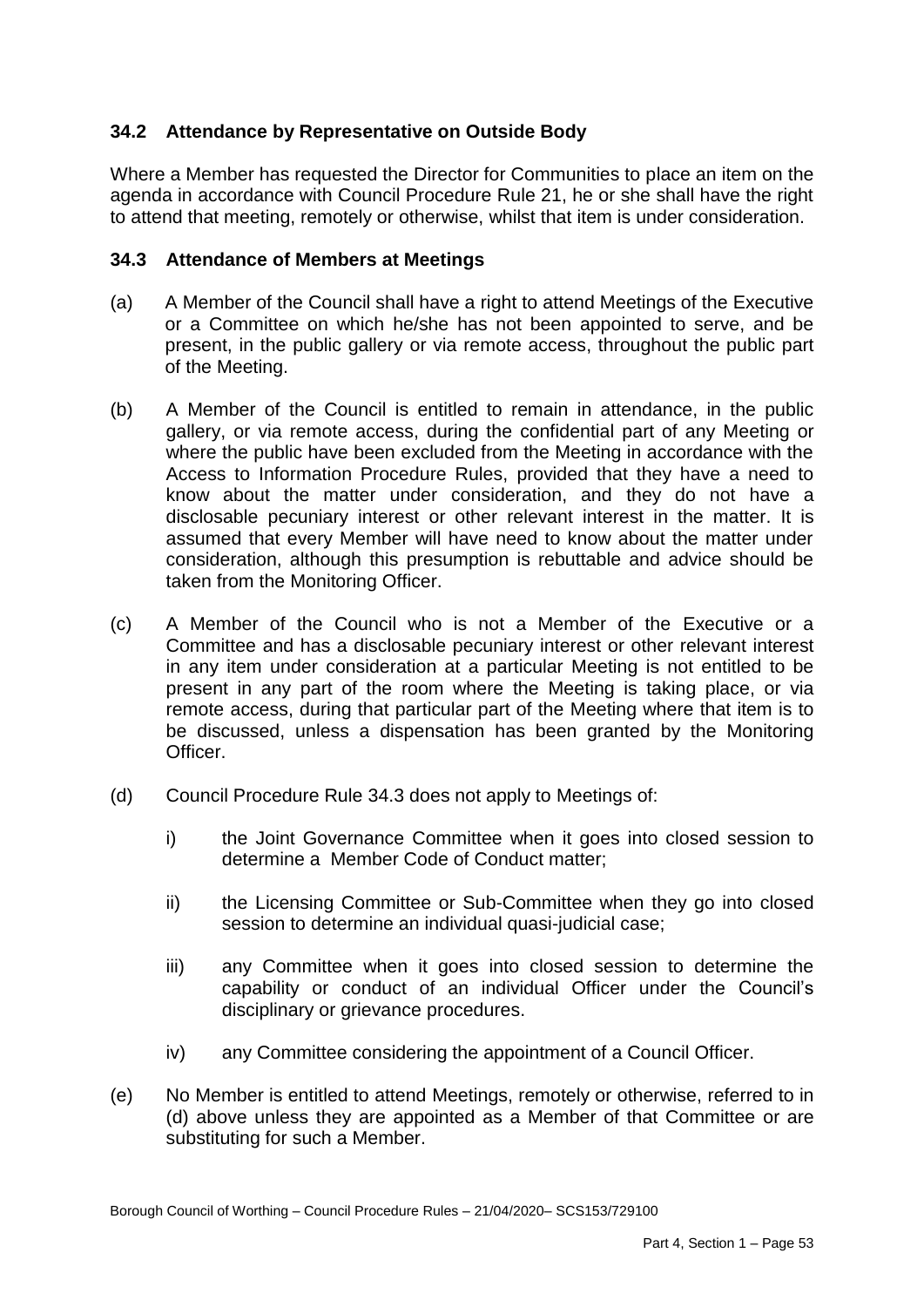## **34.4 Speaking by Members at meetings**

- $(a)$  attend meetings, remotely or otherwise, of the Executive or a Committee on which he/she has not been appointed to serve, and address the meeting provided that the Member has, prior to the commencement of the meeting, notified the person presiding of their desire to address it and he/she is then invited by the person presiding to address the meeting. Subject to (c) and (d) below, a Member of the Council shall have the right to
- $(b)$  such a Member to address the meeting. The person presiding shall have total discretion as to whether or not to invite
- $(c)$  that Committee in respect of any planning application, unless a similar right is granted within the Constitution (Protocol on Public Speaking at Planning A Member who is not a Member of the Planning Committee may not address Committee in Part 5) to the applicant, any objector and any supporter.
- $(d)$  Licensing Sub-Committee may not address that Committee or Sub-Committee A Member who is not sitting as a Member of the Licensing Committee or the unless they have a right to speak under relevant statutory regulations.
- $(e)$  may not address that Committee or Sub-Committee when hearing a Code of Conduct determination, unless they are representing or acting as a witness for A Member who is not sitting as a Member of the Joint Governance Committee either the Monitoring Officer, Investigating Officer, or the Subject Member.

# **34.5 Leader of the Council**

- $(a)$  absence, may attend any Meeting of a Committee, remotely or otherwise, and speak on any item under consideration as of right, unless he/she has a Subject to (b) below, the Leader of the Council, or Deputy Leader in their disclosable pecuniary interest or other relevant interest in the matter.
- (b) Paragraph (a) above does not apply to Meetings of:
	- $i)$ the Joint Governance Committee when considering an individual case relating to Member conduct;
	- ii) the Licensing Committee or Sub-Committee when meeting in closed session to determine an individual case; or
	- $iii)$ the Planning Committee, when considering a planning application;
	- $iv)$ any Committee considering the conduct of an individual Officer under the Council's disciplinary or grievance procedure;
	- vi) any Committee dealing with the appointment of a Council Officer.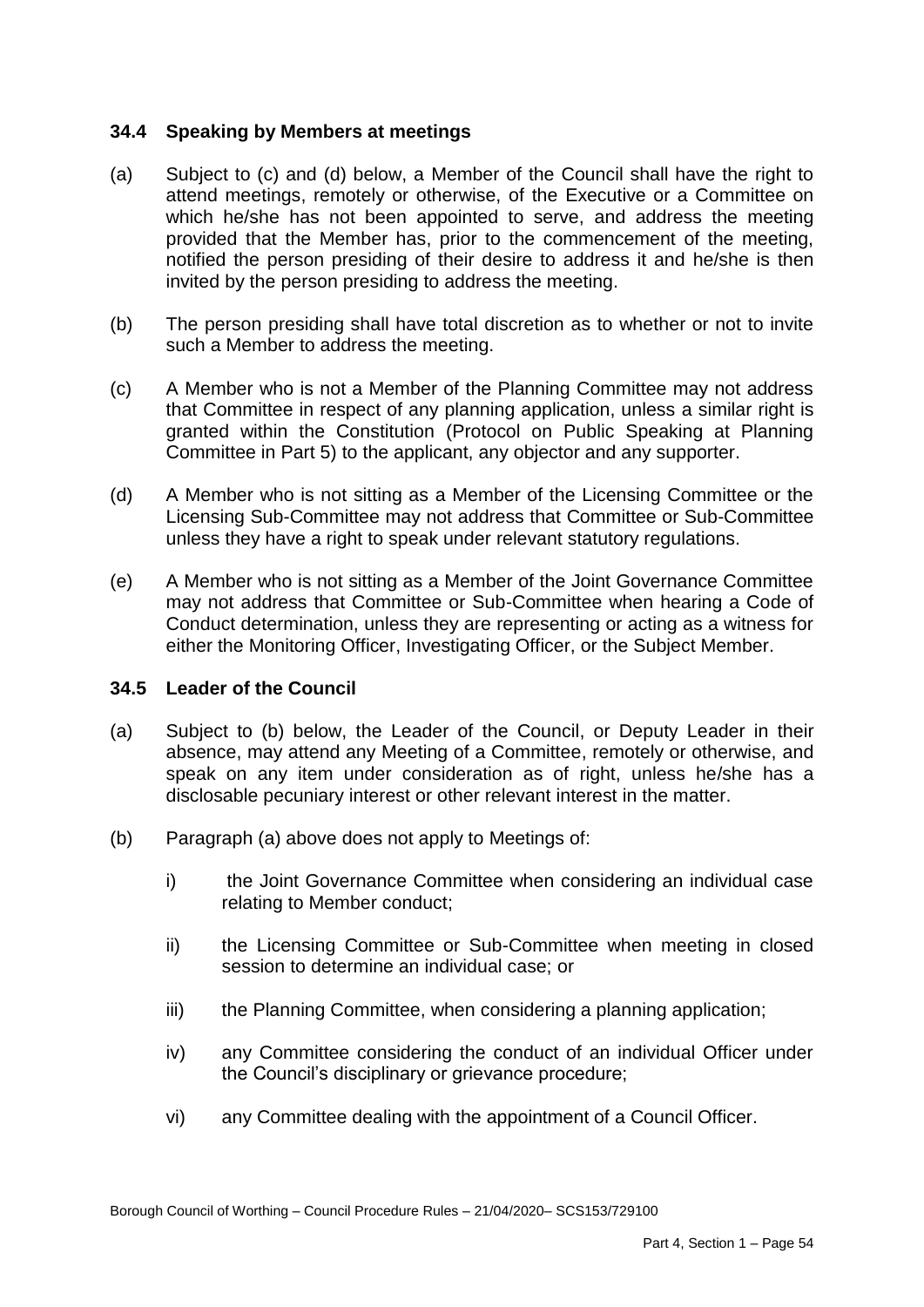# **34.6 Voting**

 A Member of the Council, attending a Meeting, remotely or otherwise, of the Executive or a Committee on which he/she has not been appointed to serve, and is not acting as a Substitute Member, is not entitled to vote on any item under consideration.

# **35.0 EXERCISE OF POWERS AND FUNCTIONS**

- (a) No individual Member, Officer or group of Members or Officers, or both, shall be entitled to exercise any power or function of the Council save as already or hereafter delegated to them by the Council, the Executive, a Committee or another Officer exercising a power or fulfilling a function on behalf of the Council or as detailed in this Constitution.
- (b) Whilst the Chairperson of a Committee and Executive Members can expect to be consulted on matters affecting their areas of responsibility, they shall not have power to act on behalf of, or bind, the Council, unless the Council or the Leader has given them specific delegated powers to do so.

# **36.0 NO CONFIDENCE IN THE CHAIRPERSON OF A COMMITTEE**

- $(a)$  "the Meeting has no confidence in the Chairperson". If seconded, the motion shall, after debate, be put and, if carried by a majority of at least two thirds of the Members present, the Chairperson shall immediately stand down and the remainder of the Meeting shall be chaired by the Vice-Chairperson or, in his/her absence, or if he/she was acting as the Chairperson and the subject of At any Meeting of a Committee, a Member of that Committee may move that the vote, by a Member elected for that purpose by the Meeting.
- $(b)$  cease to be Chairperson of the Committee and shall be an Ordinary Member of the Committee. The Director for Communities, the Solicitor to the Council, or their representative, will act as Chairperson of the Committee during consideration of the motion. During the consideration of a motion under (a) above, the Chairperson shall
- (c) Following a successful vote of no confidence in the Chairperson, he/she shall not officiate at any subsequent Meeting of the Committee prior to the next meeting of the Full Council. At that Meeting, the Council shall consider whether or not to confirm the vote of no confidence. If by a simple majority they decide to confirm the vote, the office of Chairperson of the relevant Committee shall be declared vacant and a new Chairperson shall be elected by the Council. If the Council does not confirm the vote by a simple majority, the Member remains as Chairperson of the Committee.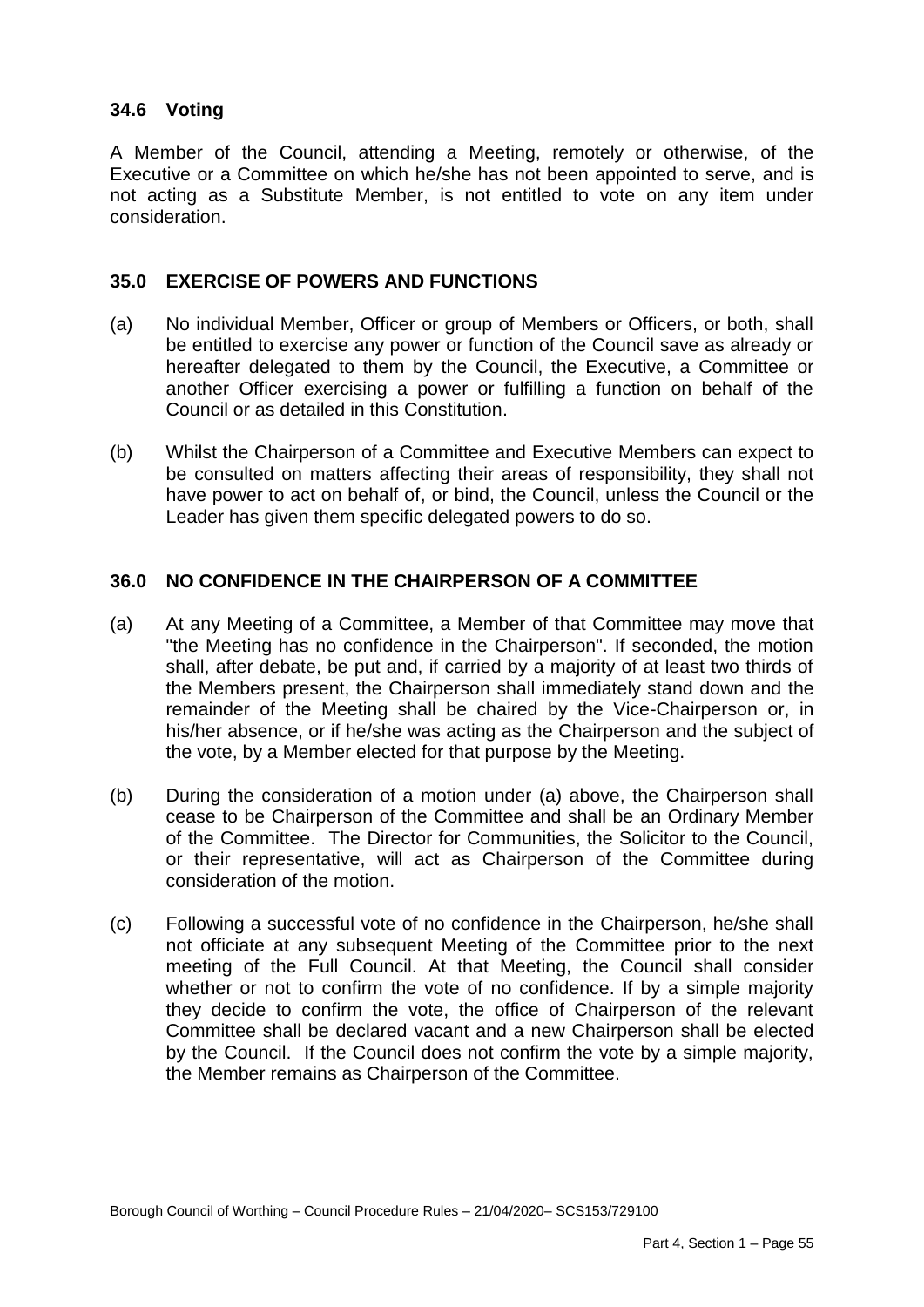# **37.0 APPOINTMENT AND TERM OF OFFICE OF THE LEADER OF THE COUNCIL**

# **37.1 Appointment**

- $(a)$  office of the Leader has come to an end due to the fact that their term of office The Council shall elect a Leader at each Annual Meeting where the term of as a Borough Councillor has ended.
- $(b)$  persons to be Leader from among the Elected Members. Any nomination which is not seconded, shall not be considered further. The Councillors present at that Annual Meeting shall nominate one or more
- $(c)$  Mayor shall provide an opportunity for a debate before calling for a vote which shall require a majority of those present, remotely or otherwise, and voting to Where there is only one Elected Member nominated and seconded, then the determine whether the Member shall be elected as Leader.
- $(d)$  the opportunity for debate, the Mayor shall call for a vote and the Member who Where there are 2 Elected Members nominated and seconded then, following receives the largest number of votes shall be elected as Leader.
- (e) Where there are 3 or more candidates seeking appointment to a single position, there shall be a vote for each candidate and:
	- $i)$  the election, that candidate is to be appointed; if one of the candidates receives more than half of all the votes cast in
	- $\mathbf{ii}$  candidate with the least number of votes will be eliminated and a new vote taken. The process will continue until there is a majority of votes if no candidate receives more than half of all of the votes cast then the for one person.
- $(f)$  16 and voting shall be in accordance with Council Procedure Rule 24. The Motion shall be subject to the rules of debate in Council Procedure Rule

#### **37.2 Removal of the Leader**

- $(a)$  confidence in the Leader of the Council, the Member must give not less than 10 clear working days' notice to the Director for Communities. If a Member wishes at a Meeting of Full Council to move a motion of no
- $(b)$ The motion must be signed by the mover and seconder.
- $(c)$  next Meeting of the Council, provided that such Meeting is not a Special Meeting. The motion before the Council shall be considered after the receipt of any declarations of interest, approval of minutes of the last Meeting and The Director for Communities shall place the motion on the agenda for the questions and statements by the public.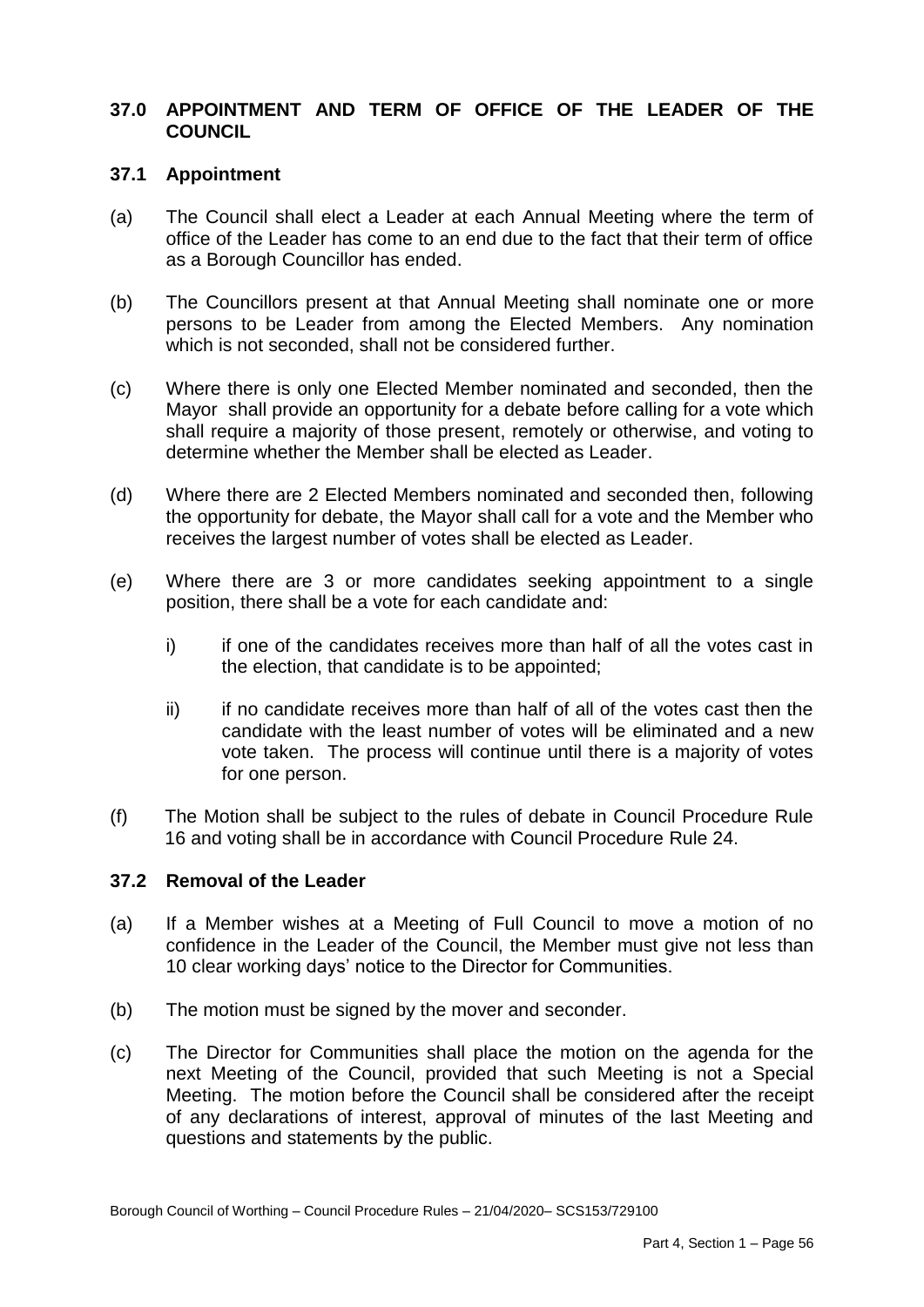$(d)$ The motion shall be subject to the rules of debate in Council Procedure Rule 16 and voting shall be in accordance with Council Procedure Rule 24.

# **37.3 Consequence of a Motion of No Confidence**

 Where a motion of no confidence is carried, then the Leader shall cease to be Leader of the Council with immediate effect. The Council shall proceed to elect a new Leader at that Meeting or the next Meeting of the Full Council, provided it is not a Special Meeting.

# **37.4 Term of Office**

- $(a)$ The Leader shall hold the office of Leader in accordance with Article 7 of the Constitution.
- $(b)$  be called to deal with the appointment of a new Leader in accordance with this Procedure Rule. The Deputy Leader will assume the role of Leader until such Should the Leader resign from his appointment, an Extraordinary Meeting will appointment is made.

# **38.0 APPOINTMENT OF EMERGENCY LIASON MEMBER**

- $(a)$  and Wellbeing or a similar portfolio, that Member shall be appointed as the **Emergency Liaison Member.** Where the Leader makes an appointment as Executive Member for Health
- $(b)$ The position of Emergency Liaison Member attracts no Executive power, responsibility or responsibility allowance.

# **39.0 APPOINTMENT OF THE LEADER OF THE MAIN OPPOSITION**

- $(a)$  appoint a Leader of the Main Opposition who shall be entitled to receive any At the Annual Council each year, subject to (c) below, the Full Council shall Special Responsibility Allowance payable to that office.
- $(b)$  Administration, the Leader of the Main Opposition shall be the leader of the next largest political group; Where there is a political group or combination of political groups forming the
- $(c)$  be the Leader of the Main Opposition, the Council shall not appoint any Where the next largest political group does not wish to nominate a Member to Member to that office;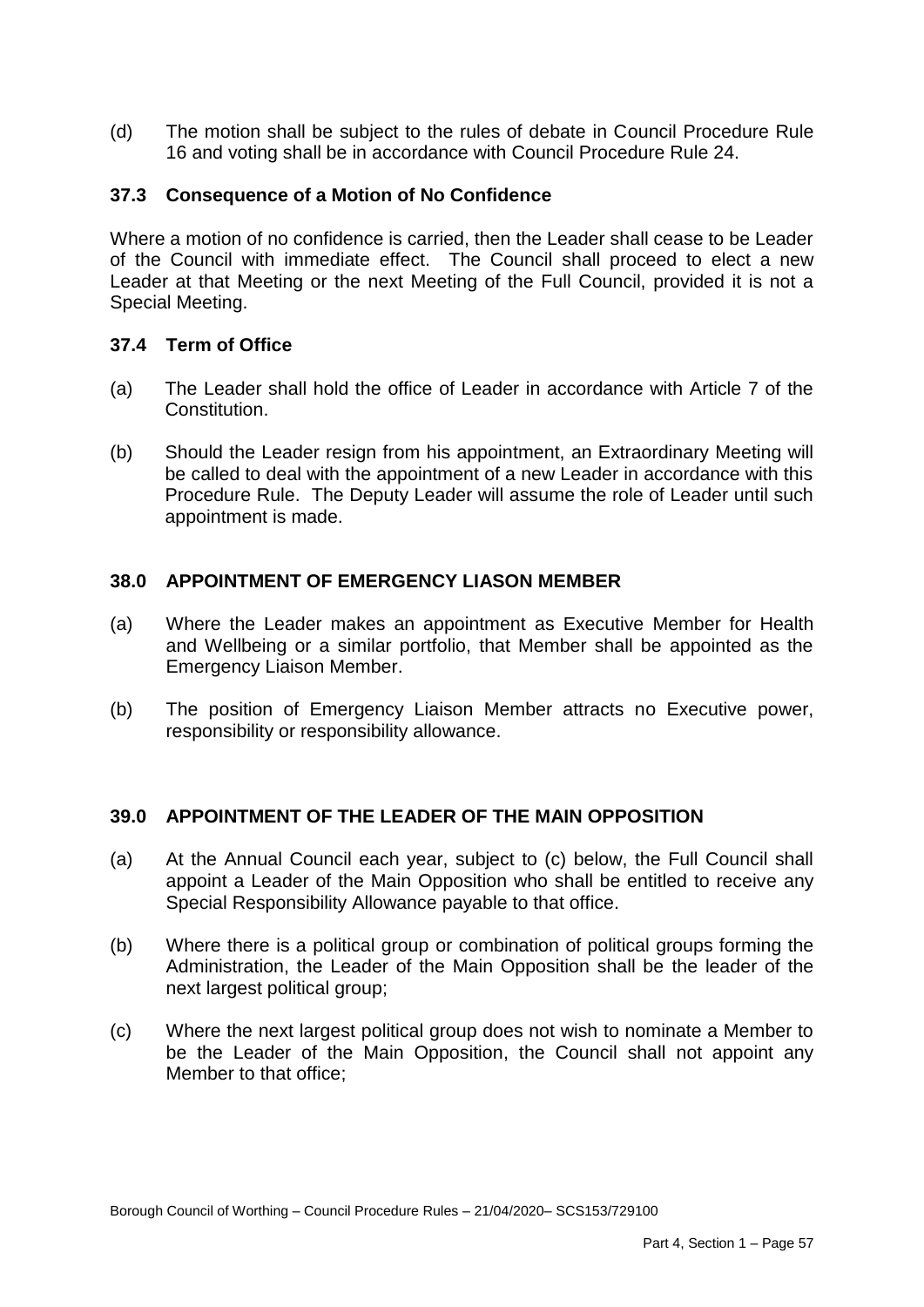- $(d)$  will be no appointment to the role of Leaders of the Opposition; e.g. if there If there is equality in the number of Members in all opposition groups, there are two opposition groups with equal membership;
- $(e)$  Members, there will be no appointment to the role of Leader of the opposition, e.g. if there are 2 individual opposition Members, representing different If there is no opposition group, and there is an equal number of opposition parties.

## **40.0 SUSPENSION AND AMENDMENT OF COUNCIL PROCEDURE RULES**

## **40.1 Amendment**

 Any motion to add to, amend or revoke any of these Council Procedure Rules will, when proposed and seconded, stand adjourned without discussion and be referred to the Joint Governance Committee for consideration and recommendation to the following Meeting of the Council, unless a report has been received, on the proposal, from the Joint Governance Committee.

## **40.2 Suspension**

- $(a)$ Save as set out at 40.2 (c) below, these Council Procedure Rules cannot be suspended.
- $(b)$ The person presiding may, at their absolute discretion, amend the order of business of any meeting.
- $(c)$  16.5, 16.7, and 16.19, may be suspended by motion on notice or without notice. Suspension of Council Procedure Rules shall be determined for each individual item of business, and will only be effective for the duration of that (c) Only Council Procedure Rules 11.1 (as to the length of time), 11.4, 12.7, 12.8, Meeting.

# **41.0 BUSINESS OF AN URGENT NATURE**

- $(a)$  the Section 151 Officer, the Chief Executive is of the opinion that urgent action is required, in accordance with the Scheme of Officer Delegations, before a decision could be taken by Full Council, the Executive or a Committee having appropriate authority, he/she may take the decision in accordance with his/her urgency power as set out in the Officer Scheme of Delegations.<br>(b) If the decision is one which would normally be taken by: Subject to (b) and (c) below, if, having consulted the Monitoring Officer and
- $(b)$ 
	- i) Full Council, the Chief Executive will consult with the Leader and the Leader of the Main Opposition;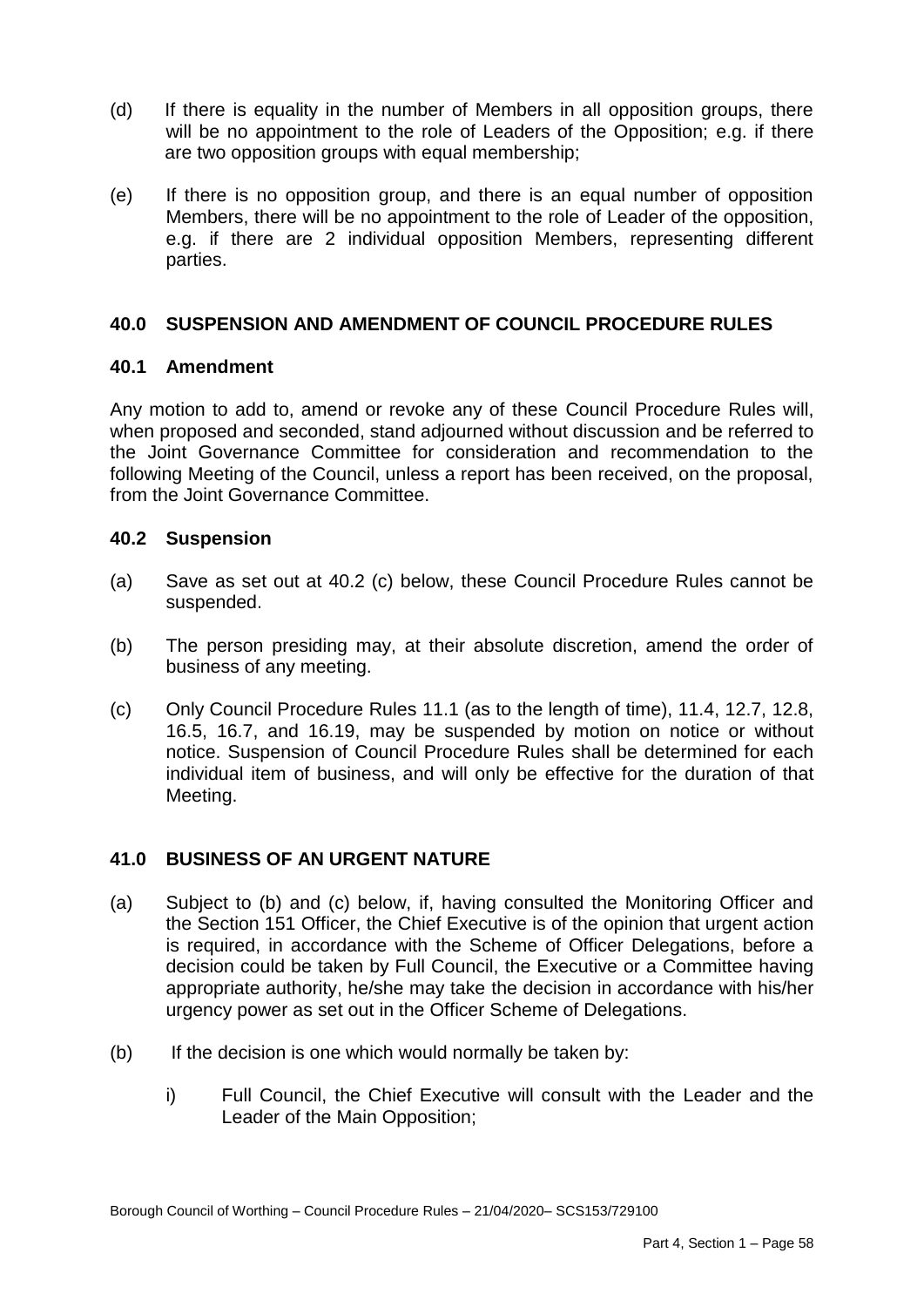- ii) The Executive, the Chief Executive will consult with the Leader;
- iii) A Committee, the Chief Executive will consult with the Leader, Leader of the Main Opposition and Chairperson of the Committee.
- $(c)$  of Full Council, the Executive or the Committee that would have normally Every such decision shall be reported to the next available Ordinary Meeting taken the decision.

# **42.0 MAYOR OF THE COUNCIL**

# **42.1 Appointment**

The Council shall elect a Mayor at each Annual Council Meeting.

 The existing Mayor shall take the Chair for the item on the agenda, unless he is representative will take the Chair for the appointment of the Mayor. conflicted, when the Deputy Mayor will take the Chair for the single item of business. If the Mayor and Deputy Mayor are both conflicted the Solicitor to the Council or their

 shall not be considered further. The Councillors present at that Annual Meeting shall propose one or more persons to be Mayor from among the Elected Members. Any proposal which is not seconded,

 the Member shall be elected as Mayor. Where there is only one Elected Member proposed and seconded, then the Mayor shall provide an opportunity for a debate before calling for a vote which shall require a majority of those present, remotely or otherwise, and voting to determine whether

 Where there are two Elected Members proposed and seconded, then a debate on the proposals will follow, then the Mayor shall call for a vote and the Member who received the largest number of votes shall be elected as Mayor.

 a debate on the proposals, the Mayor shall call for a vote for each Member proposed Where there are three or more Elected Members proposed and seconded, following and:

- (a) If one of the proposed Members receives more than half of all the votes cast in the election, that Member is to be appointed as Mayor;
- $(b)$ If no Member receives more than half of all the votes cast then the Member with the least number of votes will be eliminated and a new vote taken. The process will continue until there is a majority of votes for one person, who shall be appointed as Mayor.

The voting will be in accordance with Council Procedure Rule 24.